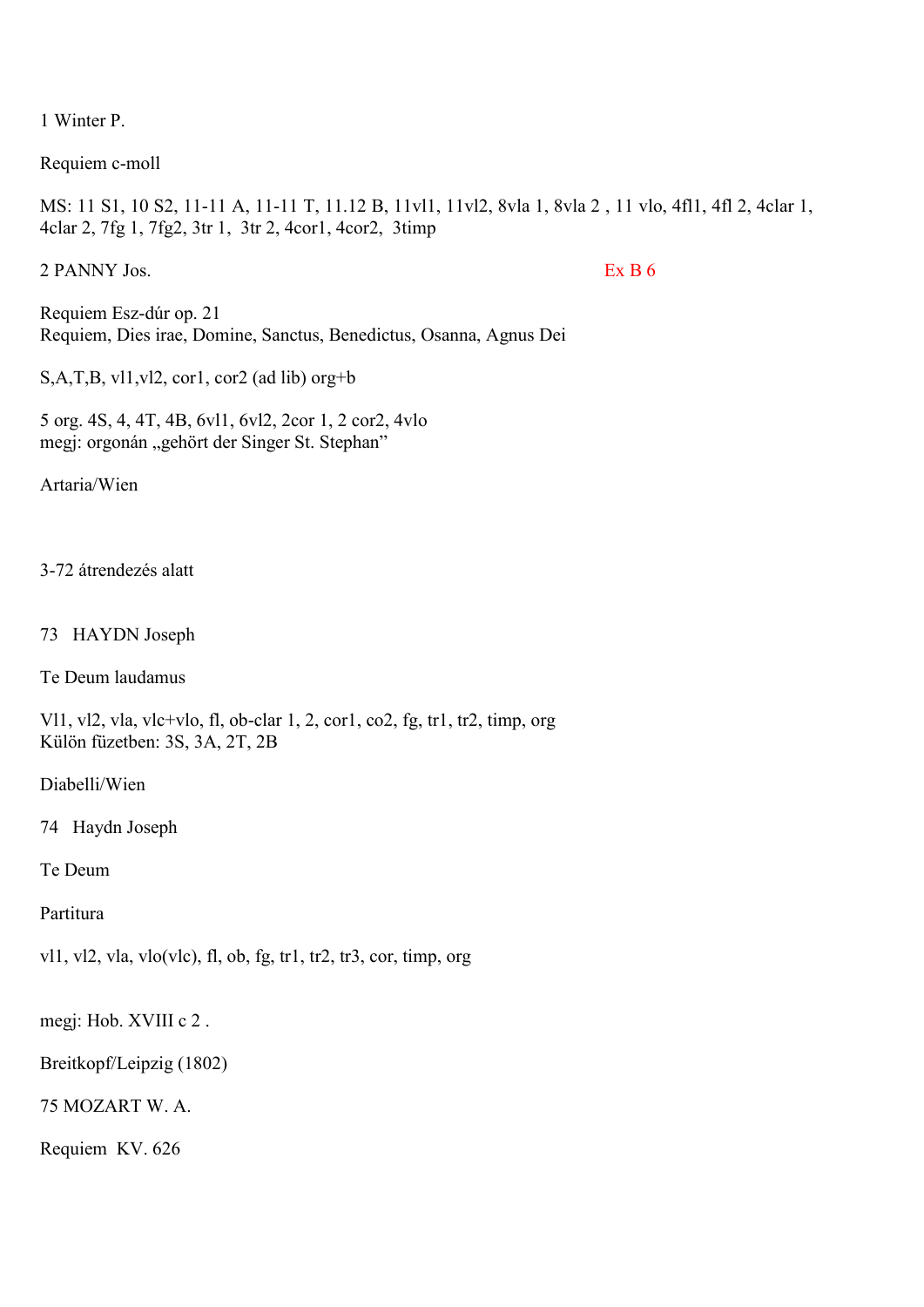S, A, T, B, vl1, vl2, vla, vlc+b, cor (basetto)1, 2, clar1,2, fg1,2, tr1,2, trombone2,3, timp. MS: S, A, T, B, vl1, vl2, vla, vlc+b, clar1, clar2, cor1,cor2, fg1, fg2, trombe, trombone1,2,3, timp, org

Diabelli/Wien No. 2788

| 76 PREINDL Joseph                                                                                                 | ex E 82           |
|-------------------------------------------------------------------------------------------------------------------|-------------------|
| Offertorium<br>In te Domine speravi                                                                               |                   |
| Solo: S,A,T,B,<br>Tutti: vl1, vl2, B, org.<br>MS: DIR, S, A, T, vl                                                |                   |
| Mechetti/Wien                                                                                                     |                   |
| 77 DIABELLI Anton                                                                                                 | ex A 57           |
| Mise C-dúr                                                                                                        |                   |
| $S, A, T, B, v11, v12, \text{corn1}, \text{corn2}(\text{ad lib}), \text{org}$<br>$MS: 2S, 2A, T, B, v11, v10+vlc$ |                   |
| Cappi Diabelli/Wien                                                                                               |                   |
| 78 GEORG G.G.                                                                                                     | ex E 21           |
| Offertorium<br>Superbi ab initio                                                                                  |                   |
| S, vl1, vl2, vla, vcl+b, ob1, ob2, fg1, fg2, cor1, cor2<br>MS: S, org                                             |                   |
| Artaria/Wien 749                                                                                                  |                   |
| 79 MOZART W.A.                                                                                                    | ex <sub>H</sub> 2 |
| Te Deum                                                                                                           |                   |
| S,A,T,B, vl1, vl2, vla, vcl+cb, ob o clar1, ob a clar2, fg1, fg2, tr1, tr2, timp, org                             |                   |
| Hasliger/Wien                                                                                                     |                   |
| 80 TOMASCHES W.J.                                                                                                 |                   |
| Requiem Op. 72                                                                                                    |                   |
| $S, A, T, B, vcl+b, zg$ (kivonat)<br>MS: solso: S,A,T, B, coro: S, A, T, B, vlc, cb                               |                   |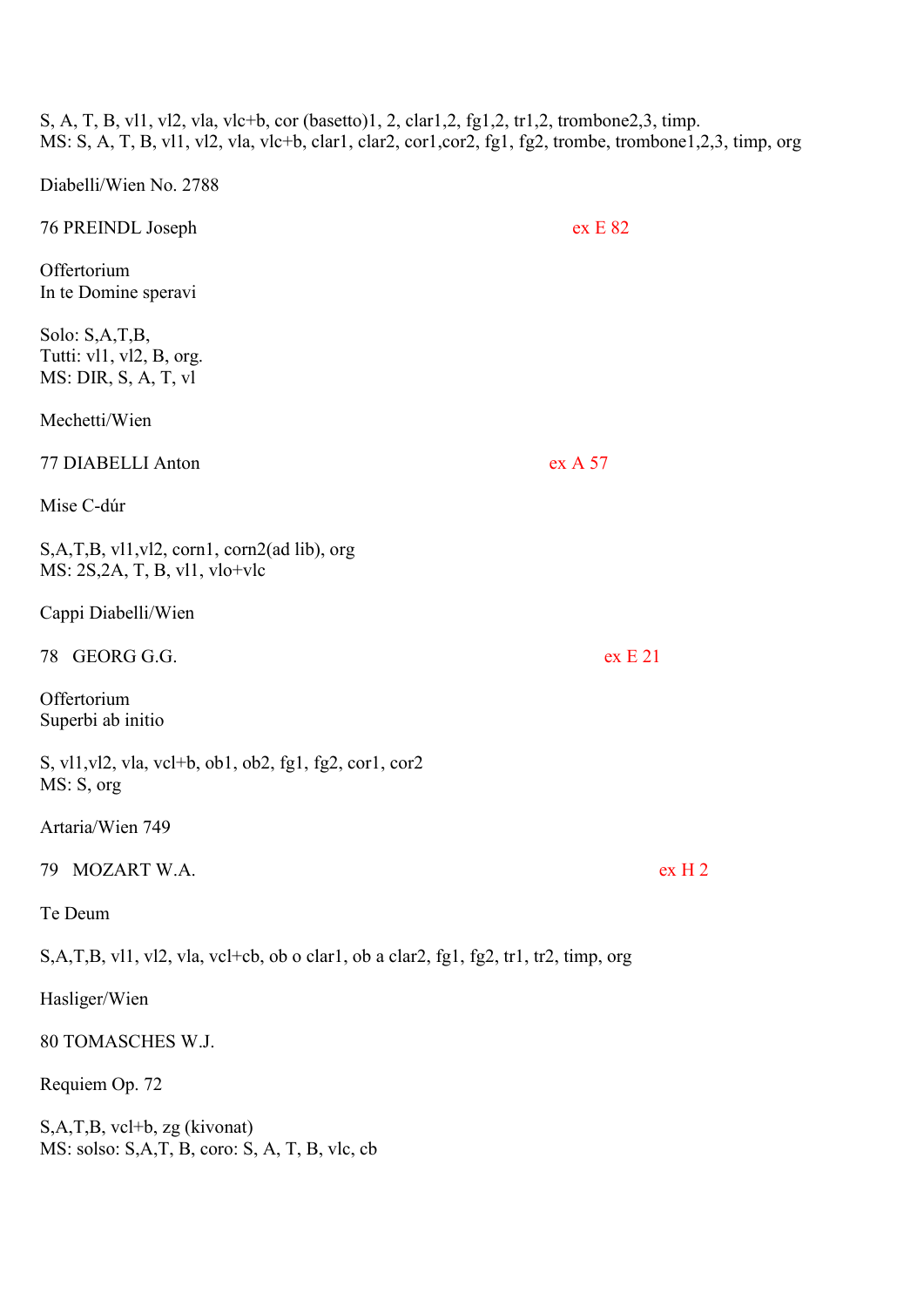Schott 3097

81/a PALESTRINA

Stabar mater

Partitura MS: Solo S1, S2, A, B, Coro S1, S2, A, B

Megj: partitura erősen sérült

Petres/Leipzig 696

82 LICKL Georg ex I 10 Litaniae Kyrie leison S,A,T,B, vl1, vl2, cb, clar1, clar2, fg, cor1, cor, org 83 RIEDER Ambrosius ex E 95 Offertorium Esz-dúr Ave Maria gratia plena S solo, vl1 solo, vl2, cb (vlo), cor1, cor2, org Czerny/Wien 514 84 STREBINGER Wenzel

Graduale Op.8

S (MS), A, T, B, MS: S, A, vlo

Czerny/Wien

Megj: MS A Janny 1839

85 BLAHACK Joseph

Offertorium D-dúr Op. 6 Justus ut palma florebit

B solo, vl1, vl2, vla, vlc+cb, ob1, ob2, fg1, fg2, tr1, tr2, timp MS: vl1, vl2, vlc+cb, bombardone, org+B solo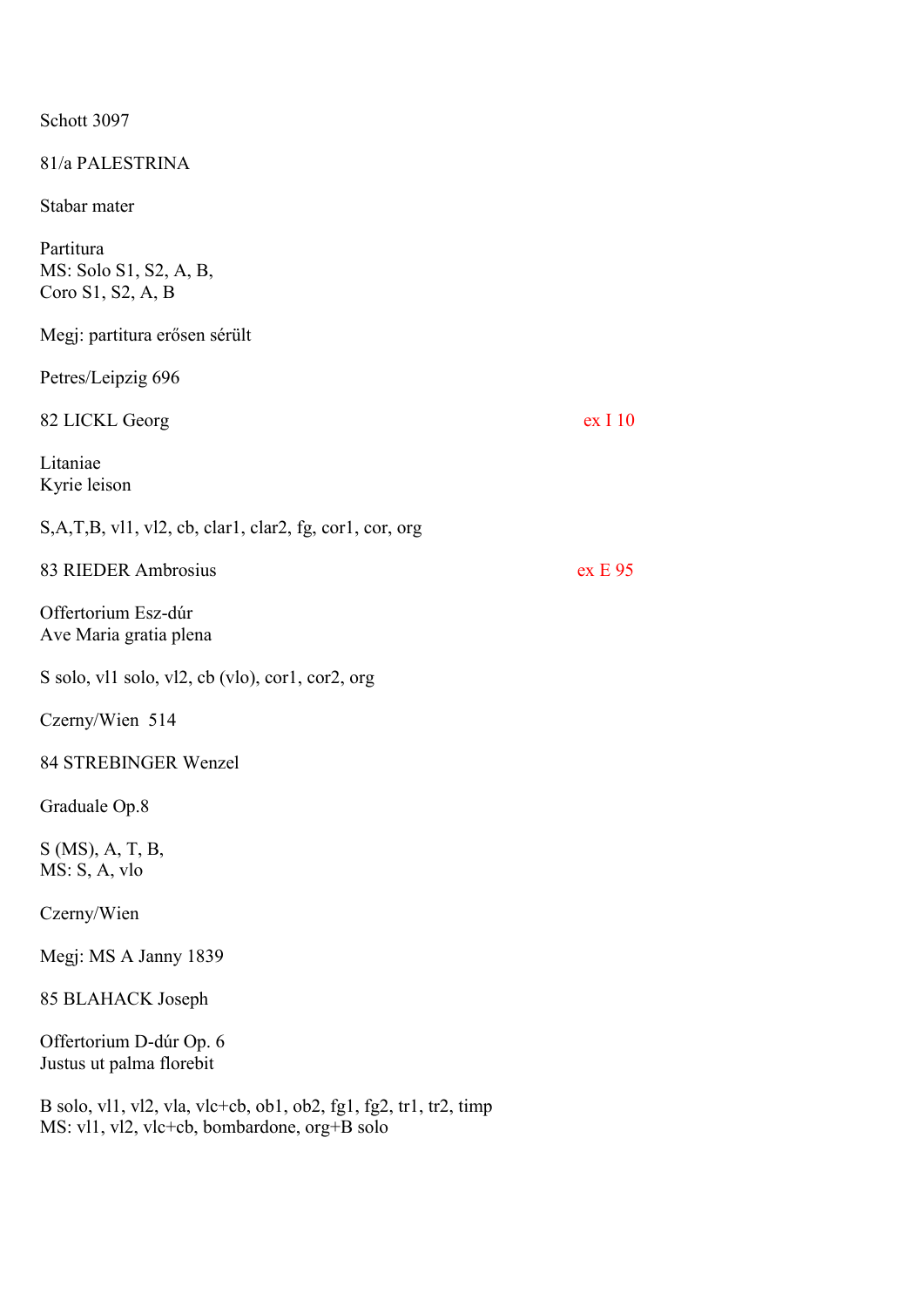86-135 átrendezés alatt

136 Mozart W.A. ex B 12

Requiem KV 626

S,A,T,B vl1, vl2, vla, vlc+vlo, fg1, fg2, cor1(basetto),cor2(basetto), clar1, clar2, tr1, tr2, ,tr-ne1, tr-ne2, timp (D), org

Stampiera Chimica sul Graben/Wien No. 1806-1812

Megj: címlapon; Jos Csertőjy 1814 Pesth beloldal tollal; Vogel alajos belvárosi kántor Székesfehérvárott 1866.12.27. (karácsonyi ajándékként) A művet 1814. október végén Mindenszentek alkalmából a pesti evangélikus főtemplomban (ma Deák tér) előadták.

# 137 BLAHACK

Offertorium Op.5.

Salve Jesu pie és Salve Regina – utóbbi MS

Solo: S, vl, tutti: vl1, vl2, vla, Vcl, cB, Org MS Solo S, vl, Org accomp (kiséret-kivonat)

Diabelli No 3369 (1830)

138 MOZART W.A. Vogel

Requiem KV 626

Zongorakivonat (Czerny)

# Pf

Diabelli/Wien No. 2783

139 SEYFRIED Ignaz D11

Graduale G-dur No.3 Domine, dominus noster quam admabi

Solo: S,A,T,B, Vl1,2, MS: org, később: 5A, ceruza vla,vlc

Haislinger/Wien 1827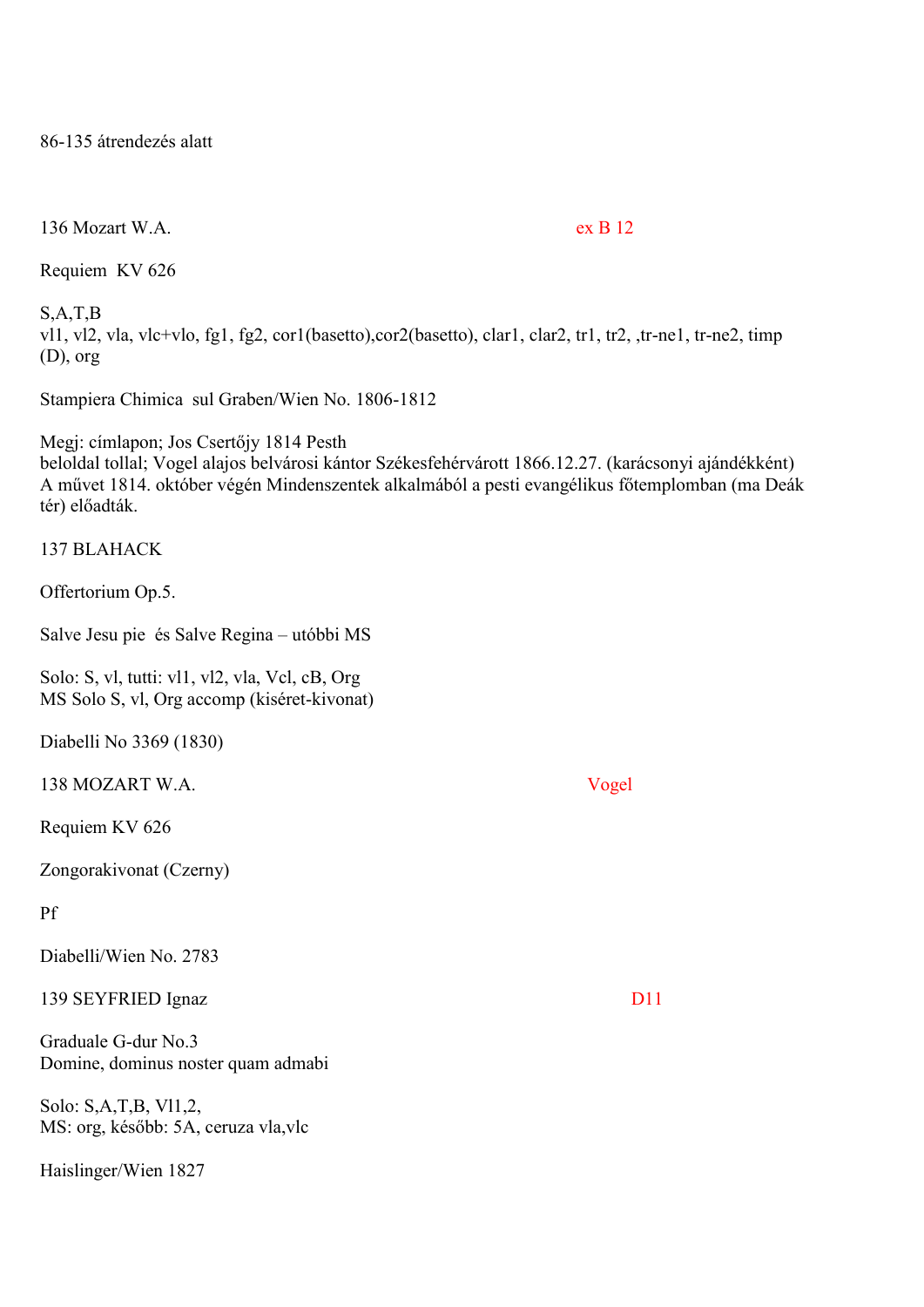| Megj: org Vogel kidolgozott kézírata                                                                                  |            |
|-----------------------------------------------------------------------------------------------------------------------|------------|
| 140 GÄNSBACHER Johann                                                                                                 | ex E 48    |
| Offertorium F-dur No.1<br>Domine deus                                                                                 |            |
| Solo:B, chor tutti: S, A, T<br>V11, V12, Vla, Vlc+Vlo, ob1, ob2 (clar), tr, cor1, cor2, timp, org                     |            |
| Diebelli/Wien 2106 (1826)                                                                                             |            |
| megj: címlapon Vogel Chor Regent (poss)                                                                               |            |
| 141 EYBLER Joseph                                                                                                     | ex E 24    |
| Offertorium c-moll No.1<br>Domine se observaveris in iquitates Domine                                                 |            |
| A, T, B<br>V $11$ , v $12$ , v $1a$ , ob $1$ , ob $2$ , fg, tr $1$ , tr $2$ , tr-ne $1$ , tr-ne $2$ , timp<br>MS: vl1 |            |
| Haslinger/Wien No. 4795 (1826)                                                                                        |            |
| megi: S és org hiányzik                                                                                               |            |
| 142 PREINDL Giuseppe                                                                                                  | ex A 82    |
| Mise Bé-dur<br>Kyrie, Gloria, Credo, Sanctus-Benedictus, Agnus dei, Dona nobis pacem                                  |            |
| S, A, T, B,<br>$v11, v12, v1c, ob1, ob2, tr1, tr2, timp, org(contextato)$                                             |            |
| Mechetti-Steiner/Wien                                                                                                 |            |
| megj: Giuseppe=Joseph                                                                                                 |            |
| 143 RIEDER Ambrosius                                                                                                  | ex D 14-15 |
| Graduálék<br>I. Laetatus sum in his<br>II. Ragnavit Dominus super omnes                                               |            |
| S, A, T, B<br>Vl1, vl2, vlc, tr o cor 1, tr2 o cor2, timp, org<br>MS: 2S, 3A                                          |            |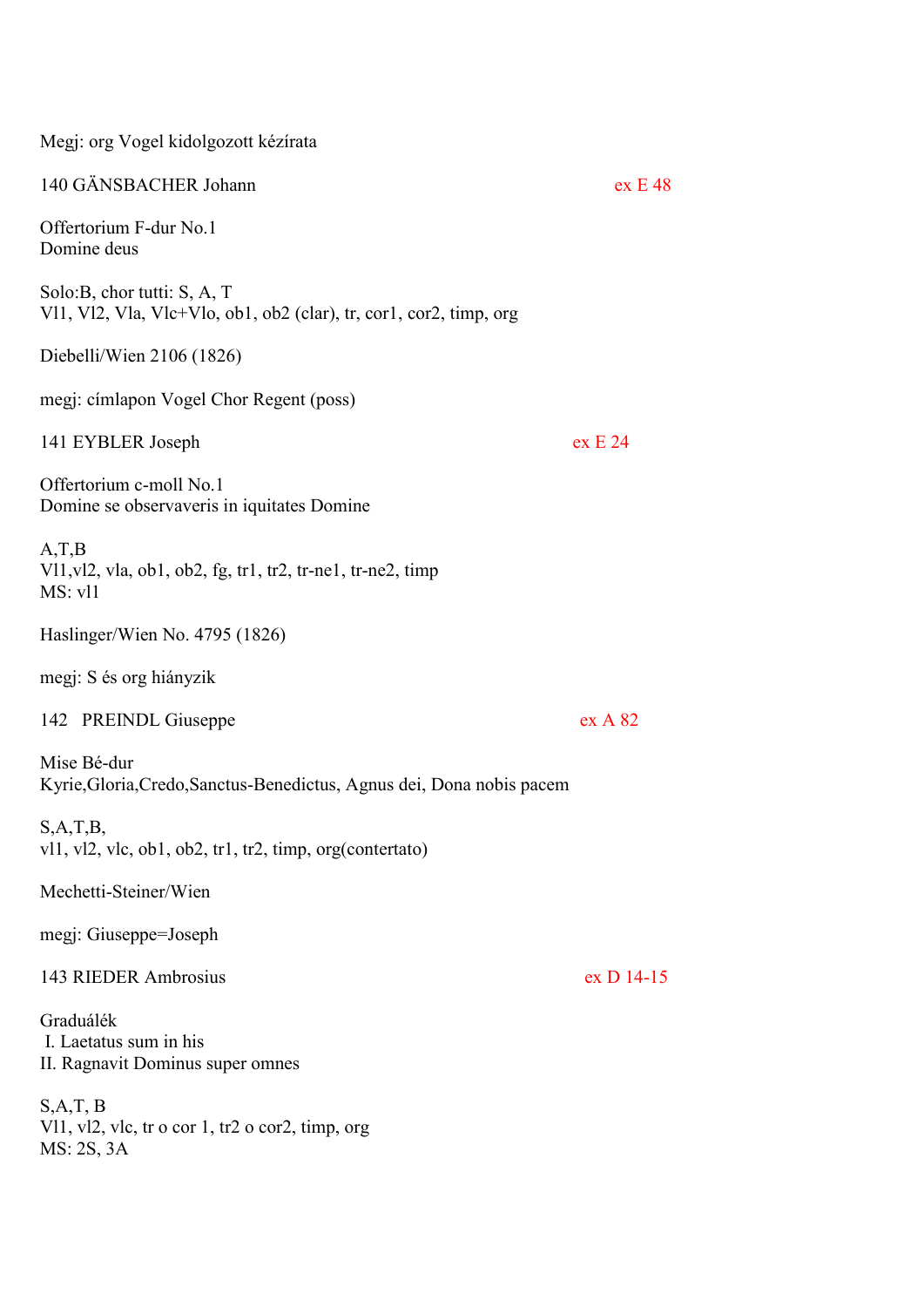Steiner/Wien Nr.2797 (1818)

Megj: Gehört der Dom Kirche in Alba (a fehérvári dóm tulajdona)

| 144 BLACHAK Joseph                                                                                                       | Janny    |
|--------------------------------------------------------------------------------------------------------------------------|----------|
| Offertorium c-moll<br>Domine in auxilium meum respice                                                                    |          |
| S solo,<br>VI1, vI2, vla, vlc+cb, org<br>MS: DIR, vl1, vl2                                                               |          |
| Diabelli/Wien no. 371                                                                                                    |          |
| 145 SEYFRIED Ignaz                                                                                                       | Janny    |
| Miserere                                                                                                                 |          |
| S, A, T, B                                                                                                               |          |
| Haslinger/Wien No. 6820                                                                                                  |          |
| 146<br>Lamentációk                                                                                                       |          |
| S, A, T                                                                                                                  |          |
| 147 RATHGEBER Valentin                                                                                                   |          |
| Mária antifonálék (antiphonale Marianum)<br>I-VI Alma redemptoris, I-VI Ave regina, I-VI Regina coeli, I-VI Salve regina |          |
| S, A, T, B, v11, v12, org                                                                                                |          |
| Lotter 1736                                                                                                              |          |
| Megj: valamennyi sérült, Donatum S.J. Temlo Miss. Albae á R.P. Prov. A 1736                                              |          |
| 148 KOBRICH Johann Anton                                                                                                 | ex I 1-7 |
| Litaniák I-VII. Op.16.                                                                                                   |          |
| $S$ (Canto), A,T,B, vl1, vl2, tr1, tr2, org                                                                              |          |
| Lotter 1756                                                                                                              |          |
| Megj: Kyrie aeleison mind azonos szöveggel                                                                               |          |
| <b>ABT</b> Franz<br>149                                                                                                  | Janny    |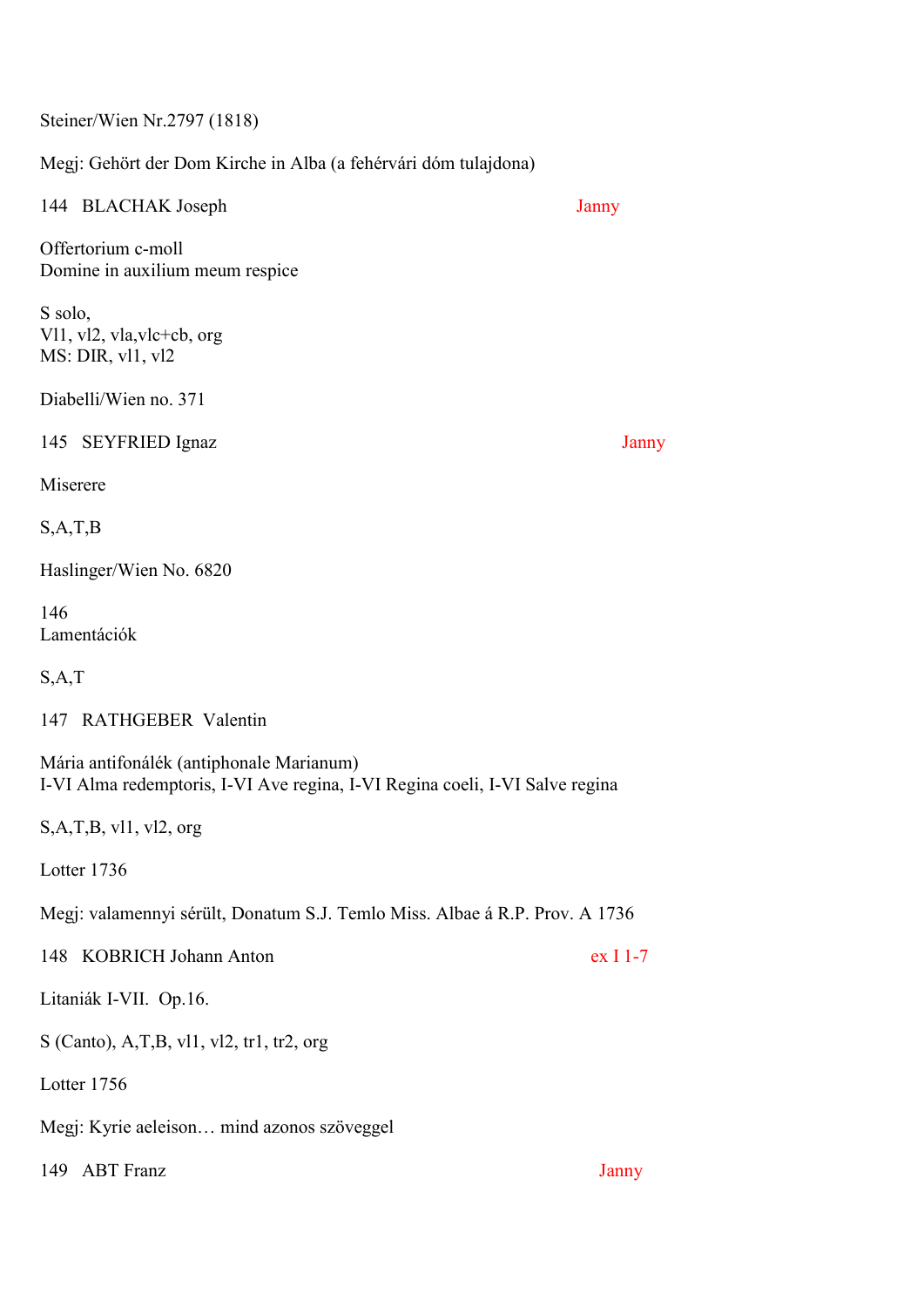| Domine non sum dignus                                                                                     |            |
|-----------------------------------------------------------------------------------------------------------|------------|
| MS: 2T 1, T2, B1, B2                                                                                      |            |
| 150 AIBLINGER Caspar                                                                                      | ex D 50-54 |
| Fünf Gradualien – Öt graduale                                                                             |            |
| 1. Maria Mater gratiae<br>2. Dirigatur oratoiro mea<br>3. Spera in Domino<br>4. Acce dite<br>5. Anima mea |            |
| $S1, S2,$ vlc+cb, org                                                                                     |            |
| Kollmann/Augsburg                                                                                         |            |
| Megj: 2- u. 3 Stimmiger Kirchenkompositionen – 2 és 3 szólamú templomi művek No.7                         |            |
| 151 AIBLINGER Caspar                                                                                      | ex A 92    |
| Missa – Mise G-dur No. 3                                                                                  |            |
| MS: S, A, T, B                                                                                            |            |
| V11, v12, vlo                                                                                             |            |
|                                                                                                           |            |
| Megj: erősen hiányos, T nyomat                                                                            |            |
| 152 AIBLINGER Caspar                                                                                      | ex A 93    |
| Mise F-dúr No. 4                                                                                          |            |
| S, A, T, B<br>VI1, vI2, vla, vlc+vlo, cor1, cor2,                                                         |            |
| Kollmann/Augsburg                                                                                         |            |
| 153 AIBLINGER Caspar                                                                                      | ex A 97    |
| Mise Á-dúr No. 1<br>Missa Adelgunda                                                                       |            |
| S1, S2, A<br>$Vcl + B$ , org                                                                              |            |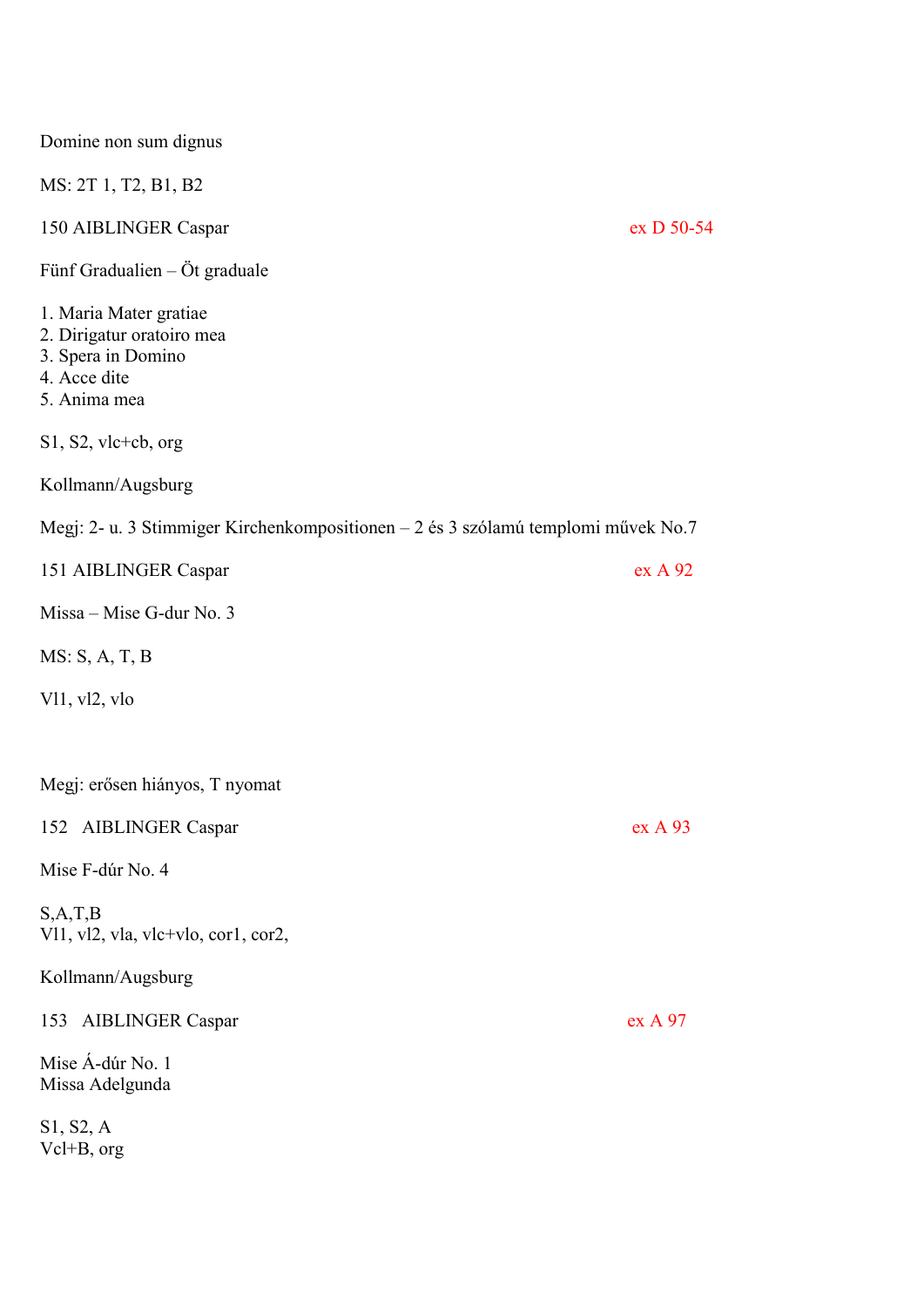| Kollmann/Augsburg |  |
|-------------------|--|
|-------------------|--|

| 154 AIBLINGER Caspar                                | ex A 98  |
|-----------------------------------------------------|----------|
| Mise C-dúr No. 2<br>Missa S(olemnis) Walburga       |          |
| $S$ (Canto), A, vcl+B, org                          |          |
| Kollmann/Augsburg                                   |          |
| 155 AIBLINGER Caspar                                | ex A 99  |
| Mise Bé-dúr No. 3<br>Missa Cecilia Rosina           |          |
| S,A,<br>$vlc + B$ , org                             |          |
| Kollmann/Augsburg                                   |          |
| 156 AIBLINGER Caspar                                | ex A 100 |
| Mise F-dúr No. 4<br>Missa Michaelis                 |          |
| S,A,<br>$vlc+B$ , org                               |          |
| Kollmann/Augsburg                                   |          |
| 157 AIBLINGER Caspar                                | ex A 90  |
| Missa Solemnis D-dúr No.1                           |          |
| org                                                 |          |
| Kolmann/Augsburg                                    |          |
| Megj: orgona kivételével valamennyis zólam hiányzik |          |
|                                                     |          |
| <b>AIBLINGER Caspar</b><br>158                      | ex A 91  |
| MISE A-dúr No. 2                                    |          |

S,A,T,B, Vl1, vl2, vla, vlc+B,cor(D), org

(Missa brevis)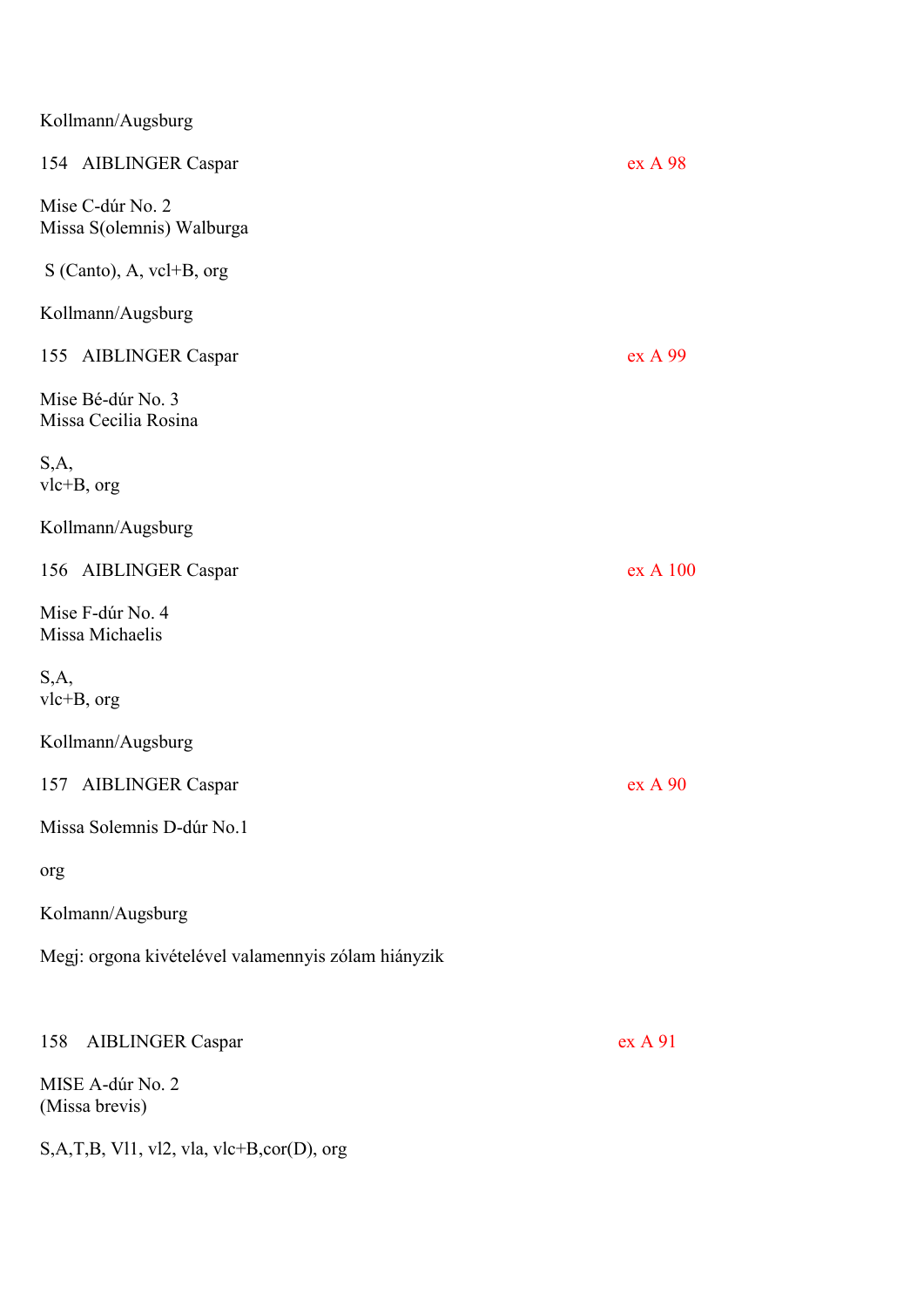Kolmann/Augsburg

159 - 294 átrendezés alatt

295 Demény Rezső dr.

Missa Pastoralis F-dur (po festo Nativitatis et Circumcisionsis Domini Nostri Jesu Christi) Introits,Graduale, Credo, Sanctus, Benedictus, Agnus

MS.: Partitura 81 pag. Fotolitografált: 7S,7A,7T,7B, S,T,B. MS.:BI-II, 3vl1, 3vl2, 2vla, 2vlc, 2vlo, clar1, clar2, cor1, cor2, org

Megjegyzés: szerző pápai kamarás, a Szt. István bazilika karigazgatója

296 DERKIL J.C. Janny

Libera C-dur

MS.: org, 2S, 3A, T, 2B, 2Corno1,2, Corno3, Posaune

297 DERLIK Josef C. Janny

Offertorium F-dur

Conserva me Domine

MS.: Dir 19 pag, S, A, T, B, Vl Solo, tutti:vl1, vl2, vla, vlc-vlo, vrg

298 DERLIK J.C.

Salve Regina F-dur

MS.: DIR, B, vl1, vl2, vla, vlc-B, org, corni,.

2. leírás: B, vl1, Partitura; solo B-org.

299 DERKI J.C. Janny

Tantum ergo

Nr 1. C-dur, Nr 2. D-dur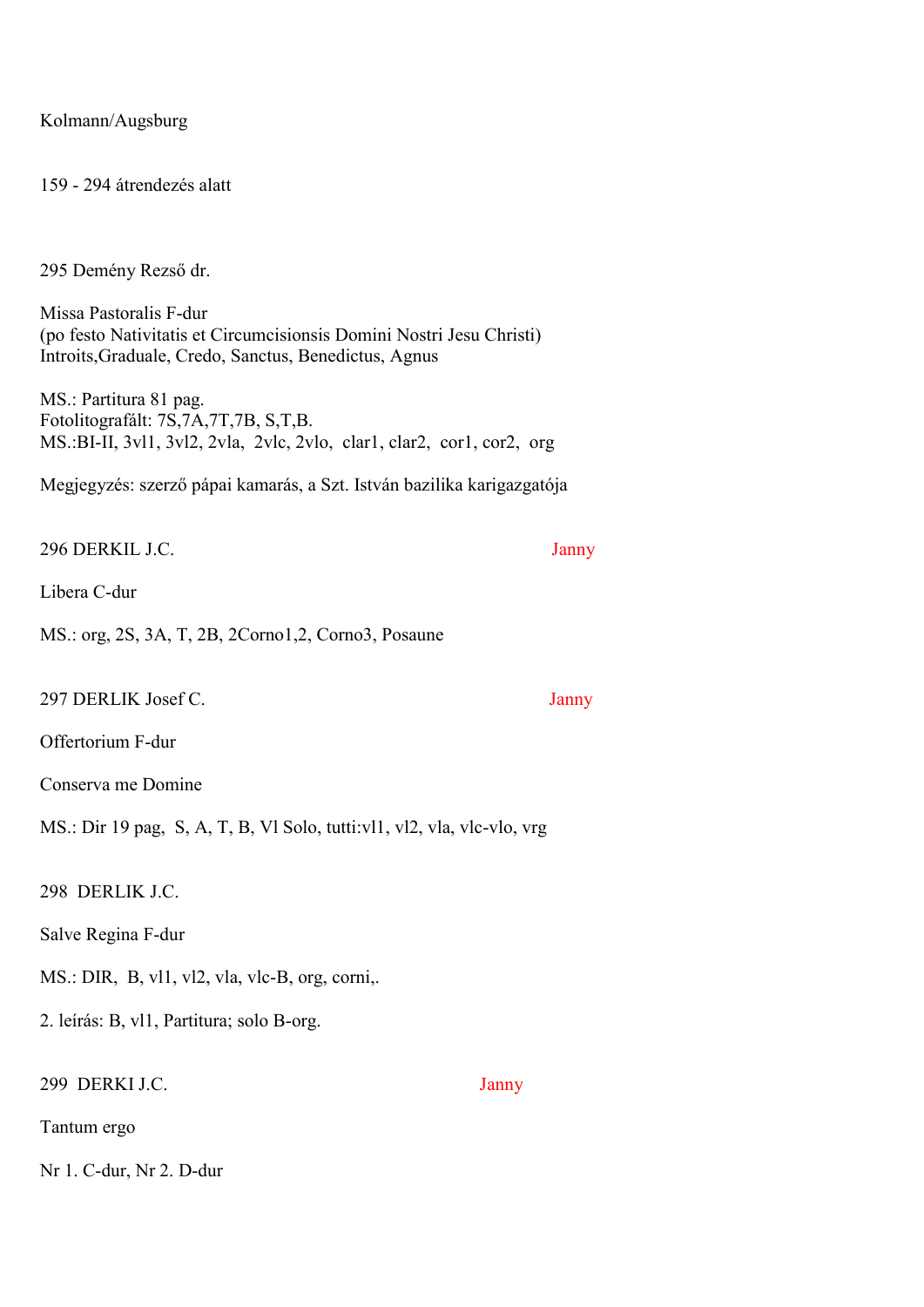MS.: 3S, 2A, 2T, 2B, 2vl1, 2vl2, vla, vlc-vlo, clar, timp, org

300 DERLIK J.C.

Vesperás C-dur

MS.: Directions Stimme, 2S, A, T, B, vl1,2, vlo-vlc, clar1, clar2, timp, org

301 DROBISCH ex A 118

Mise F-dur (Missa brevis)

MS.: 2S, A, T, B, vl1,2, vla, vlo, org+B, fl, clar1,2, corno 1,2, tr, timp, Második csomag: Directions Stimme, 3S, 2A, T, B, vl2, vla, vlo, clar, org

# 302 EDENHOFER A

50 Offertorium

Pawelek-Regensburg

303-304-305 EMMERTH Henrik

Offertorium Ász-dur Bone Deus

S, Org-harmonium

Első Magyar Zongoragyár "Harmonia" kiadás

Megjegyzés: 303 MS: Baráti emlékül a szerzőtől. Szfeh. 886 21/2 Vogel Alajos. A 304-305 tétel nyomtatott

306 ETT Gaspar

Miserere

Partitura négyszólamú vegyeskarra és orgonára

Max Hirmer/Straubing

307 FEIGLER Victor

Graduale  $\rightarrow$  Offertorium; Beatus vir (Helytelen borítókarton cím)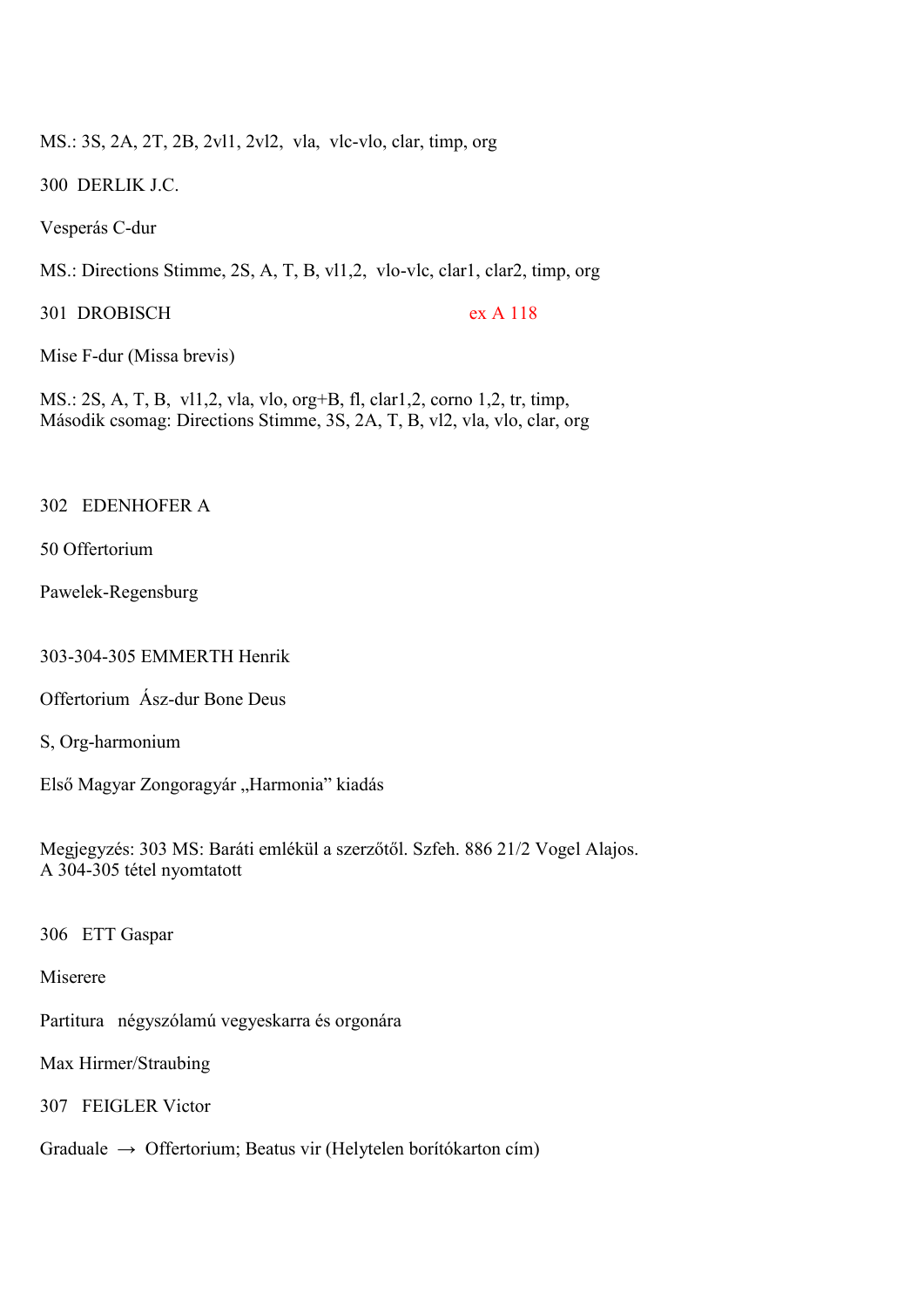MS.: 2DIR, 3S, 6A, T, B, 2vl1,2, vla, vlc-vlo, corno 1,2,

308 FEIGLER V.

Offertorium e-moll

MS.: 5S, 4A, T,B, 2vl1, 2vl2, vla, vlc-vlo, corno, corno1, org.

309 FILKE Max

Offertorien-Offentoriumok Op.70.

No.5. Confirma hoc G-dur (Pfingst Sonntag-Pünkösd vasárnap) No.6. Intonuit de coelo g-moll (Oster. Dienstag-Húsvét kedd)

3S, 3A, T, 2B, 2Vl1, Vl2, Vla, Vcl-Vlo, Ob1,2, Horn1,2, Tromba1,2, Posanen, Timp.

MS.: No.5. A, T, Vcl, Org, Org Solo, No.6. 3S, A,

Külön csomagban: 10S, MS11S, 5A, MS12A, T

310 FILKE Max

Offertorien-Offertoriumok Op. 70

No. 7. Acendit Deus C-dur (Christi Himmelfahrt-Jézus mennybemenetele) No. 8. Sacerdotes Domini D-dur (Frohnleichnamsfest)

DIR (SATB-Org) 3S, 3A, T, 2B, 2vl1, vl2, vla, vcc-vlo, ob1,2, fg1,2, Horn 1,2, tr1,2, Posaunen1,2, timp

MS.: No.7. 2S, T, vlc, org.

Böhm&Sohn – Augsburg, Wien

# 311 FILKE Max

Requiem d-moll Op. 111

DIR 3S, 2A, 2T, 2B, vl1, 2, vla, vcc, cb, clar1, 2, fg1, 2, (adlib), Horn1, 2, tr1, 2, (adlib) , Posaune1, 2, timp(adlib) MS: S, A, B, Vl1, clar1, tr1, Org.

A Böhm & Sohn/Augsburg-Wien

312 FRÁNEK Gabriel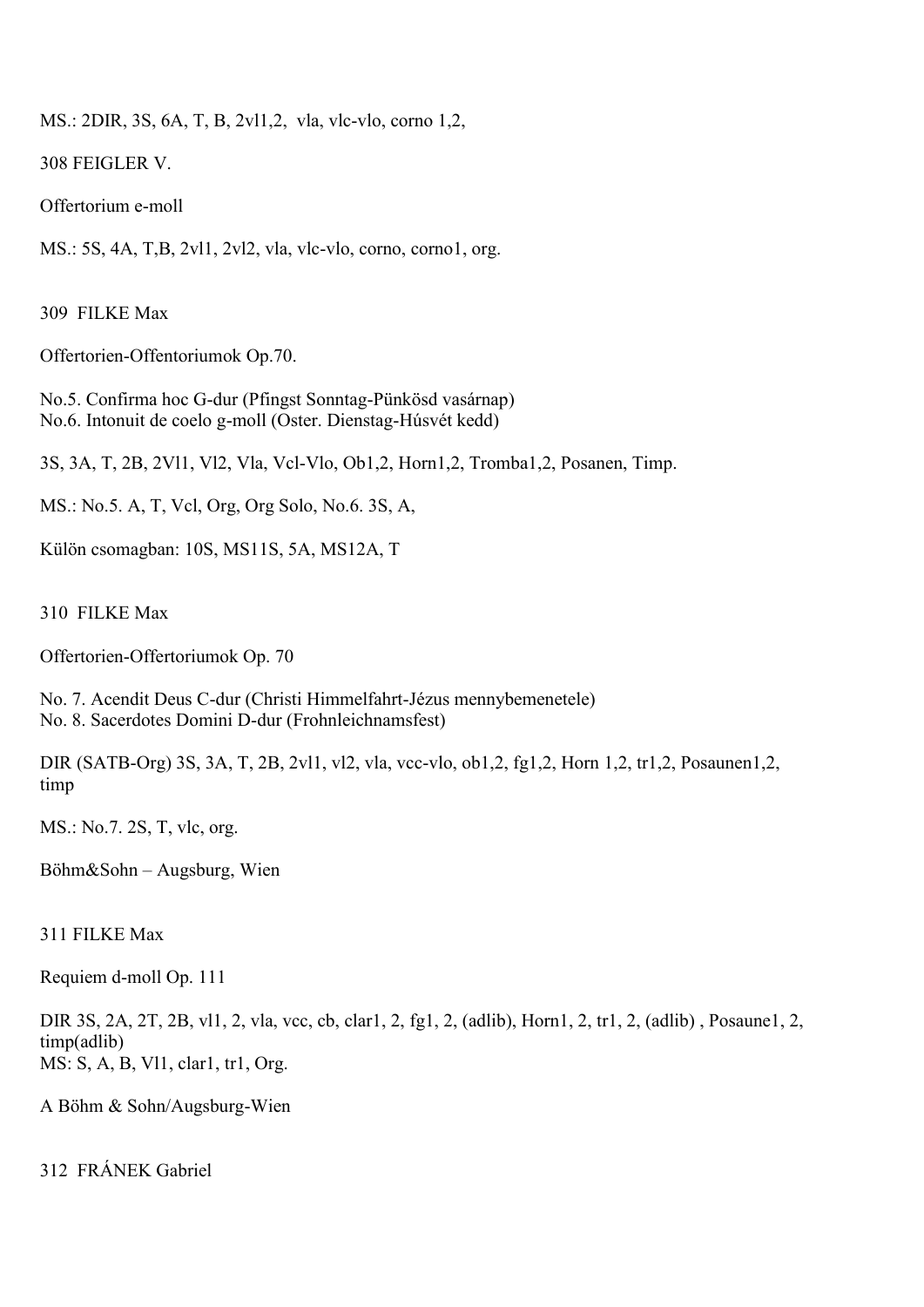Missa Solemnnis (Beata es Virgo Maria) Dir, 3S, 3A, 3T, 3B Coppenrath, Regensburg Megjegyzés: mellékletként 1917 XII.9-i levéllel (német) 313 FRANEK Gabriel Missa Sancta Trinitas Unus Deus - Mise C-dur DIR (SATB-org) A. Coppenrath/Regensburg Megj: Dómkarnagy, Győr 314 FÜHRER Robert ex E 43 Vogel MS: Offerorium S,A,T,B, vl1, vl2 , vla, Violon et vcl, clar 1, 2, corn 1, org Megjegyzés: a kotta a Vogel gyüjtemény 828. darabja volt 315 FÜHRER Robert Dankmesse - Hálaadási mise g-moll Kyrie, Gloria, Credo, Sanctus, Benedictus, Dona MS:Dir, 5S, 4A, 2T, B, 2vl 1, 2 vl 2, vla, vlc+B, Vlc, ob 1, 2, 2Tromba 1, 2, timp, 2org 316 FÜHRER Robert I. Fest Messe - Ünnepi Mise C-dúr Kyrie, Gloria, Credo, Sanctus, Benedictus MS: Org (dir) 3S, 3A, 2T, 2B, 2vl 1, 3 vl 2, violone, ob1, 2, tromba 1, 2, 2timp, org 317 FÜHRER Robert Janny Graduale (applicando in Missa pro Rege) Esz-dur

MS:2S, 3A, T, B vl 1, vl 2, vla, vlo et vlc, ob et Clarinetto 1, 2, corni in Es, timp Es- B, org

megj: Scripsit Fine 7/9 1868 Josephus Janny, jelzett még S, A,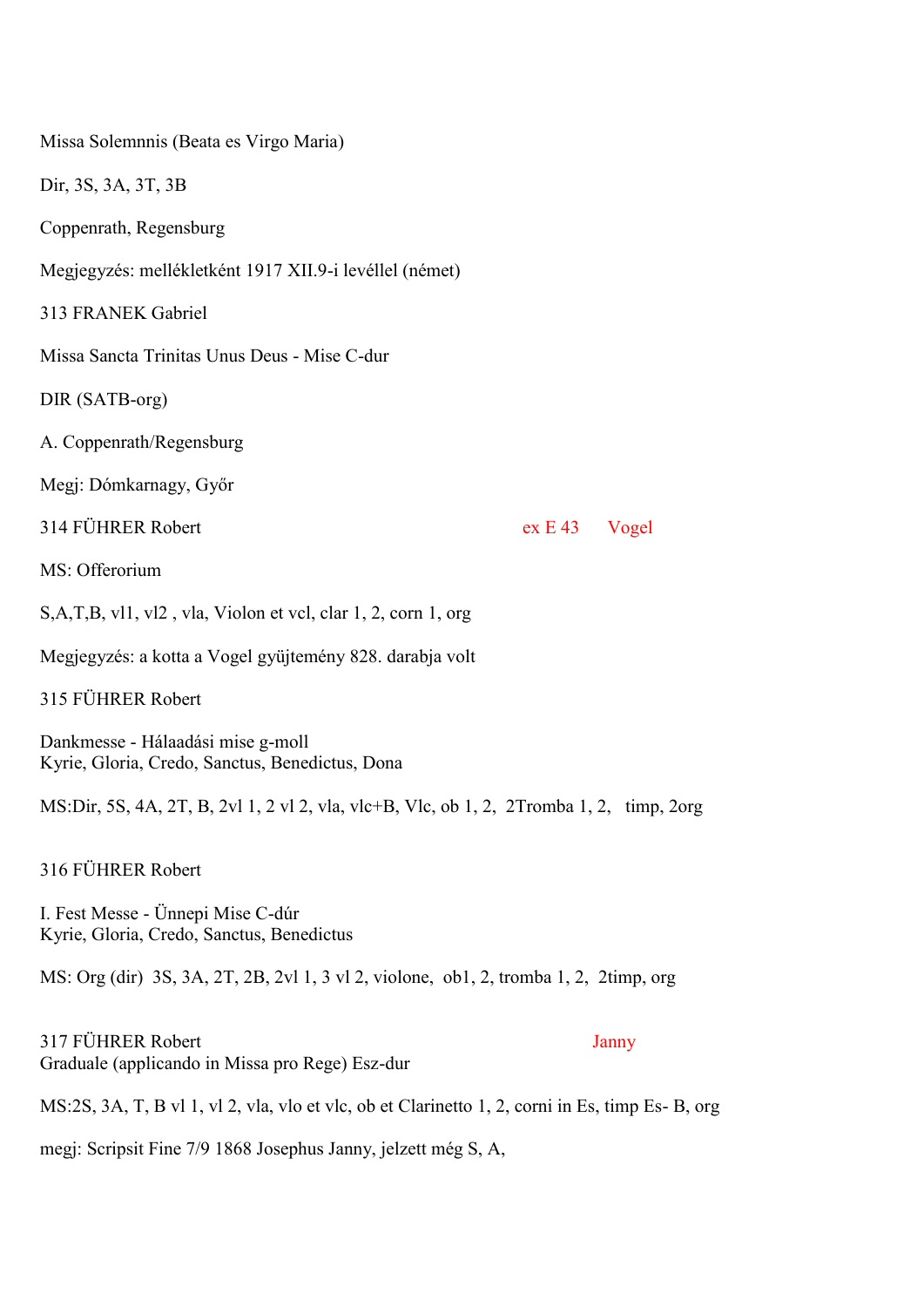# 318 FÜHRER Robert

Graduale és Offertorium az ünnepi miséhez Op. 167 b F-dur

MS:Dir. S, 4S, 2A, 3T, 3B, 2vl 1, 2vl 2, vla, fl, clarinetto in C, corni in F, org et violino, org

319 FÜHRER Robert

Mise C-dur no. 1. (Landesmesse) Kyrie, Gloria, Credo, Offertorium, Benedictus, Agnus Dei

S, A, B vl1, vl2, violone, due corni ad lib org Ms: Directions Stimme, 5S, 3A, B, 2vl 1, 2 vl 2, vlo, due corni, org,

320 FÜHRER Robert

Mise No.2. G-dur (Landesmesse) Kyrie, Gloria, Credo, Offertorium, Sanctus, Benedictus (g-moll), Agnus Dei

S A, B, vl 1, vl2, violone, due corni in G ad lib Ms: S

# 321 FÜHRER Robert

Mise D-dur No.3. (Landmesse) Kyrie, Gloria, Credo, Offertorium, Sanctus, Benedictus, Agnus Dei, S, A, B, vl1, vl2, , vlo, due corni i D ad lib, org, Ms: S, T

Megjegyzés: Novák Sándor 1867 (áthúzva) – egyházi vétel

322 FÜHRER Robert

Mise F dur No.4. (Landmesse) Kyrie, Gloria, Credo, offerorium, Sanctus, Benedictus, Agnus Dei

S A B, vl 1, vl 2, vlo, corni in F, org. Ms: S, T

Jos. Aibl/München

323 FÜHRER Robert Janny

1. Litánia C-dur

Ms: Dir, 6S, 5A, 2T, 2B, 2vl 1, 2vl 2, vla, vlc,vlo, clarinetto, tromba, timp, org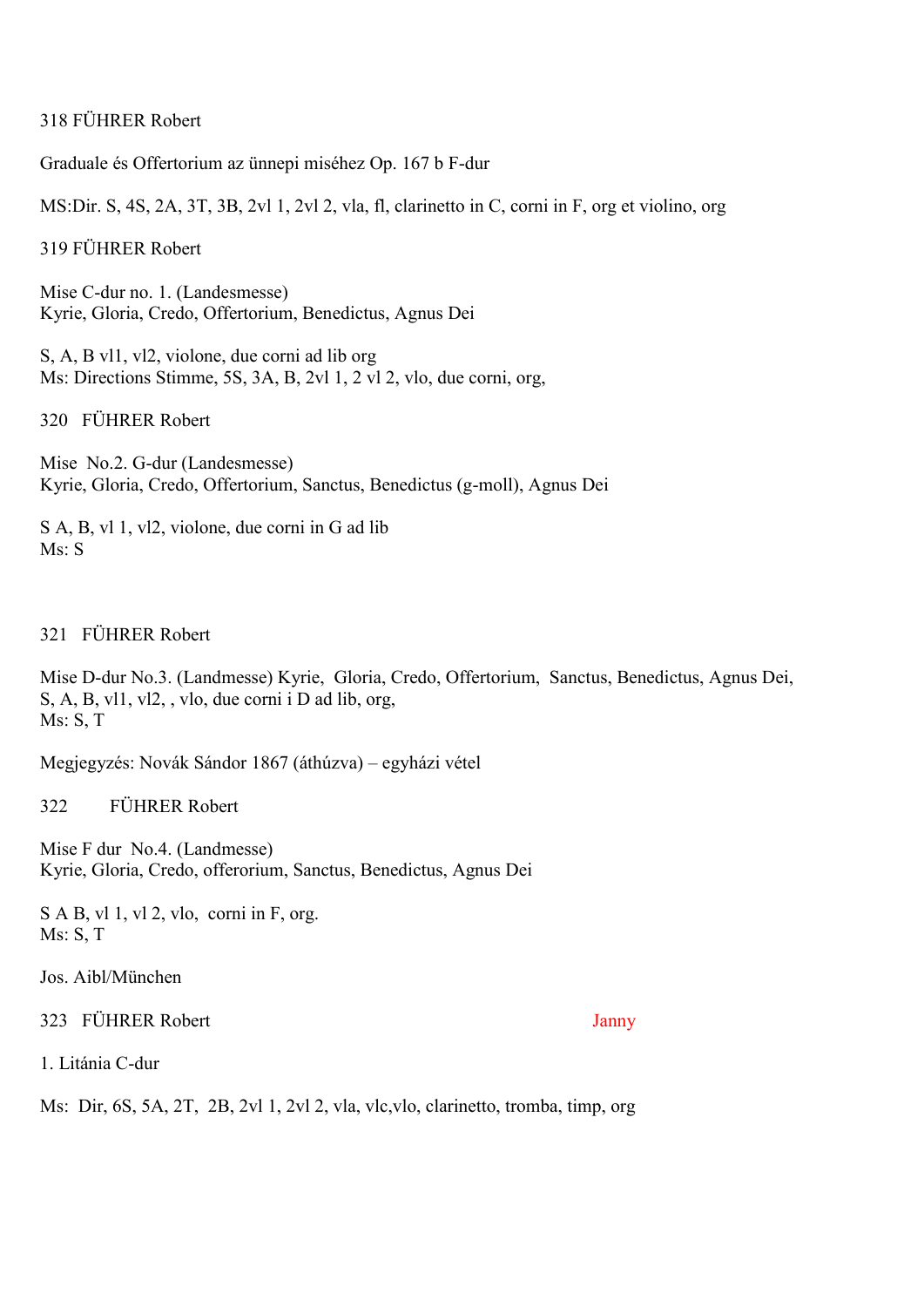324 FÜHRER Robert Janny 1869

2. Litánia C-dur Op. 204

Ms: 3S, 5A, T, B, 3 vl1, 3 vl2, violon et (2)cello, clarino1, 2 in C, tromba 1, 2 in C, fimp in C, G, 2 org. 3 szólamu, és kidolgozott (utóbbi 1940 IV. 20.)

325 FÜHRER Robert Janny

Litanei (Litánia) D-dúr Kyrie, Sancta Maria, Regina, Agnus

S A T B vl1, 2, Vvo-Basso, ob o clarinetti, trombe-Corni, timp D.A, org Ms: Org. Kidolgozott, S, A, Vl 2.

Glöggl/Wien

326 FÜHRER Robert

Litánia (Lytanei) B-dur Kyrie, Sancta virgo, Regina, Agnus,

S A T B vl1, 2, vlo, clar 1, 2, (B) corno-clarino 1, 2, org.

Anton Böhm & Sohn – Augsburg

Megj: Könnyített kiadás Carl Högg

337 kallódik

338 FÜHRER Robert Janny

Requiem é-moll (kurzes Requiem) No. 1 Requiem, Graduale, Offertorium, Sanctus, Benedictus, Agnus

S, A, B, vl 1, vl 2, violon, corno 1, 2, org.

Anton Böhm/Augsburg

339 FÜHRER Robert

Requiem F-dur (kurzes) No. 2 Requiem, Graduale, Offertorium, Sanctus, Benedictus, Agnus,

S, A, B, 2vl 1,2, 2vle, 2cor1, 2 cor 2 in F, org MS: S, A

340 FÜHRER Robert

Requiem d-moll No.3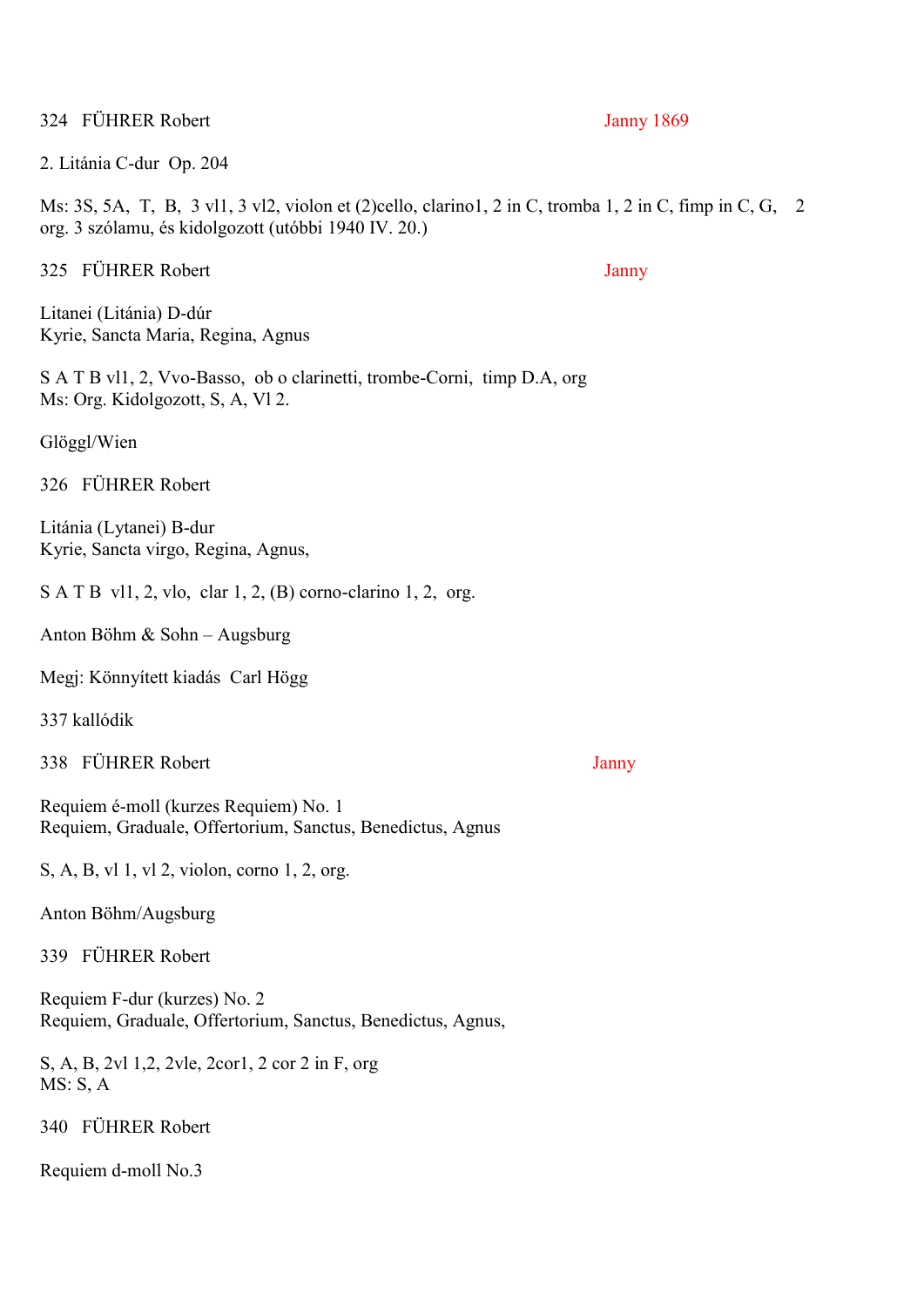S, A, B, vl 1, vl2, vle, clar 1, clar2 in C, cor 1, cor2, org. MS: S

Böhm u. Sohn/Augsburg

Megjegyzés: tételek, mint No. 1-2

341 FÜHRER Robert

Tantum ergo C-dur

MS: 2S, 2A, 2T, 2B, 2vl 1, 2vl 2, vlc, Vle, clar, tr, timp, org

342/a FÜHRER Robert

Te Deum C-dur Op.154

MS: Dir(SATB), 6S (5-6 1933 ápr,15), 4A, 2T, 2B 2vl 1, 2vl 2, vlc, clar 1, clar2, tr 1, tr2, timp, org.

342/b Führer Robert ex K 19

Vesperás himnuszok D-dúr

1 Für die Sonntag nach Pfingsten (Pünkösd utáni vasárnapra) G-dur 2 Für die Advent Sonntag (advent vasárnapra) F-dur 3 Für die Fasten Sonntag e-moll 4 Für die Sonntag nach Ostern (húsvét utáni vasárnapra) D-dur 5 Weichnachen und Neujahr (karácsony és január) G-dur 6 Auf das Fest der heil. 3 Könige (három királyokra) F-dur 7 Lichtmesse u. alle anderen Marien Feste Á-dur 8 Himmelfahrt Christi (Jézus mennybemenetele) C-dur 9 Pfingst Fest (Pünkösd) g-moll 10 Kircweihe (templomavatásra) B-dur 11 Für Apostol Feste (Apostolok ünnepére) C-dur 12 Passions u. Palm Sonntag (Virág vasárnapra) a-moll S, A, B, vl 1, vl2, vcl, cor 1, cor2, org.

Anton Böhm-Augsburg

343 FÜHRER Robert

Vesperások 1-13 Dixit, Confitebor, Beatus vir, Laudate pueri, Laudate Dominum, Laudatus, Nisi, Lauda Jerusalem, In exitu Israel, Credicti, Beati omnes, In convertendo, Magnificat.

MS.: DIR 1-8, 13, 7S 1-13, 6 A 1-13, 2T, 2B, 2 vl 1, vl2, vlo et vcl, org(basso cont)1-13, organo 1-3, 5,13.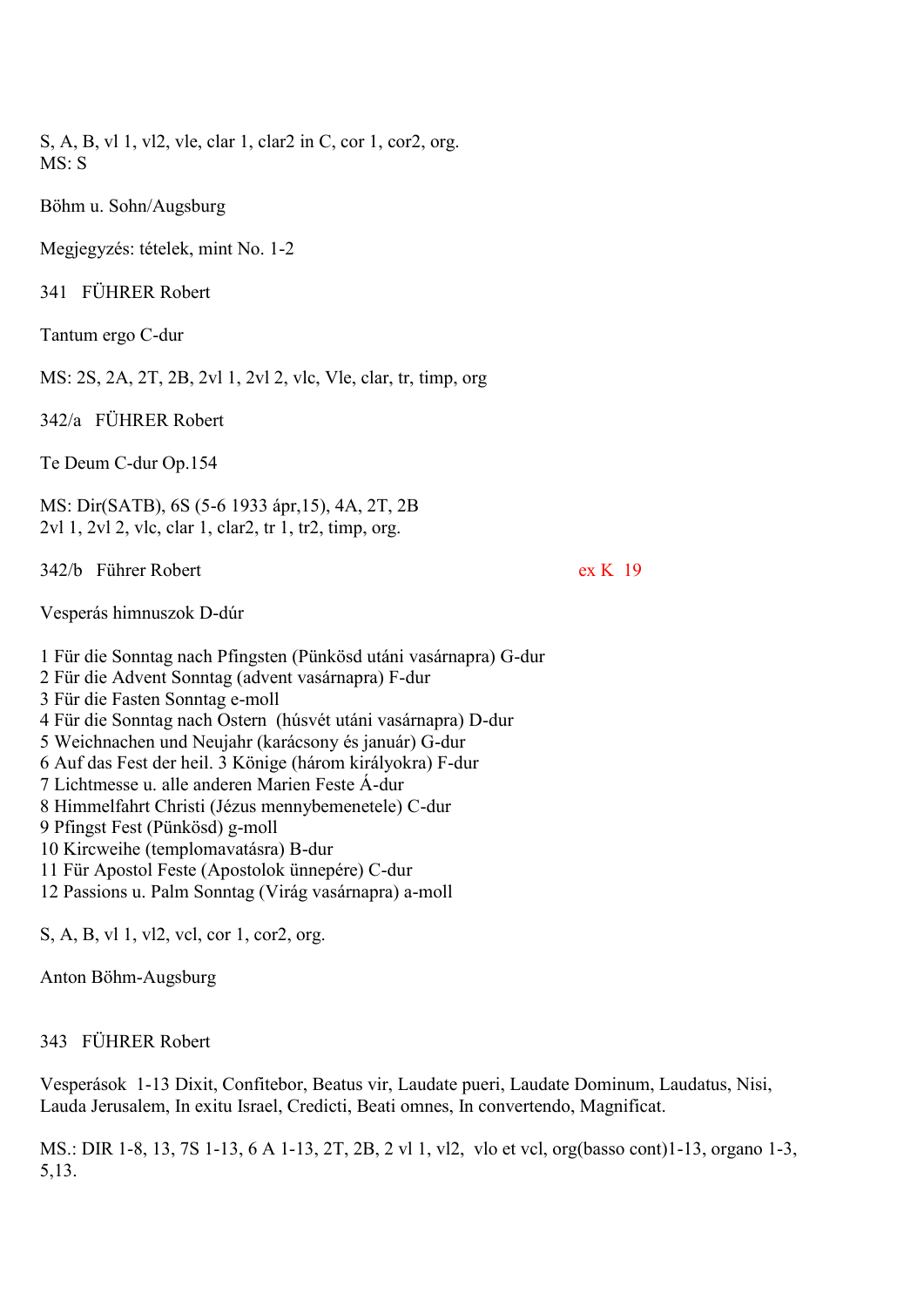344 GOLLER V.

Mise Esz-dúr Op.25 Missa in honorem B.M.V. de Loreto

Kyrie, Gloria, Credo, Offertorium(Ave Maria), Sanctus, Agnus Dei

2 DIR (SATB, org) 8S, 8A, 6T, 5B

Alfred Coppenrath/Altötting

345 GREIZINGER Iván

Tantum ergo D-dur MS 7S, 5A, 2T, 3B, 2vl 1, 2vl 2, vla, vlc, vlo

346 GREIZINGER Iván

Ünnepi mise D-dur Kyrie, Gloria, Credo, Sanctus, Benedictus, Agnus

DIR, S, A, T, B, vl1, vl2, vla, vlc, vlo, tromba1(corno1), tromba2 (corno2), timp, org MS.: 2S, 2A, B

Klökner Gyula/Budapest

347 GRIESBACHER P.

20 Mária dal (Marienpreis) Op.103

2 énekszólamra orgona kísérettel

Friedrich Pustet/Regensburg

348 GRUBER Josef

Ecce Sacerdos Esz-dur op. 149 No.1 Veni Sancte Spiritus F-dur Op. 149 No.2

DIR (SATB, Org) S,A,T,B, vl1,2, vla, vcl-vlo, fl, clar1, clar2, Cor, Trombe, bass trombone, timp, MS.: S, A, 2T, 2B, vl1, vlc, org Fotolitografált. 41 SA, MS.: 3S, A, T, B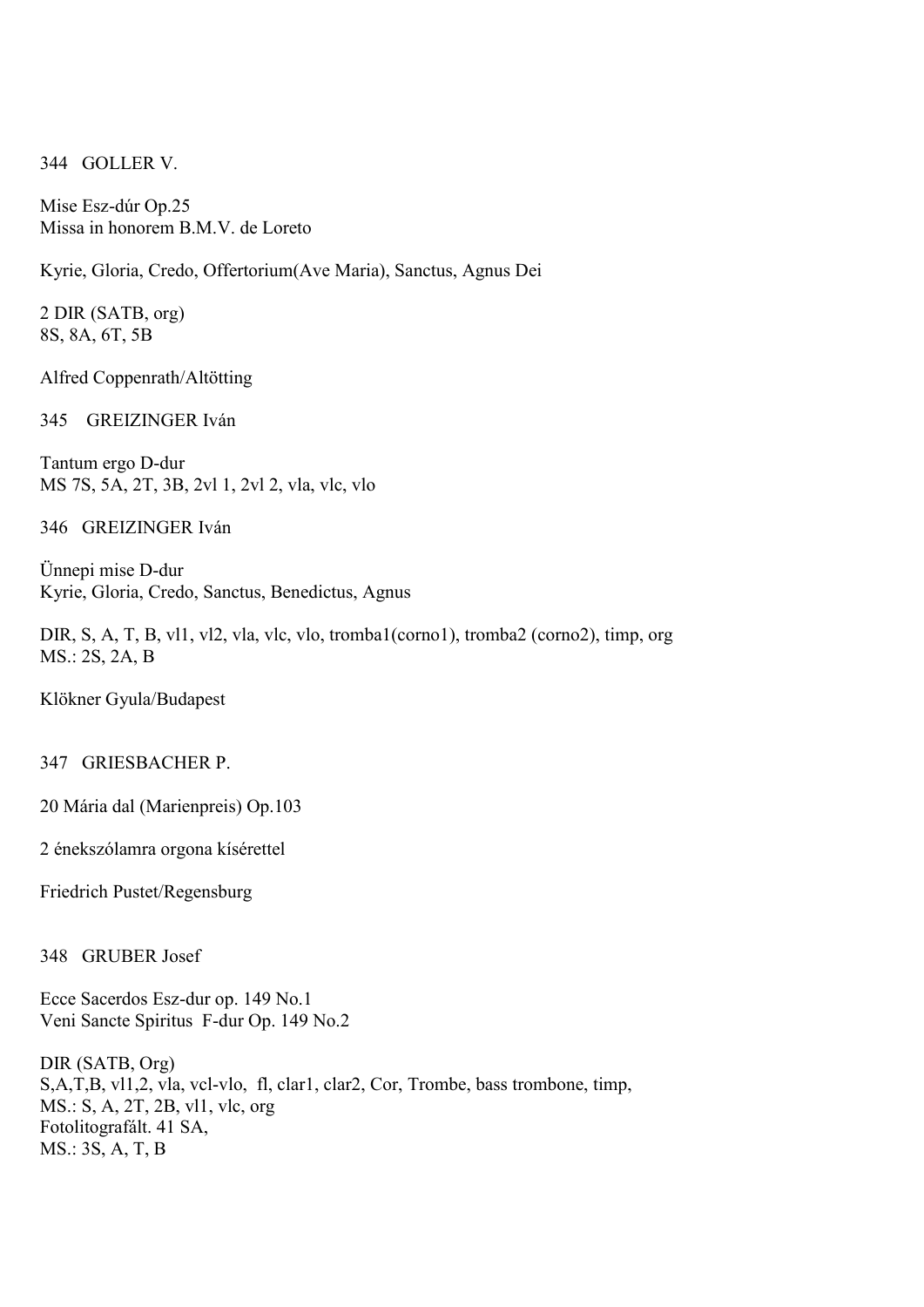Anton Böhm-Wien

349 GRUBER Josef

Mise G-dur Op.92 (Missa Nativitate D.N.J.Ch.) Kyrie, Gloria, Credo, Sanctus, Benedictus, Agnus Dei

DIR(SATB, Org) A, T, B, vl1, vl2, vla, vlc-vlo, fl, clar, 1, clar2, corni, tr1, tr,2, trombone, timp, MS.: 2S, A, T Gloria, B, B Gloria, Vl1, vlc, tromba1, org

Wiener Musikverlagshaus I. Johannesgasse 17.

350 GRUBER Josef

Zweites Requiem c-moll Op. 21 Introuitus, Kyrie, graduale, offertorium, Sanctus, Benedictus, Agnus Dei(communio),

DIR: SAT (ad lib.)B, org S, A, T, B, vl1, vl2, Vlc -vlo, cor1, cor2 MS.: 5S, 3A, 2T, 2B, vla, vlc, DIR

A.Böhm&Sohn/Augsburg

351 GRUBER Josef

Gregorián mise a-moll Op.30 Kyrie, Gloria, Credo, Sanctus, Benedictus, Agnus Dei DIR: SATB, org 3S, 3A, 2T, 2B, vl1, vl2, vlc&vlo, clar1, clar2, t1&2, cor1&2, bass trombone, timp (Kyrie tacet), MS.: 2S, 3A, T, 2B, vl1, vla, vlc

A. Böhm&Sohn/Augsburg

352 GRUBER Joseph

Te Deum Op. 38 D-dur

DIR: SATB, org S,T,B, vl1, vl2,vla, vlc-vlo, ob-clar1,2, fg1, fg2, cor1, cor2, Tr1-2, bass posaune, timp. MS.: 4S, 4A, 3T, 3B, org.

A. Kothes /Leobenschütz

353/a HABERT Johannes

Mise (Szt. Ignác)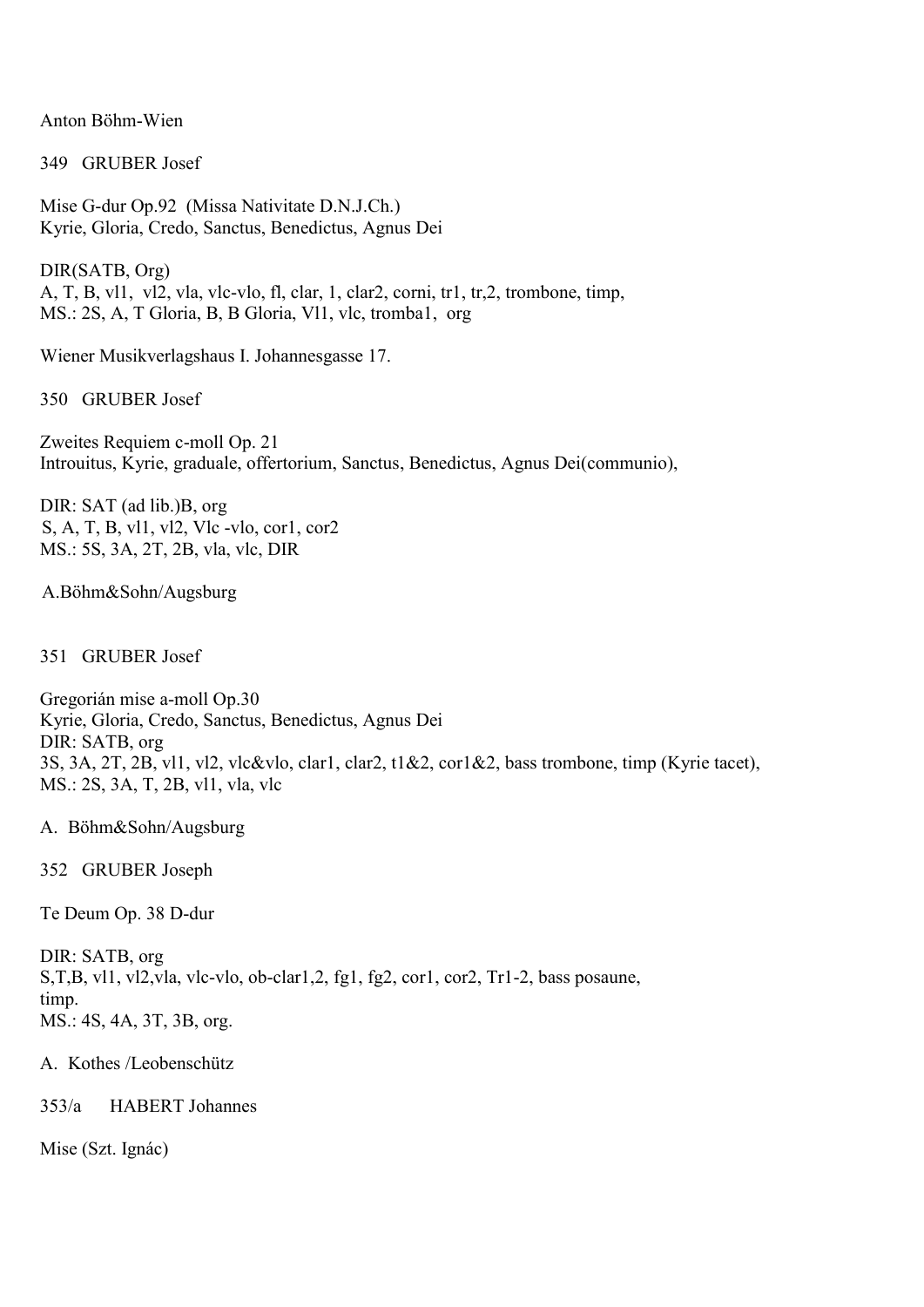Partitura: T1, T2, B, szólamok

Megj: partiturához beragasztható javítások mellékelve.

Ludwig Mayer/Wien 1860

353/b HABERT Johannes

Mise (szt. Ignác) Tételek szokás szerint Partitura: T1,T2, B, T primo, T secondo, Basso,

Megj: mű ua. mint 353/a

354 HAHN Bernard ex A 131

Mise No. 3 a-moll Tételek szokás szerint Credo F, Benedictus F, Agnus Dei c.

ORG, S, A, T, B, vl1,2, vla, vlc-vlo, fl, clar 1,2, fg1,2, corni1, 2, tr1,2, trombone alto, (Kyrie tacet), Trombone teore (Kyrie tacet), timp MS.: B

Megj. Régi nyilvtart. szerint No.64 (székesegyház?)

Leuckert/Breslau (Wroclaw)

355 HAHN Bernard ex A 106

Mise No. C-dur Credo G, Benedictus G, Agnus Dei c.

Org, S, A, T, B, vl1,2, vla, Vlc(eredetileg Cb), ob1,2, corni MS: 3S, 2A, B, vl1, vl2, vlo

Druck: Breslau mint fent

Megj: T szólamon MS; Böjti mise

356 HAHN Ferdinand ex A133

Mise No.5 e-moll

Tételek szokás szerint.

ORG. S, A, T, B, vl1,2, vla, vlc, vlo, clar1, 2, fg1,2, corni1,2, clarino1,2, trombone tenore 1,2, trombone basso, timp

F.E.C.Leuckart-Breslau (Wroclaw)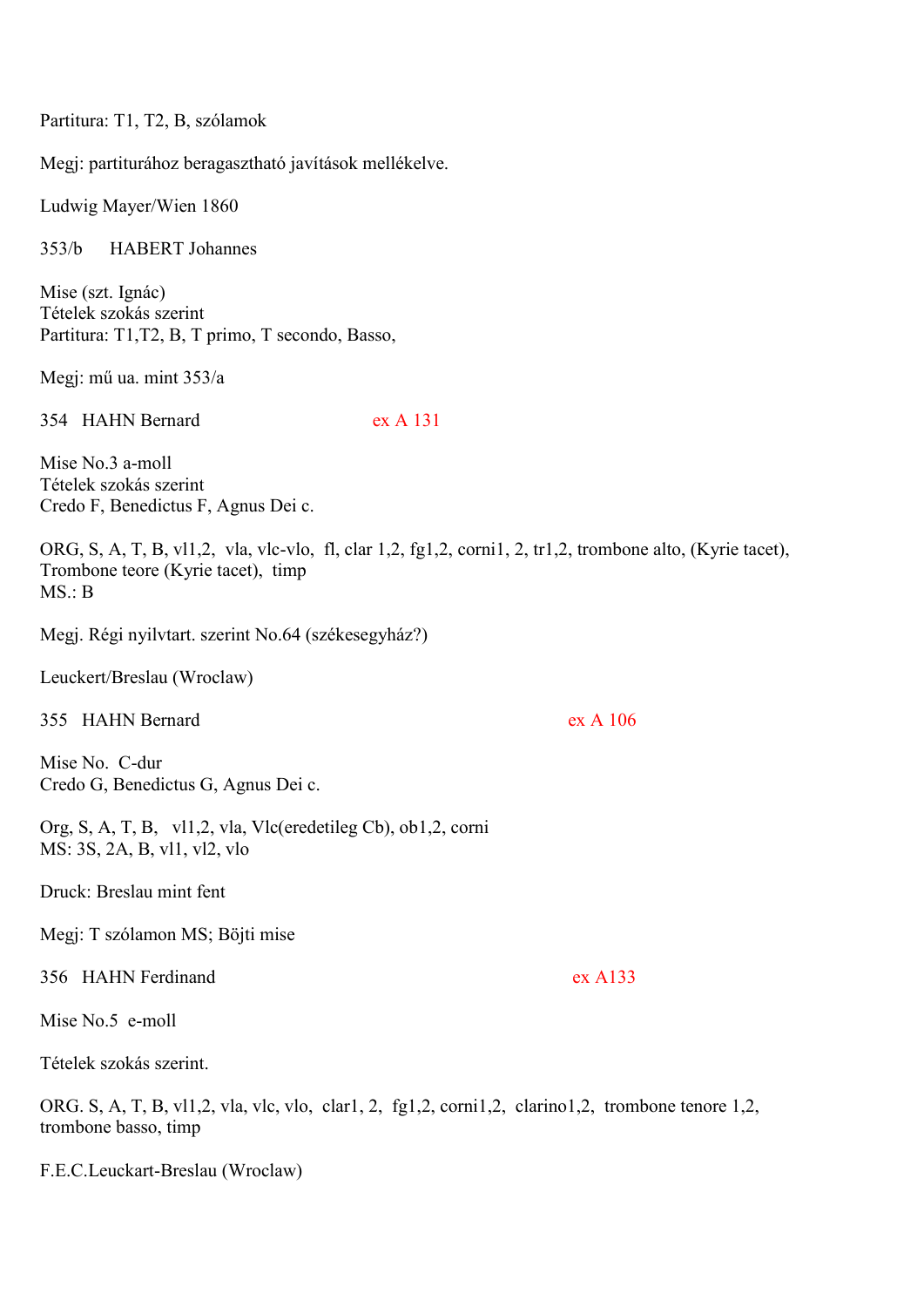Megj: Szerző Breslau Dom. Kapellmeister, mellékletként hirdetés a címlap nyomatával, hátoldalon további hírdetésekkel, utalva számos szerzőre: pl.:Schnabel, Seyfried,

357/a HAHN Bernard ex A 134

Mise No.6 g-moll Tételek szokás szerint

ORG, S.A.T.B. vl1, vl2, vla, vcl-vlo, ob1,2, corni1,2, MS.: 3S, 2A, 2B

Kiadó, mint 356

357/bmint fent.

Nyomás mint fenti item

MS.: Partitura (két szisztémában) 3+2S, 2+1A, 2T,2B, vl1,2 vlc, org

358HELLER Michael

Dalok vegyes karra (Palmsonntag-ra)

Ad distributionem candelarum Ad processionem Et ingrediento Ecclesiam cantatur Sanctus Ad procesionem Ingrediento Ecclesiam

DIR, 4S, 2A,2T,2B MS.: 3A, org

Coppenrath/Regensburg

359 HALLER Michael

Laudes Euchristicae Op.16 (1878)

Seu Cantus sacri cutui ss. Sacramenti… IV,V, VI voces 22, négy(19), öt(1), hat(2)szólamú kar.

1Graduale in Missa Euchaistiae Sacramento 2Offertorium pro eadam missa 3 Himnus: Pange lingua 4-5-6 Himnus Pange Lingua 7Tantum ergo (V vocum)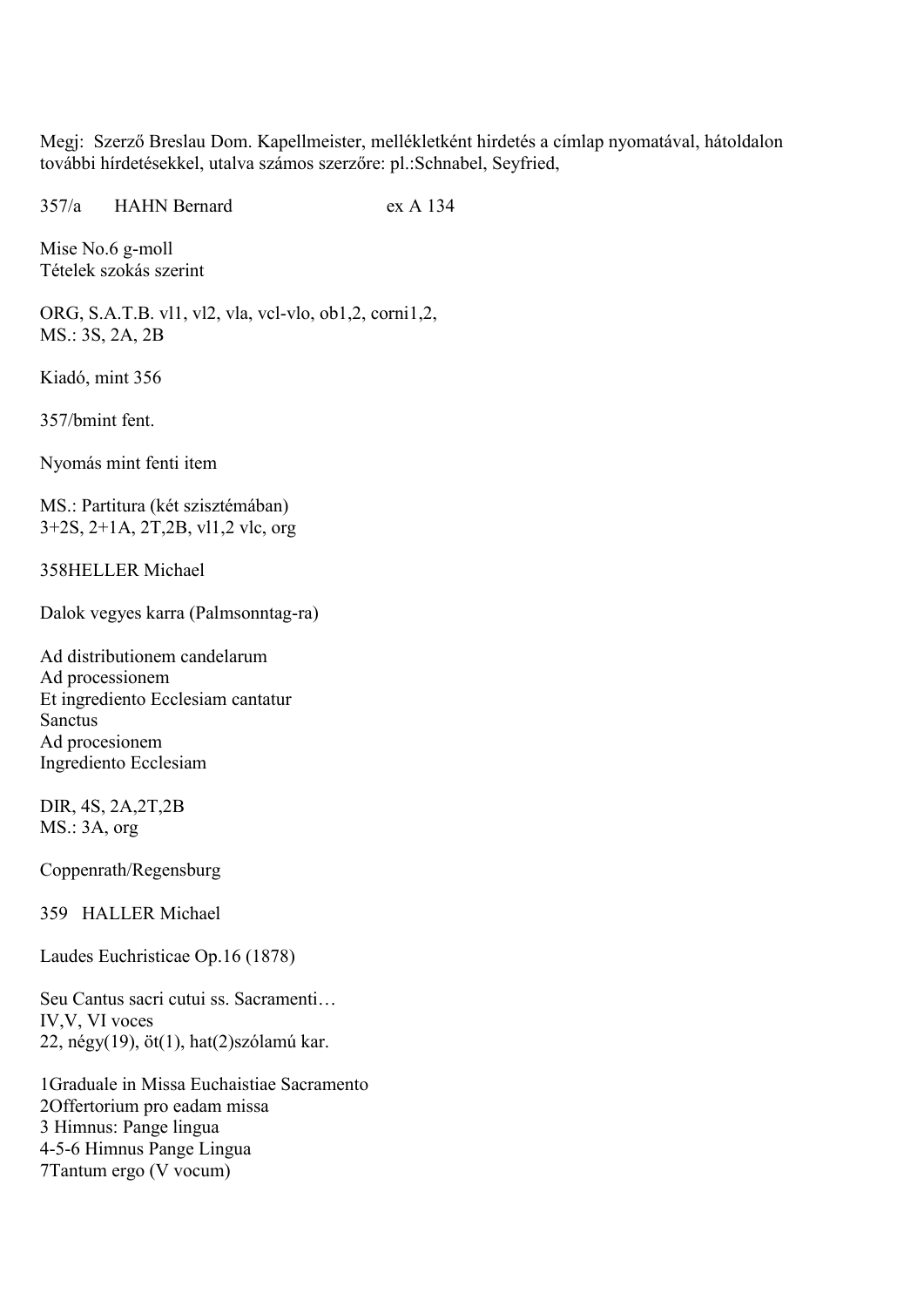8Hymnus: Sacris solemnnis 9Hymnus: Verbum supernum 10 Hymnus Salutis humanaae 11 Hymnus Aeterna Rex 12 Motettum: Oquam suavis est 13 Motettum: O sacrum convivum 14Motettum: Ego sum panis vivus 15 O salutaris hostia 16 -17 Raesponsorium ex Officio Ss. Corp. Christi (VI Vocum) 18 Tempore Quadragesime, finitis precibus 19 Feria VI. in Parasceve 20 inter expositionem Hostiae in Sepulchro 21 Vespere Sabbati Sancti 22 Quando praces ad repellandas tempestates

Canus, Altus, Tenor, Bassus, Tromba 1,2,3, ad Libitum 4, 8, 9 -11,21

F.Pust/Regensburg

Megj:Mayer Károly székesfehérvári kanonok pecsétjével.

360 HELLER M

Mise F-dur No. 12 Po. 27b.

DIR, S,A,T,B a capella

361 HALLER

Responsoria ad Matutinum Op.52

 $MS \cdot ORG$ 

362 HALMOS Lszló

Két Zsoltár Sík Sándor zsoltáros könyvéből

Magyar kórus kiadása(1934)

Szló S, mS,A,T vagy bariton Org v. harmonium

363 HANISCH Joseph

Tantum ergo Pange Lingua

MS.: 5S, 2A, T, 2B

364 HANER M. ex F 3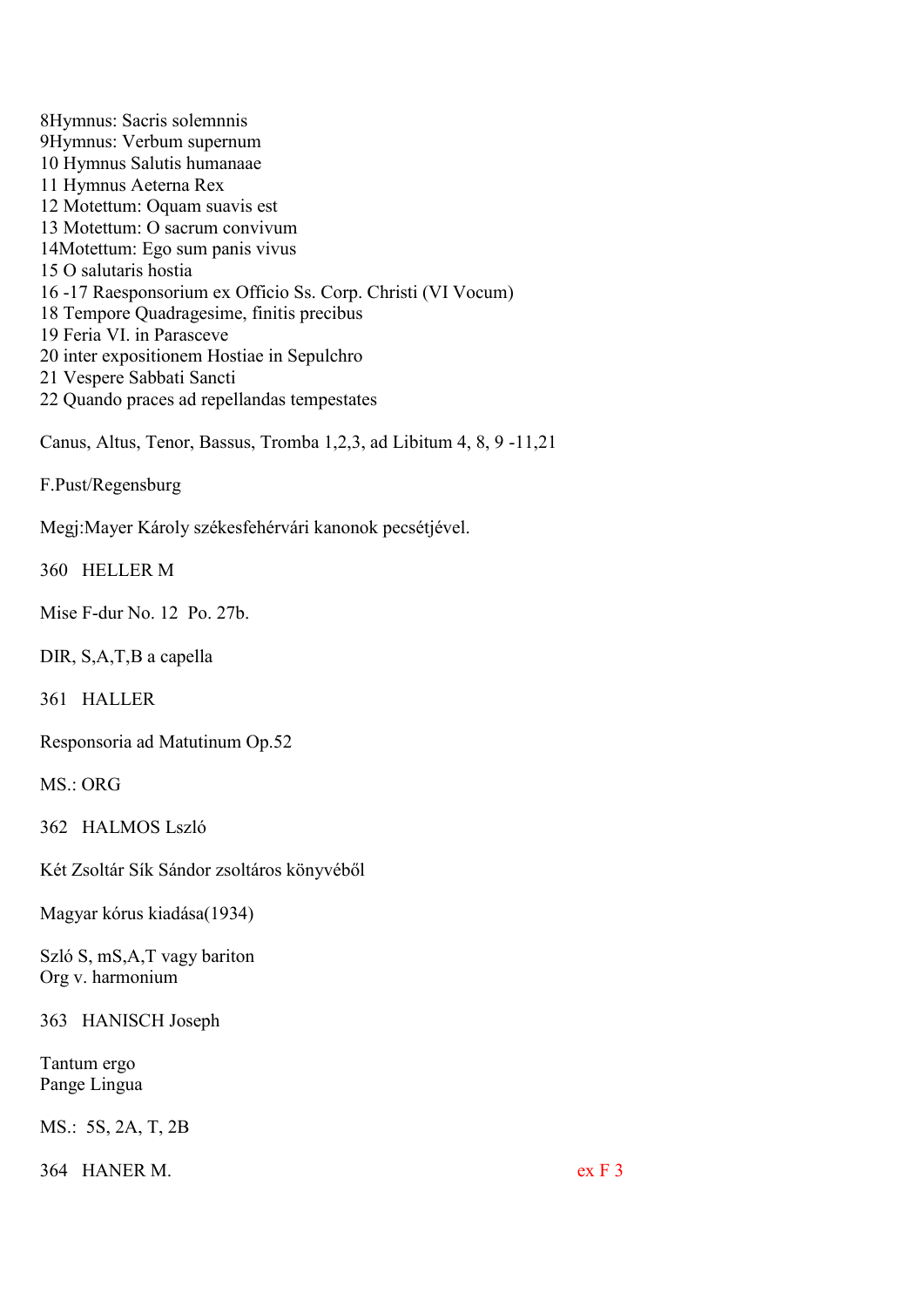# Tantum ergo

MS.: S, A,T,B, 2vl1, vl2, vlo, ob1, 2, corno1,2, tr1, timp, org

365 HARMAT Artur

Istengyemek háromszólamú vegyeskarra S,A,B

366 HARMAT Artur

Két húsvéti ének Krisztus feltámadottSAB Örvnedjetek angyalok SAB

367 HARMAT Artur

Két pünkösdi ének Szentlélek szállj le ránk Szállj szívünkbe nagy Isten SAB

368 HAUPTMANN Anna

O salutaris hostia Op.4

2A, ORG

megj: Alt orgonakisérettel

369 HAAUPTMANN Anna

Tantum ergo und Genitori Op.1.

SATB, ORG ad lib. MS.: partitura, 2S, A,T,B, vl1,2, vla, vlc-vlo,

Megj: dedikálva Kneifel Ferencz székesegyh. karnagy úrnak tisztelettel a szerző

370 HALLER Michael

Mise No.6. Op. 13 c Szokásos tételek Pange linguaval kiegészítve.

Szólamok: 2TI, 3TII, 3B Dir: T I.II., B

Coppenenrath/Regensburg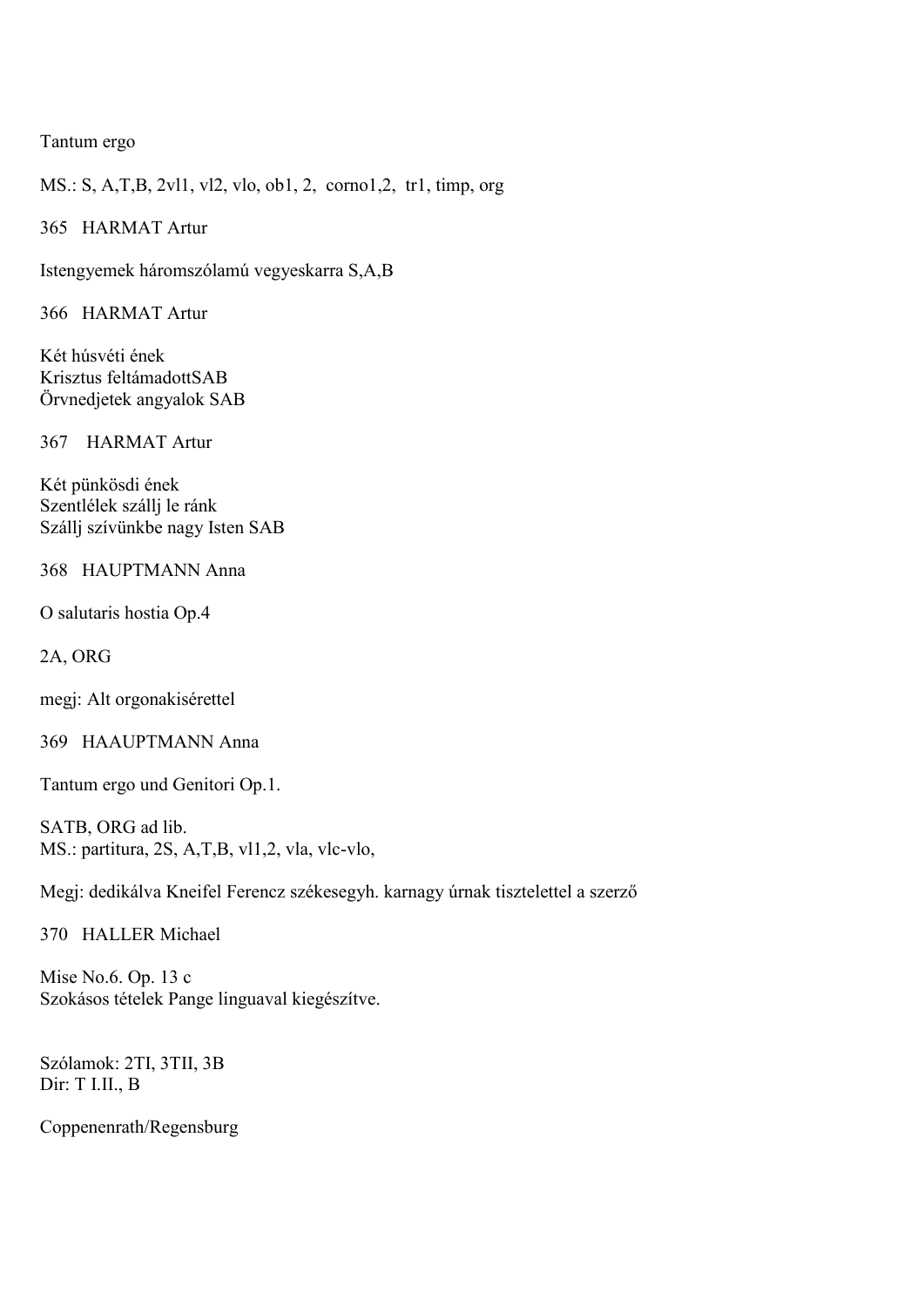Nelson Mise d-moll

MS. S1, S2, 2A, 2T, B 2vl1, vl2, vla, vcl, fl, fag, clarino1,2 (D), 2bombardon, timp, org.

Megj: a második A, T, Vl1, Vl2, Bombardon későbbi MS az eredetiről. Trombita principale utólag a két szólam mellett.

372 HAYDN Joseph Ex A2

MS: 2S, A, T, B, 2vl1, 2vl2, vla, ob1, ob2, clar1, clar2, fg 1, fg 2, tr1, tr2, timp.

Megj: valamennyi második szólamkotta később másolt.

373 HAYDN Joseph Ex A3

Mise C-dur

Mise B-dúr

MS: S,A, T, B, 2vl1, 2vl2, vla, vlc, fl, ob, clar1,2, fg1,2, tr1,2, timp, org e basso

Megj: A címlapon tévesen Del.Sig. Mich. Haydn A szólamokban a 2. példány minden esetben későbbi MS.

374 HAYDN Joseph

Mise C-dur MS. S, A, T, B, 2vl, vla, vlc, vlo, ob e clar 1, ob e clar 2, corn1, corn2, timp, org

#### 375 HAYDN Joseph Janny

Mise B-dúr

MS. 2S, 2A, 2T, 2B, 2vl 1, 2vl 2, vla, vlo, ob1, ob2, clar1, clar2, fg, tr1, tr2, timp, org

376 HAYDN Joseph Ex E 69

Offertorium d-moll In sana et vanacura

MS: 3S, A, 2T, 2B, 2vl1, vl2, vla, vlo et vlc, fl, ob1, ob2, fg1, fg2, cor1, cor2, trombe1, trombe2, trombone alto, trombone tenore, timp, org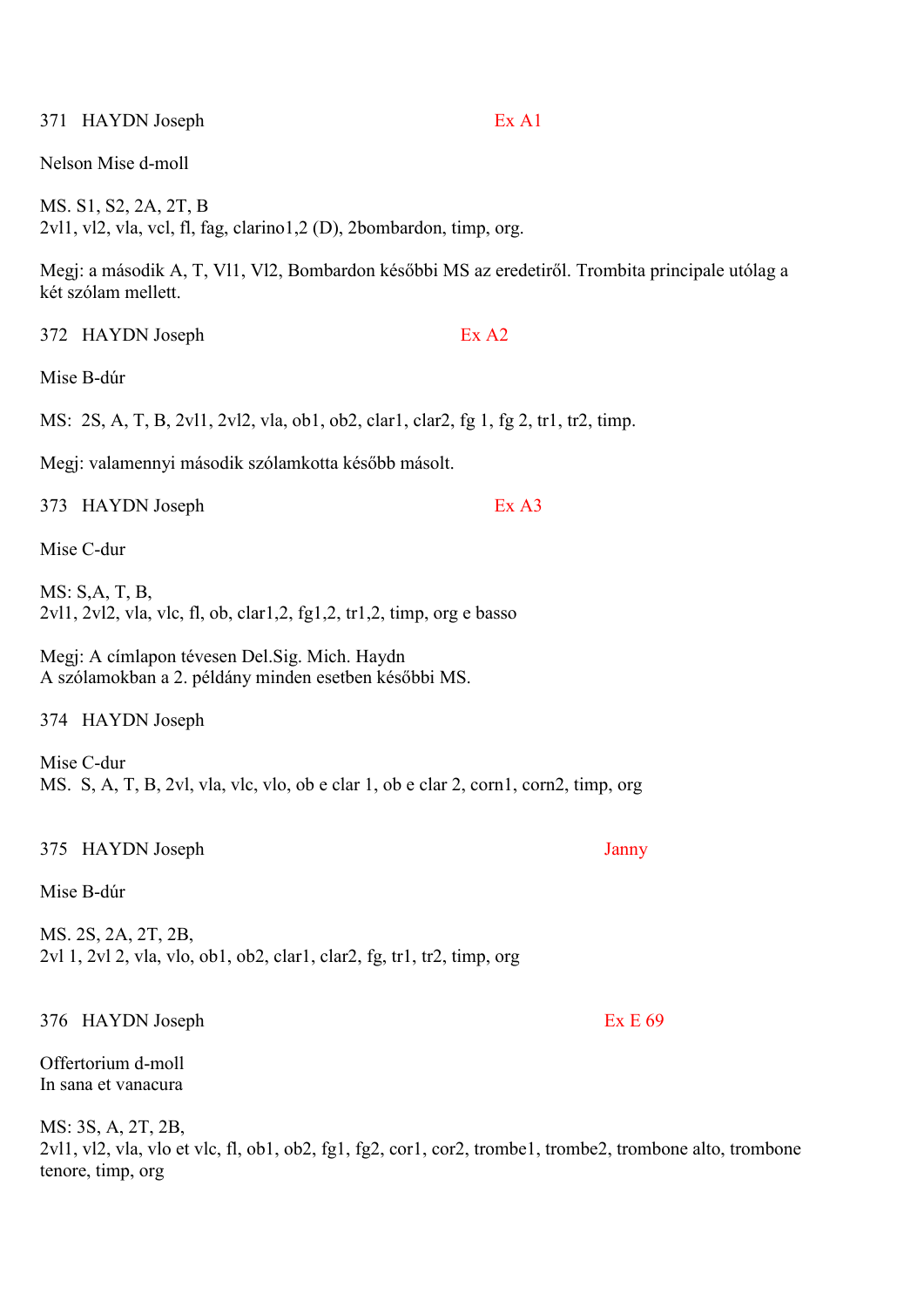megj: 1787 (?)

377 HAYDN Joseph

Nemzeti öröm dal - Himnusz G-dur

MS. Partitura (töredékes) 6S, 3A, 3T, 3B, 2vl1, 3vl2, vla, vlo, fl, clar1, clar2, ob1, ob2, fg1, fg2, corn1, corn2, tr1, tr2, trombone, timp. org (vlo-n jegyzett)

378 HAYDN Joseph Ex N 1

Die sieben Worte des Erlösers A Megváltó hét szava a keresztfán **Oratorium** 

MS. 2S, 2A, 2T, B, 3vl 1, 2vl 2, vla, 2vlo, fl, clar1, clar2, fg, 2corn2, Clarino1, Clarino2, timp, org

| 379 HAYDN Michael                                                 | Ex D 10   |
|-------------------------------------------------------------------|-----------|
| Graduale B-dur<br>Alleluja                                        |           |
| MS: S, A, T, B,<br>v11, v12, org                                  |           |
| Megj. Másolta F. Zemer                                            |           |
| <b>HAYDN</b> Michael<br>380                                       | Ex $d$ 26 |
| Graduale<br>Per mi navit radix                                    |           |
| MS. S.A.T.B.<br>vl1, vl2, vlo, clar1, clar2, timp, org et violone |           |
|                                                                   |           |

# 381 GESZLER Ödön

Pater Noster Op.5

# S,A,T, Bar, B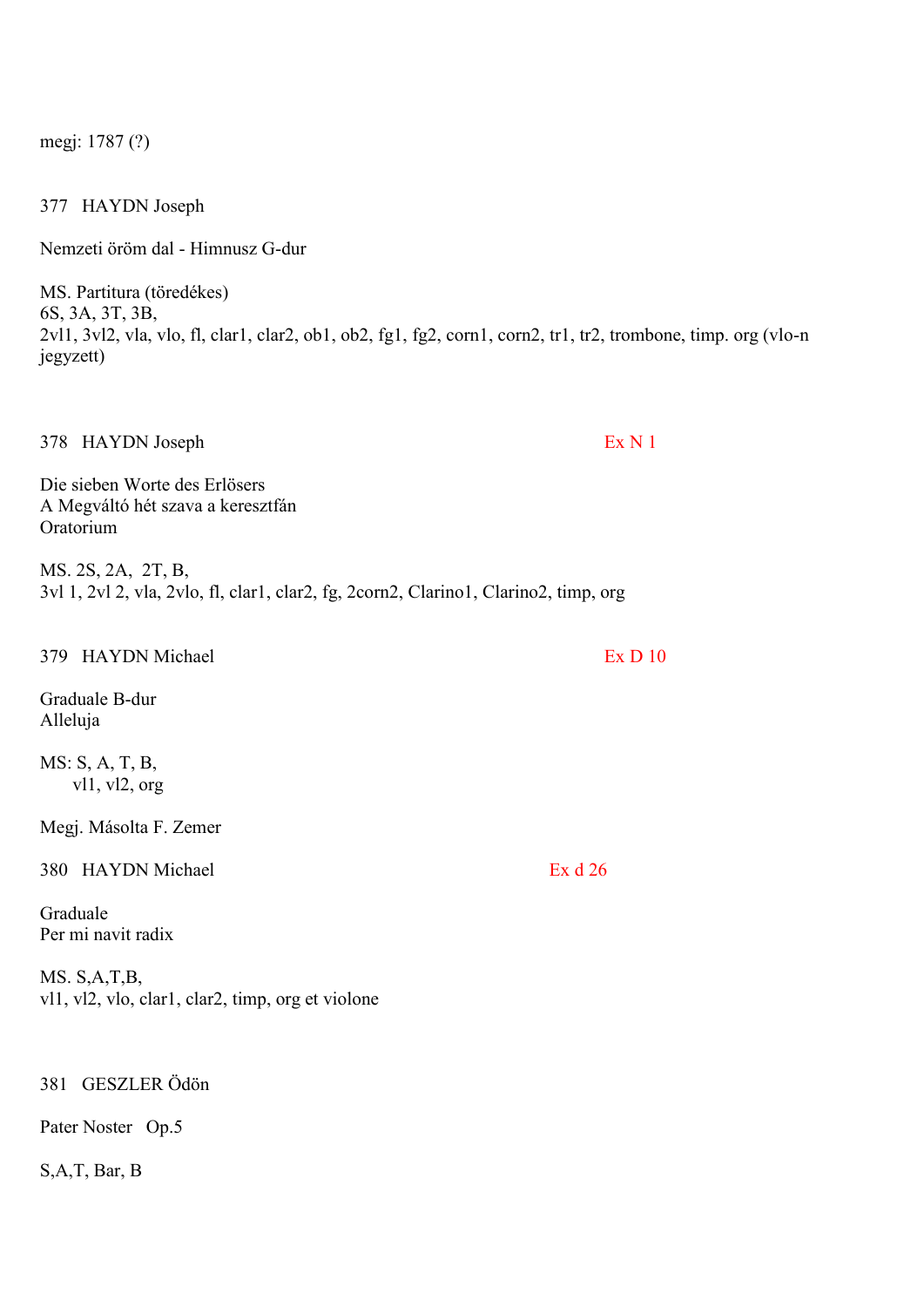Megj: üzenő cédula fejnyomattal; Klökner Péter cs. kir. udvari könyv-, zenemű-, papír- és fényképezőcikkek kereskedése Székesfehérvár MS (fekete tinta) Széesfehérvár 1911 VI 13, tek. Dr Kneiffel Fer. Ügyvéd urnak helyben 1 ed. Rozsnyai 576 k 1.- (Geszler, Pater noster)

#### 382 OTTENWALDER A

Introduction és Fuga orgonára húsvéti Gradual-allelujára. (1903)

Megj: szerző orgonista, Elisabethenkirche in Stuttgart Eddigi katalógusokban nem szerepelt.

| 383 HAYDN Michael                                              | <b>Ex A76</b> |
|----------------------------------------------------------------|---------------|
| Mise G-dur                                                     |               |
| S, A, T, B,<br>vl1, vl2, vla, ob1, ob2, corn1, corn2, vlo, org |               |
| 384 HAYDN Joseph                                               | ex D18        |
| O Jesu te invocamus                                            |               |
| S, 2A, 2T, 2B,<br>vl1, 2vl2, vlo, ob1, ob2, clarino1, clarino2 |               |
| 385 Haydn Michael                                              | Ex: A 10      |
| Missa in D Mise D-dur                                          |               |
| <b>MS</b>                                                      |               |
| 386 HAYDN Michael                                              | Ex: E 16      |
| Motetta Dis                                                    |               |
| Megj:Gehört zum domkirch                                       |               |
| 387 HAYDN Michael                                              | Ex: M 38      |
| Nocturno Nr.1. B-dur                                           |               |
| <b>MS</b>                                                      |               |
| 388 HAYDN Michael                                              | ex E15        |
|                                                                |               |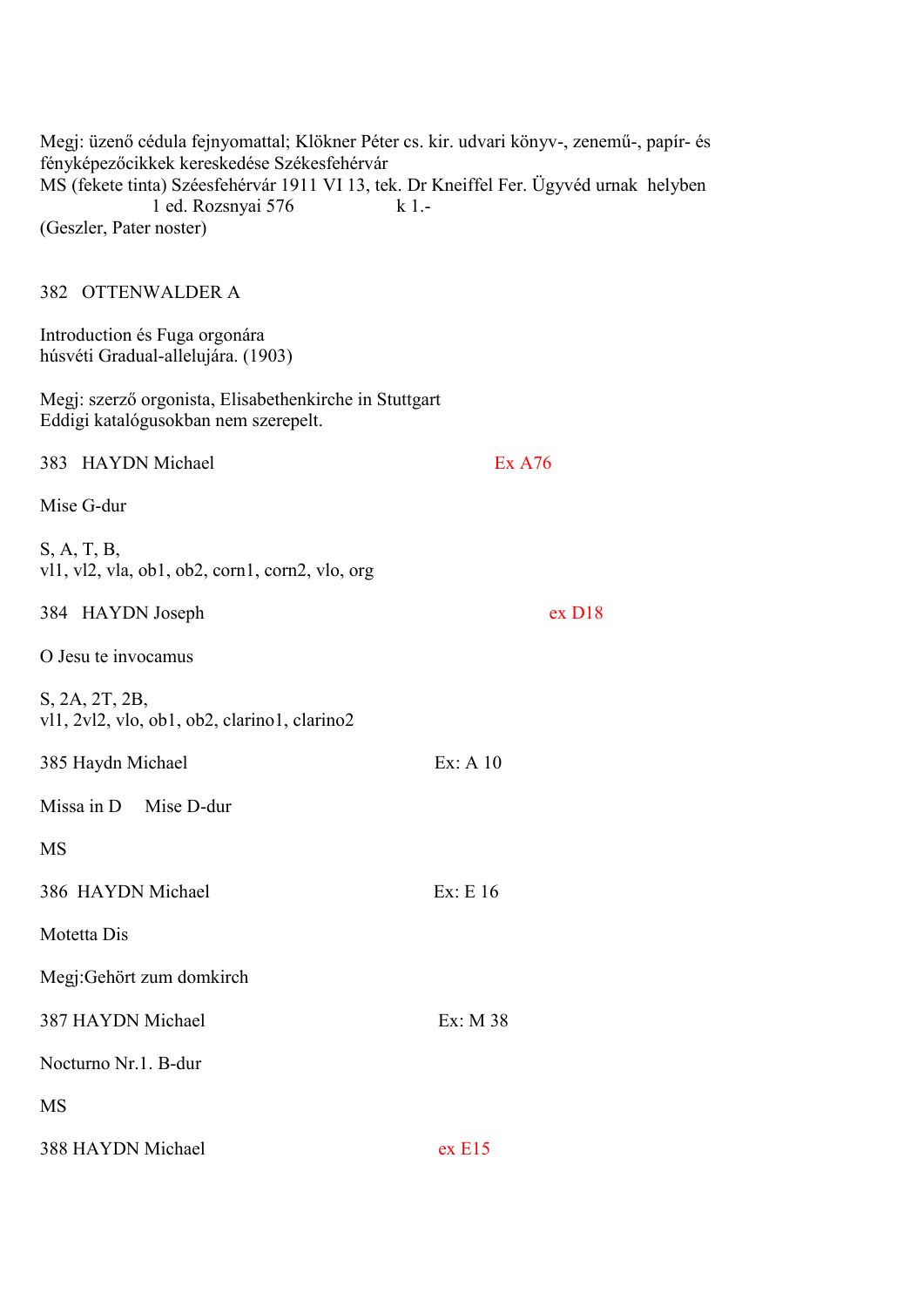**Offertorium** 

MS

399 HESZMANN László

Ave Maria

MS: 8S, 5A, 2T, 3B

Megj: szerző signó pecsétjével

400 HESZMANN László

Tantum ergo

MS: 2S, 2A, 2T, B, 2vl1, vl2, vla, vlc-vlo, org

401 HESZMANN Janny

Tantum Ergo

MS Part: S-A, T-B, Org Szólamok: 2S, 2A, T,B, 3vl1, 2vl2, vla, vlc-vlo, fl, ob 1,2, fg, 1,2, corn1, 2, 3, 4, Clarino 1,2, org

402 HOCHECKER Karl Ex F 1

Tantum Ergo

Org, S, A, T, B, vlc-vlo, timp G.D.

403 HOFFER Károly

Pápai Himnusz

Szerző kiadása, Pécs Zongora v. harmonium kísérettel vegyeskarra (S, A, T, B). Férfikarral (T,T2, B1, B2) Corni F, Corno Es, Trombone e basso

404 HOFFMANN L. Gradualia in Dominus Adventus Négy graduale advent vasárnapokra, valamint V. Nativ Domini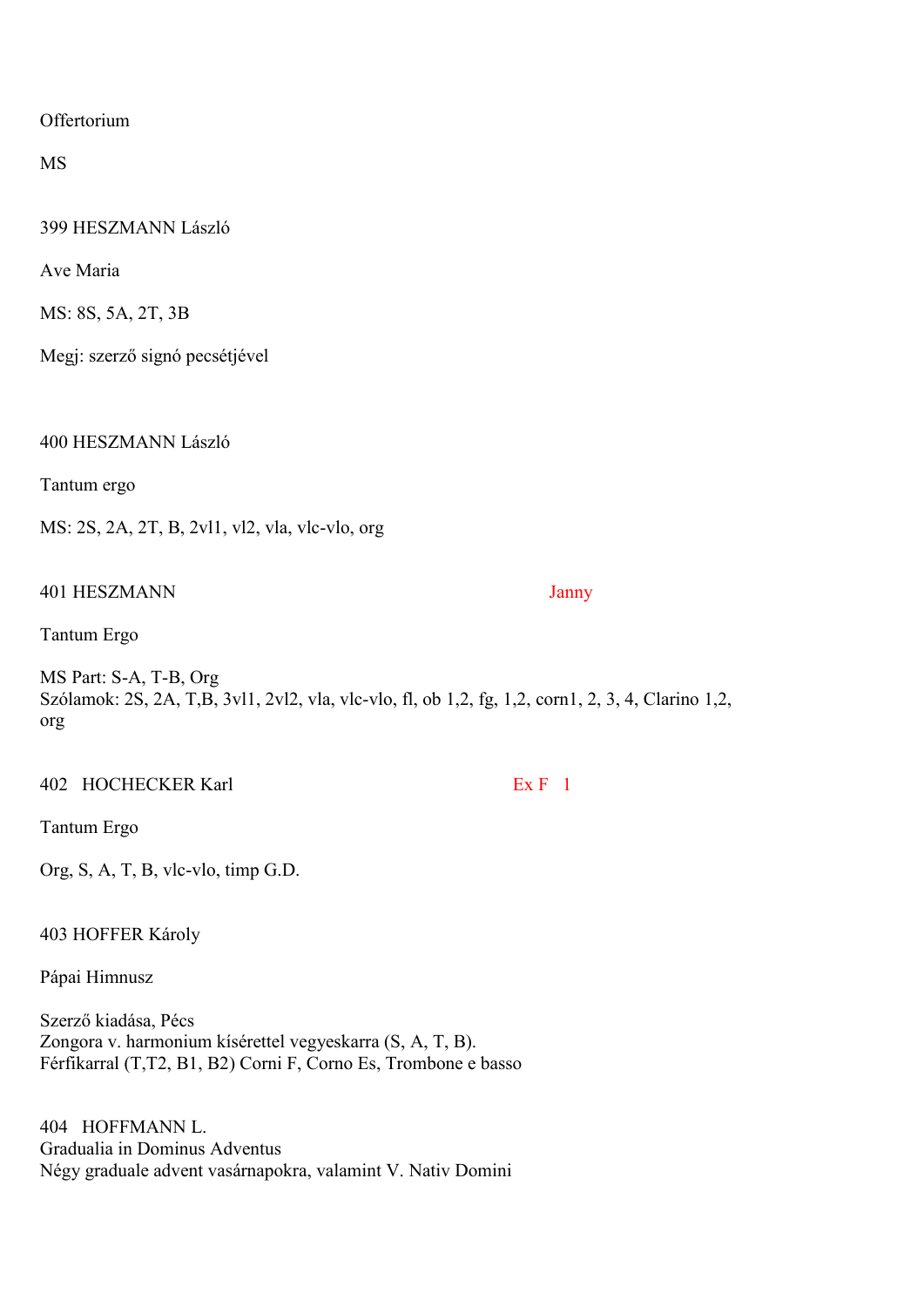Missa "Regina Angelorum 2S, A, 3T, 3B MS: 2S, 3A, Hans Hotter/Regensburg 406 HORA J. E. Janny Graduale Dilexisti justitiam MS: DIR, 3S, 3A, 3T, 3B, 3vl1, 2vl2, vla, 3vlc, 2vlo, ob1,2, trombi e corni althorn, trombone, timp, org solo és kidolgozott org solo Megj: szerző kézírata. Hora a pesti plébániatemplom orgonistája volt. 407 HORA János E. Janny Tantum ergo B-dúr MS: 3S, 3a, 2T, 2B, 2vl1, vl2, vla, 2vlc-vlo, fl, clar1, clar 2 lap üres, fg 2, clarini B, corni, timp, org. Megj: Violone et Vcello- scripsit J, Janny 864 408 HORÁK Wenzel Graduale Esz-dur Confitebor Domine MS: DIR, org, 5S, 3A, 2T, 2B, 2vl1, 2vl2, vla, vlc-vlo, vlc, corno1, org (kidolgozott) 409 HORÁK Wenzel Graduale F dur ….audi Domine MS: DIR, B, 2vl1, 2vl2, vla, vlc-vlo, clar , corn 410 HORÁK Wenzel Janny Graduale Esz-dur

O Maria virgo

MS: DIR, 7S, 5A, 3T, 3B

405 HOFFMAN L. Aut.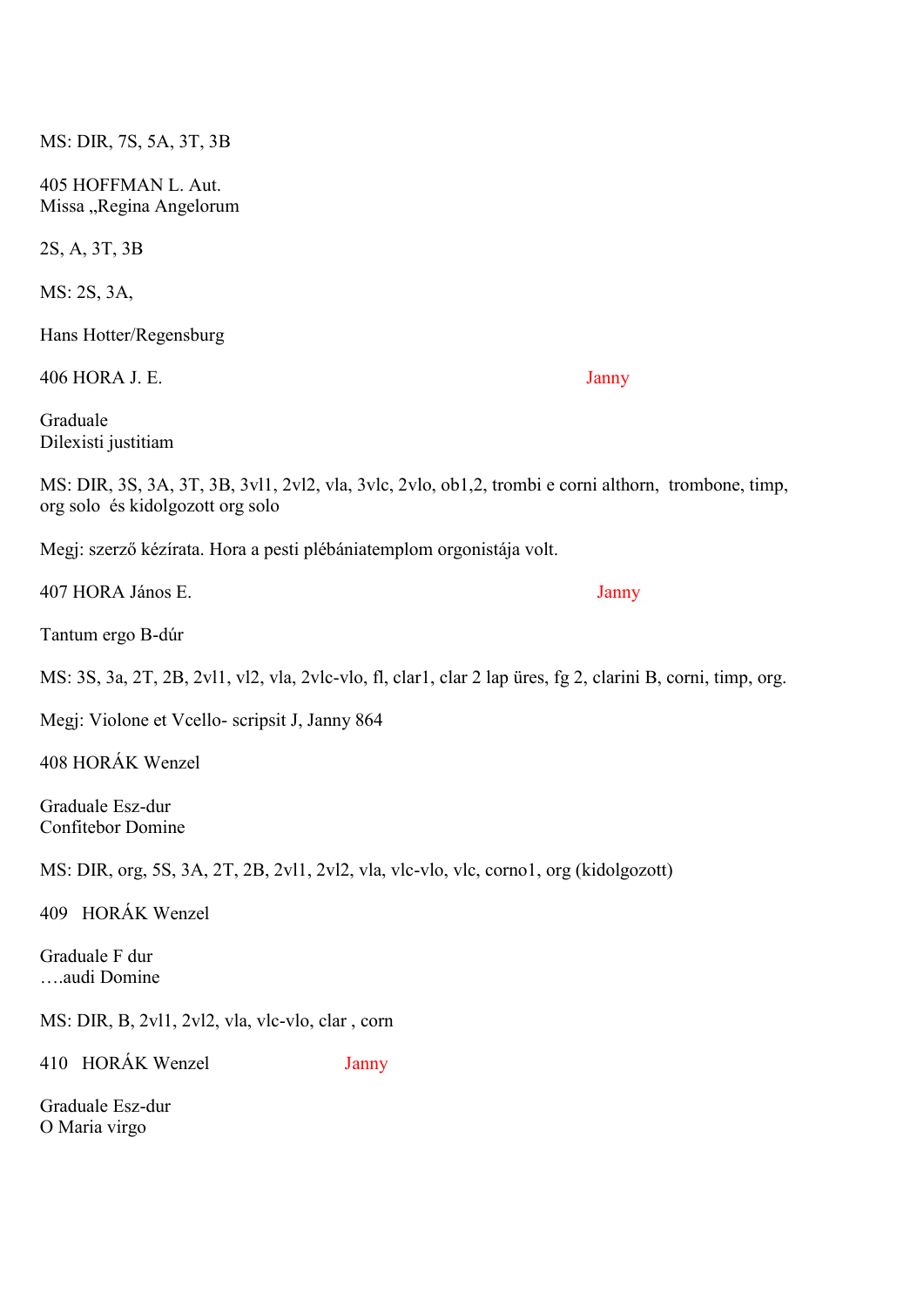MS: DIR, S solo, T solo, s choro, T choro, T, B, vl solo és vl1 azonos szövegűek (!), vl2,vla, vcl et vlo, clarinetto solo, corno1,2,

411 HORÁK Wenzel Janny

6 Hymnus vagy Graduale

- 1. Salutis humanae
- 2. De Martyre "Deus tuorum militum"
- 3. Iste confessore
- 4. Ave Meris stella
- 5. De apostolis (Exul tet orbis)
- 6 Veni Creator Spiritus

Org solo, S, A, T, B, Vl1, 2, Vla, Vlo, Corno MS: 6 Hymni seu Graduale etc. DIR, S No.3, Vl1,2, Vcl-Vlo No3

August Mailing/Augsburg

Megj: MS pirossal Offertoriumok között (J)

412 HORÁK Wenzel

Messe F-dur No.1

MS: DIR, 3S, 2A, 2T, 2B, 2vl1, 2vl2, Vla, vlc et vlo, tromba1, 2, corno1, 2, timp, org

Megj: Janny, misék 36

413 HORÁK Wenzel Janny

Messe D-dur No.2

MS: DIR, 6S, 4A, T, 2B, 2vl1, 2vl2, vlc e B, org, ob 1, 2, corno e clarino1, 2, timp

414 HORÁK Wenzel ex A 136

Messe – Mise Esz-dúr No.3.

2S, 2A, 2T, 2B 2vl1, 2vl2, 2vla, 2vlc et B, org, clarinetti1, 2, corno1 MS: Kyrie dir

Megj: Gehört der domkirche Stuhlw. 20 juni 1866

J. Hoffmann/Pága

415 HORÁK Wenzel

Messe –Mise C-dur No.4.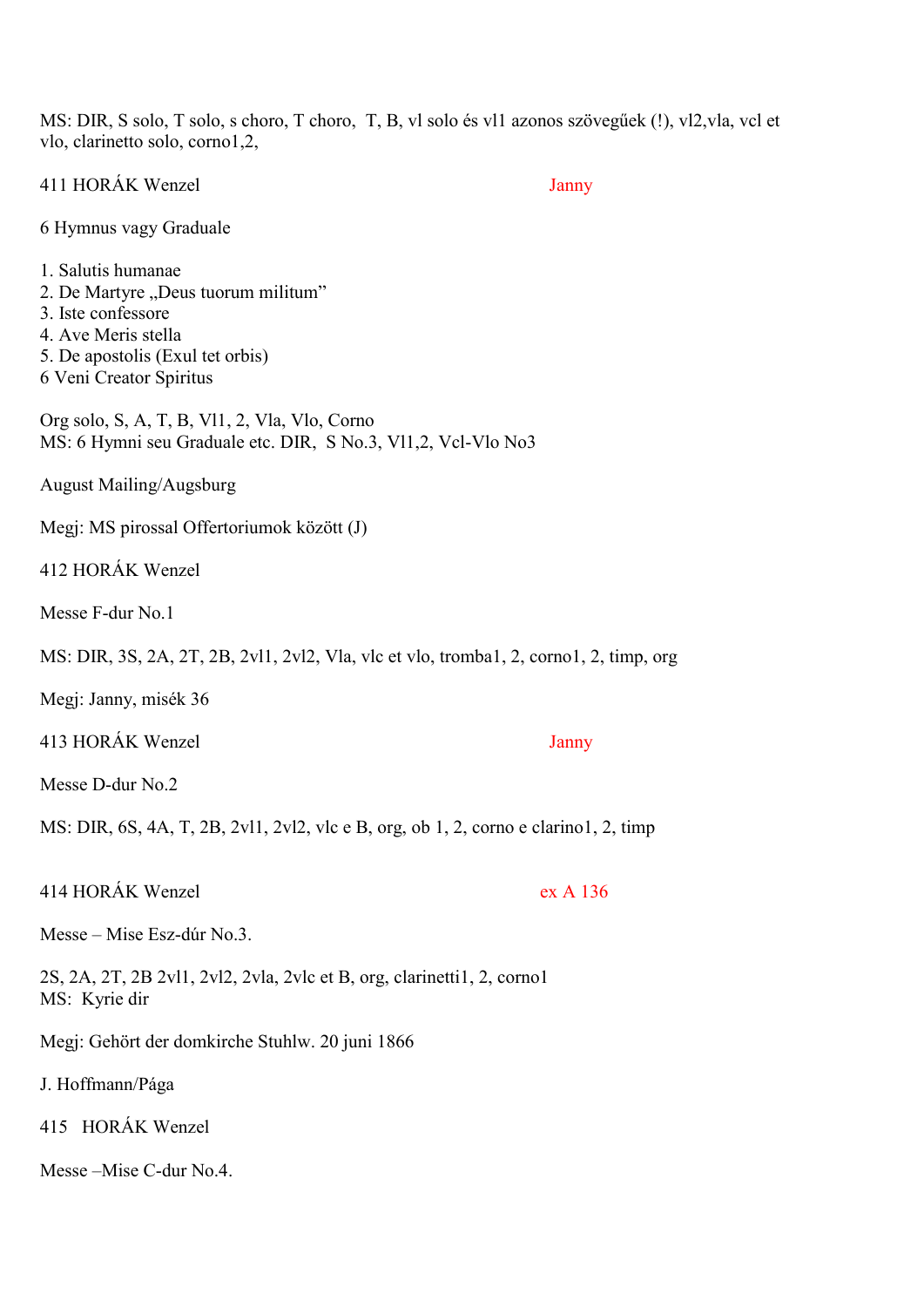MS: DIR. 5S, 4A, T, 2B, 2vl1, vl2, 2vl2, vla, ob1, 2, corno e tromba 1, 2, Trombone, timp, org,

Megj: Vla hátlapon Janny István 1864. augusztus 12, Timp scr. Steph. Jnny 864.8.8.

416 HORÁK Wenzel Janny

Messe-Mise B-dur No.5.

MS: DIR, 6S, 4A, T,B, 2Vl1, 2vl2, vla, vlo, 2clar1, clar2, 2tr1, tr2, corn 1, corn2, Trombone, timp, org (Contrabasso), org .

417 HORÁK Wenzel Janny

Messe – Mise d-moll No.6.

MS: Dir, 4S, 4A, T, 2B, 2vl1, 2vl2, vla, vlc, vlc+B, ob1, ob2, corn1, corno e clarino 2, timp

418 HORÁK Wenzel ex A 137

Messe – Mise F-dur No. 7

S,A,T,B, vl1,2, vla, vlo,org, clar1, clar2, corn1, corn2, MS: Vezérkönyv, 3S, 2A, B, vl1vlc, clar1, corn1, org, Zongora – csak Kyrie, Gloria, Credo.

Leuckart/Breslau

Megj: Gehört der Domkirche Stuhlweissenburg v 20. juni. 1866- a székesfehérvári dóm tuljadona

419 HORÁK Wenzel

Messe –Mise Esz-dúr No.8.

SATB, vl1, vl2, vla, vlc +cb, clari1 (B), clar2, corn1, corn2, org MS: Directionsstime, 4S, 2A, T, B, l1, 2?, clar, corn

C.A. Spina/Wien

Megj: Hermann Károly 908. II. 5. tintával org. szólamban

420 HORÁK Wenzel ex A 157

Messe in D - Mise D-dúr No.9.

S,A,T,B, vl1, vl2, vla, fl (ad lib), ob1, ob2, cor1, cor2, tr1, tr2, Pousane-B (ad lib) timp, org MS: S,T, vl1, vl2, timp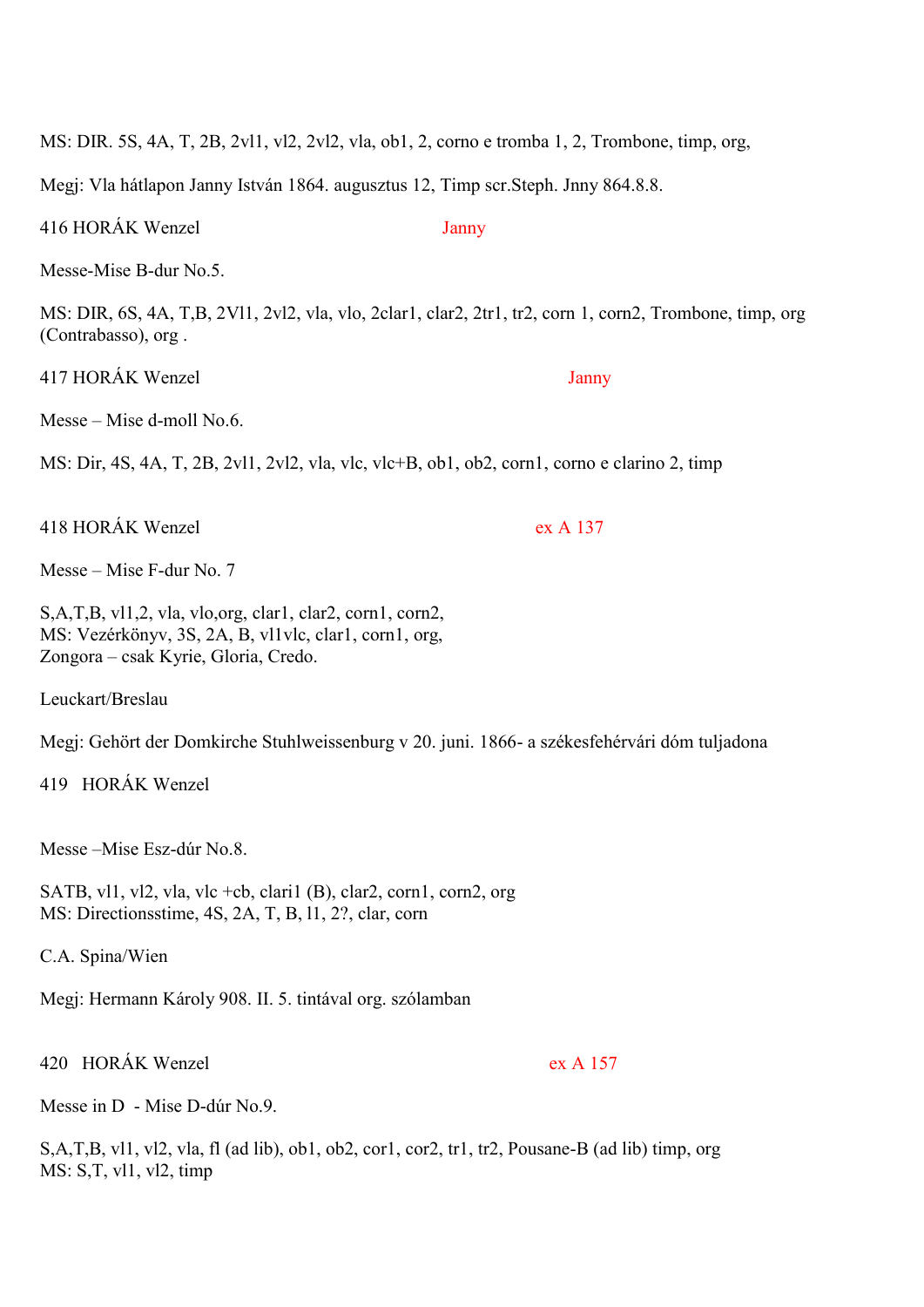Maillilnger/Augsburg

Megj: Gehört der Domkirche 11 1 1869.

421 HORÁK Wilhelm Janny

Messe in G - Mise G-dúr Kurze Pastoral Messe – Rövid Pastorale mise

S,A,T,B, vl1,vl2, cor1- tr 1, cor2 - tr 2, timp, org, MS: DIR 6S, 4A, 2T, 2B, vl1, vl2, vlo-vlc, vlc, fl, clar,1, clar2, tr1, tr2, cor-tr1, cor-tr2, timp, org

Megj: MS: Janny József karnagy Sz. Fejérvárott

422 HORÁK Wilhelm (sic)

Te Deum D-dur

Dir-Org, S, A, , B, vl 1, vl2, vla, vlo e cello, fl, ob1, ob 2, corno 1 in D, corno 2 in D, clarino 1, clarino 2 in D, timp D-A.

MS: A – a többi énekszolammal, 3S, 2A, T, B, vl 1, vl 2,

Megj: Horák a prágai Thein főszékesegyház karigazgatója és a salzburgi Mozarteum tagja volt.

Leuckart/Breslau (Wroclaw)

423 keresés alatt

424 HÖGG Carl

VSPER in C Latin Vesperás C-dur

Org, No1. Dixit, No.2 Confitebor, No-3 baetus No4. laudate pueri, No5. Laudate Dominum, Magnificat Org, S, A, T, B, vl1, vl2, vla, vlo (vlc), clar 1 in C, clar 2 in C, Corni et Clarino 1o, 2o, timp C-G

Anton Böhm Verlag/Augsburg

425 HÖLZL Franz. S.

Ecce Sacerdos Magnus op.46.

Partitura

S, A, T, B, vl 1, vl 2, vla, vlc, vlo, fl, ob1, ob2, clar1 in C, clar 2 in C, fg1, fg2, cor1, cor 2 in C, cor3, cor 4 in C, tr1, tr2, basso pousane, timp C-G.

Glöggl/Wien F.G.131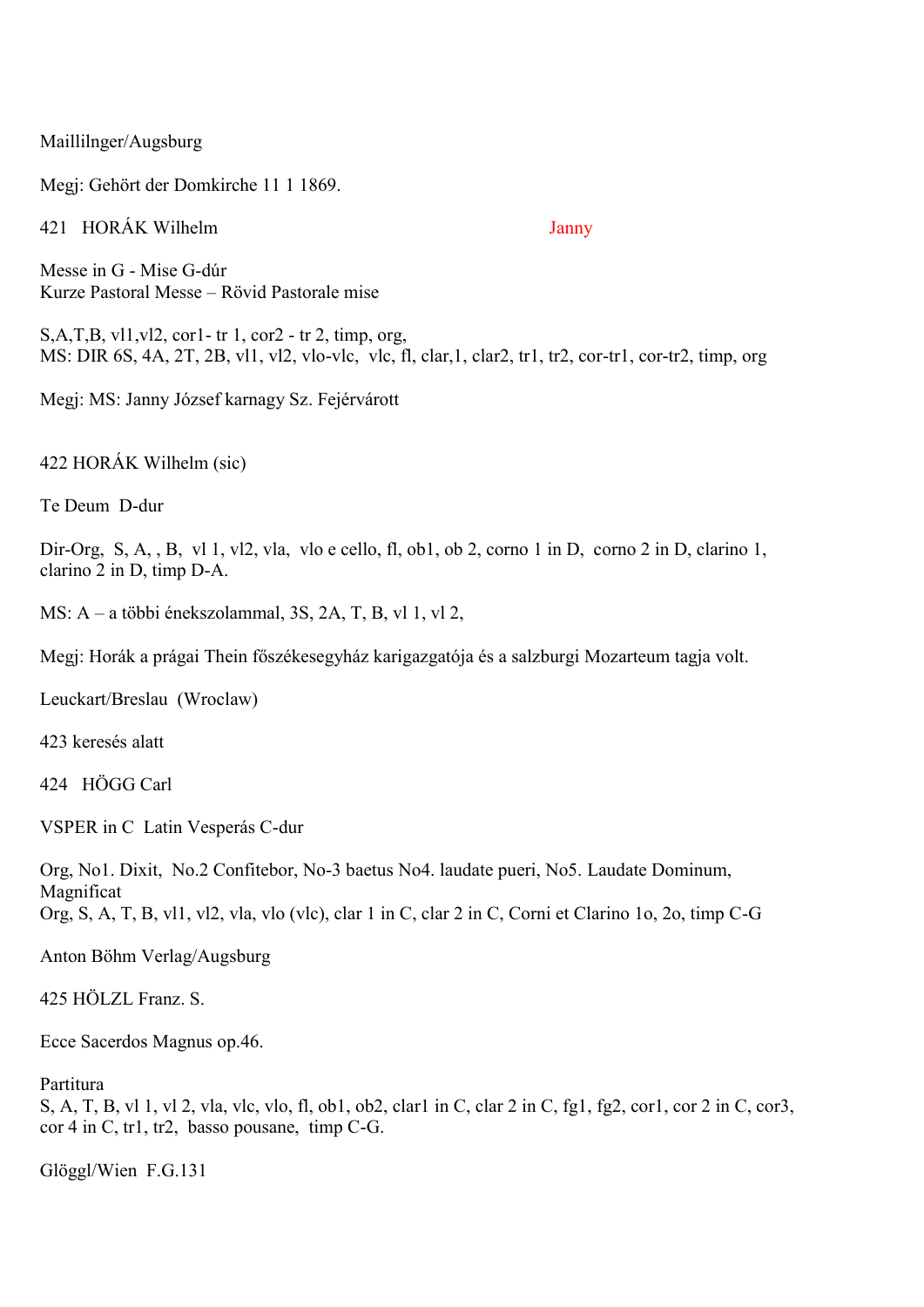426 HÖLZL Franz Janny

Te Deum

MS: Dir-Org

Nyomtatott; S, A, T, B, vl1, vl2, vla, vlc-basso, fl, clar1, 2, fg1, 2, cor1, 2, tromba1, 2, trombone tenore, trombone basso, ophicleid, timp C,G. org.

427 HRIMALY Adalbert Janny

Offertorium E-dur Lauda Sion

MS: DIR, vl solo, S solo, vlc-B.

Wetzler/Wien

Megj: vlc+cb eltünt, eredetileg Janny Off E 54. A többszörös bejegyzés szerint – 1891 1/8 – művet sokszor szolgálatként játszották. Az eredeti nyomat nem lelhető, MS hiánytalan, mű játszható.

435 KEMÉNYFY Júlia Janny

Tantum ergo

MS: DIR, 10 S, 9A, 2T, 3B, 2vl1, 2vl2, vla, vlo, 2org (számozott basszussal), ORG-kidolgozott.

Megj: Kneifel Ferenc tulajdona 1895 IV 14. Dir fine mellett, jobbra. Két orgonából egyik Cb-nak szánva, ami egyúttal scripsit Franc Janny is. Autor Fräulein- kisasszonykét jelzett.

436 KEMPTER Karl Janny

Négy antiphona

- 1. Alma redemtoris mater
- 2. Ave regina coelorum ave
- 3. Regina coeli laetare
- 4. Salve Regina mater

MS: Partitura; 4S, 4A, 2T, 2B, vl1, vl2, vla, vlc, org, org kidolgozott, fl, clar 1, Clar2, tr 1-2, corn 1-2, timp

Megj: Autor augsburgi dómkántor

437 KEMPTER Karl

Fest Messe - Ünnepi Mise B-dúr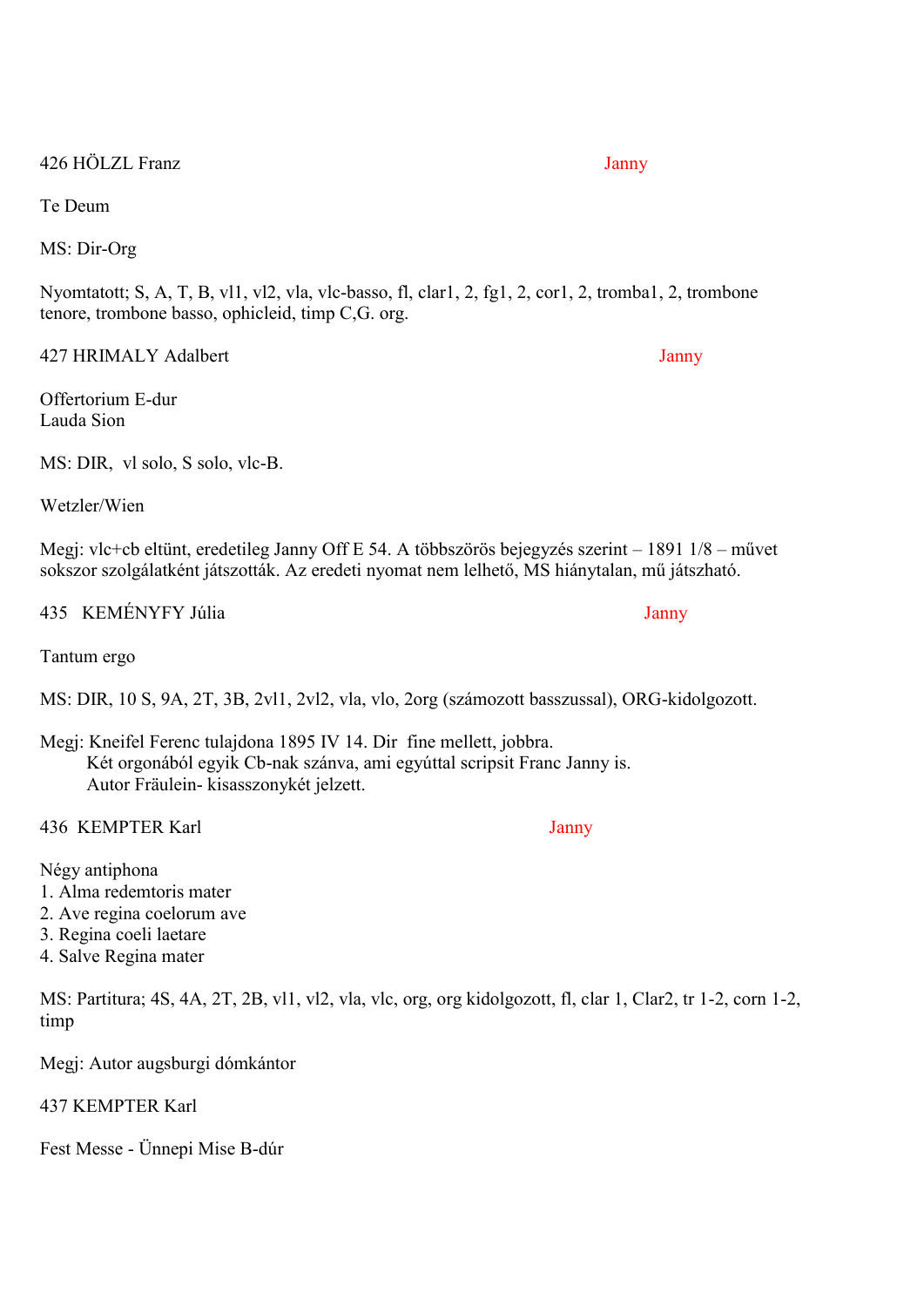MS: ORG, 4S, 6A, 2T, 3B, 2Vl1, 2vl2, 2vla, vla, vlo, fl, clar1, clar2, fg, corn1, corn2, tr1, tr2. timp.

- 437 KEMPTER Karl
- Fest Messe Ünnepi Mise Esz-dúr No.3, Op.20
- Org –DIR, S, A, T, B, vl1, vl2, vla, Vcl, 2vlo (org), clar1, clar2, fg, corn1, corn2, timp
- Megj: A fehérvári székesegyház tulajdona

Böhm u. Sohn/Augsburg

439 KEMPTER Karl Janny

- 6 Gradualien Hat graduale
- 1. Laudate Dominum.
- 2. Felix es
- 3. Dilexi quoniam
- 4. In te Domine
- 5. Levavi oculos
- 6. Ecce sacerdos
- MS: DIR, 4S, 2A, T,B, vl1, vlo et org, fl, clar1, clar2, tr1, tr2, cor1, cor2, timp, org.

440 KEMPTER Karl

Lateinische Messe – Latin Mise F-dúr Op. 135.

Org, T1, t2, B1, B2, org (cont)

Anton Böhm u. Sohn/Augsburg

441 KEMPTER Karl

Messe – Mise F-dur, Op.45

Org, S, A, T, B, vl1, vl2,vla, 2vlo-org, fl, clar1, clar2, tr1, tr2 C, cor1, cor2, timp MS: 2S, 2A,

Anton Böhm u. Sohn/Augsburg

442 KEMPTER Karl

Misere Op. 71 C-dur

Org, S, A, T, B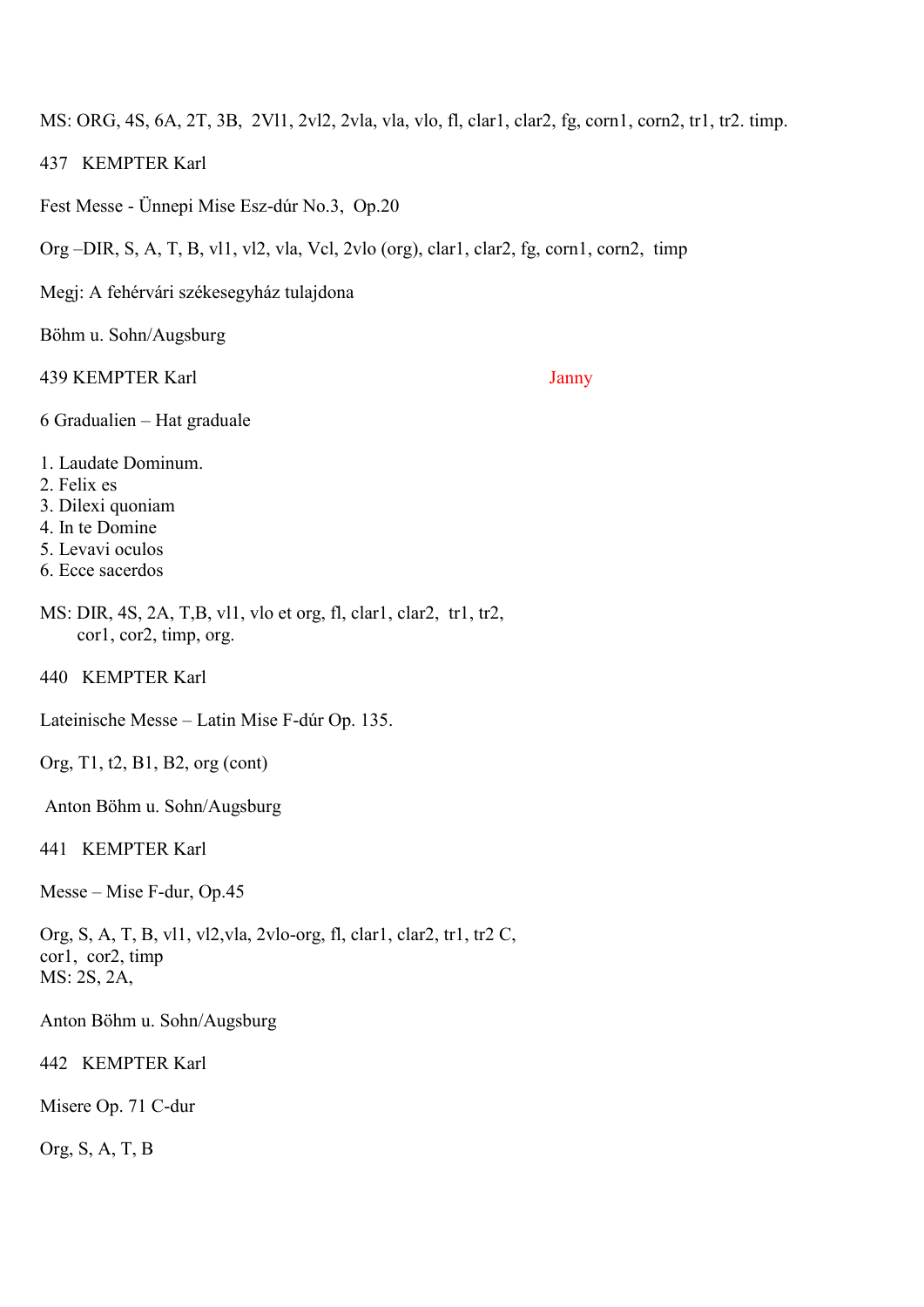Anton Böhm u. Sohn/Augsburg

443 KEMPTER Karl

Missa Latina F-dur Op. 148

Org, S, A, T, B, vl1, vl2, vla, 2 org &vlo con cello, clar1, clar2, tr1, tr2 cor1, cor2, MS: 4S, 2A, T, B vl1

A. Böhm u. Sohn/Augsburg

Megj: MS: Emmerth Henrik karigazgtó

444 KEMPTER Karl

Missa Sancta D-dur No. 3. Op. 39

S, A, T, B, Vl1, Vl2, Vla, 2Org&Vlo, Fl, Clarinetto1, Clarinetto2, Clarino1, Clarino2, Corno1, Corno2, Timp, Org, MS: 4S, 2A, B, Vl1, Org.

Megj/Bemerkung: Für Kloster und keleinere Stadt- u. Land-Chöre, MS: org Kneifel László 1935 jan. 30.

445 KEMPTER Karl

Sämtliche Kirchengesänge der heiligen Chorwoche

Palmsonntag, Passio, Benedictus, Gesange am grünen Donnerstag, Gesange am Charfreitag, Gesänge am Charsamstag, Auferstehungs Lied

DIR, S, A, T, B,

A.Böhm/Augsburg

446 KEMPTER Karl ex M 57

Sämtliche Rasponsorien zur heiligen Messe

Org

A. Böhm/Augsburg

447 KEMPTER Karl

Sonntags Messe C-dur Op.61 Org, S, A, B, Vl1, Vl2, Vlo, Corni1-2

448 KEMPTER Karl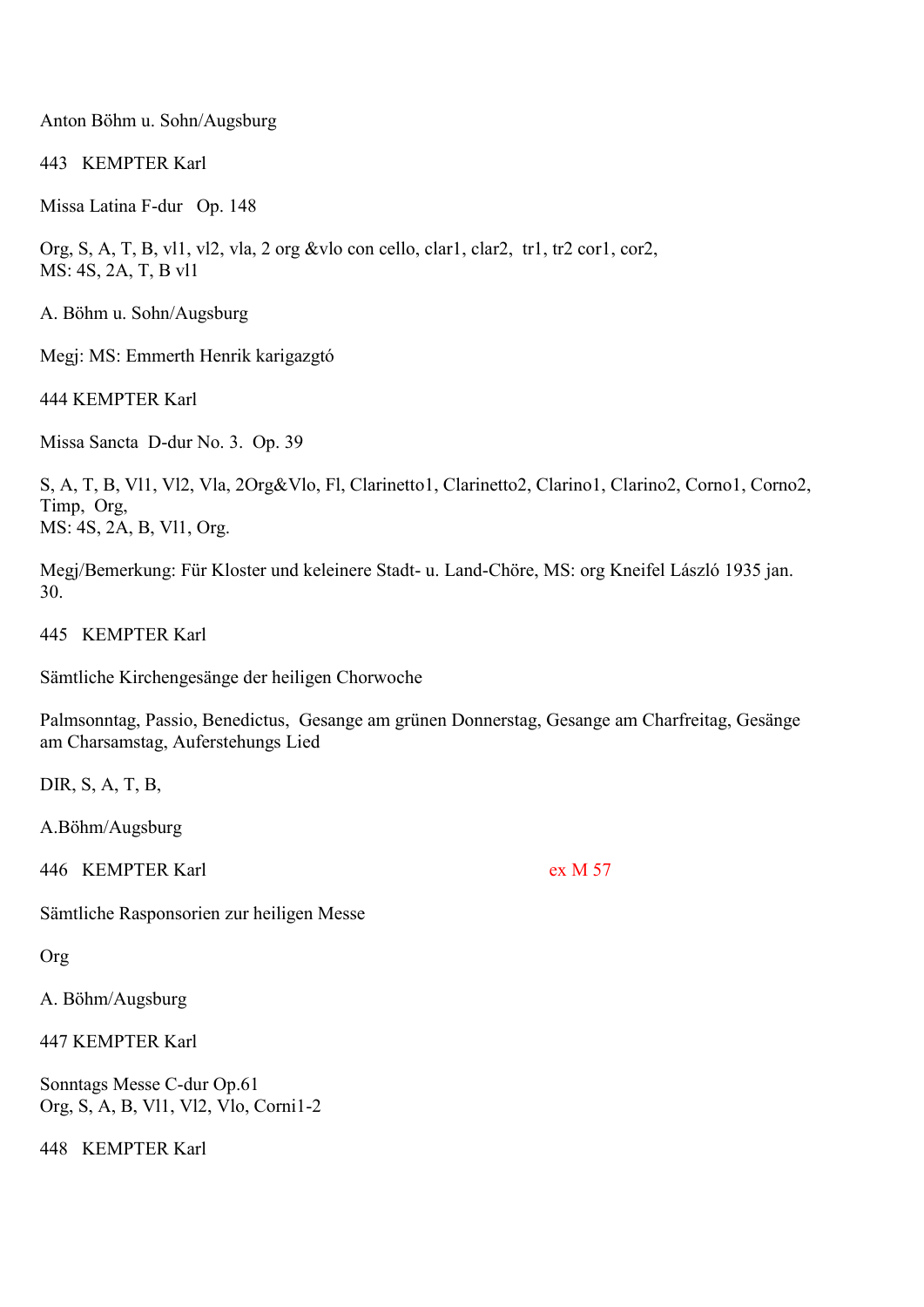Veni Sancte Spiritus B-dur, d-moll Op.53.

Org, S, A, T, B, Vlo, Corno1 e Basso, Corno2 e Basso, Clarini Timp, Clarinetto1, Clar2, MS:4S, 3A, T,B, Vla.

Megj: MS; vla 4/8. 92 (1892)

449 KEMPTER Karl

Vesperás D-d op.88. Domine, Dixit, Laudate pueri, Loetatus, Nisi Dominus, Lauda erusalem, Hymnus, , Hymnus, Magnificat.

2 Org(DIR célra is), 2S, 3A, 2B, Vl1, Vl2, Corno&Clarino1, CetClar2, timp,

MS: S, A, Vl1, Vl2, Vla, Vcl, Vlo, et Vcl,

A. Böhm/Augsburg

450 KEMPTER Karl

Vesperás C-dur Op. 82.

Domine, Dixit, Conitebor, Beatus, Laudate pueri, In exitu, Lauate dominum, Hymn, Hymn, Macnificat.

Org, S, A, T,B, Vl1, Vl2, Corno&Clarino1, CetC 2, Timp, MS: S, A, Vl1, Vl2, Vla, Vcl, Vlo,

KEMPTER Karl Janny

Vesperás D

MS: DIR, S, 2A, T, B, vl1, vl2, vla, org e vlo, vlc, org

453 KLEIN Bernhard ex L 30 Vogel

Salve Regina

MS: S, B, vl1, vl2, vla,

Megj: Vogel 834, MS: Breitkopf Härtel után

452 KIRMS Ferdinand

Requiem Esz-dúr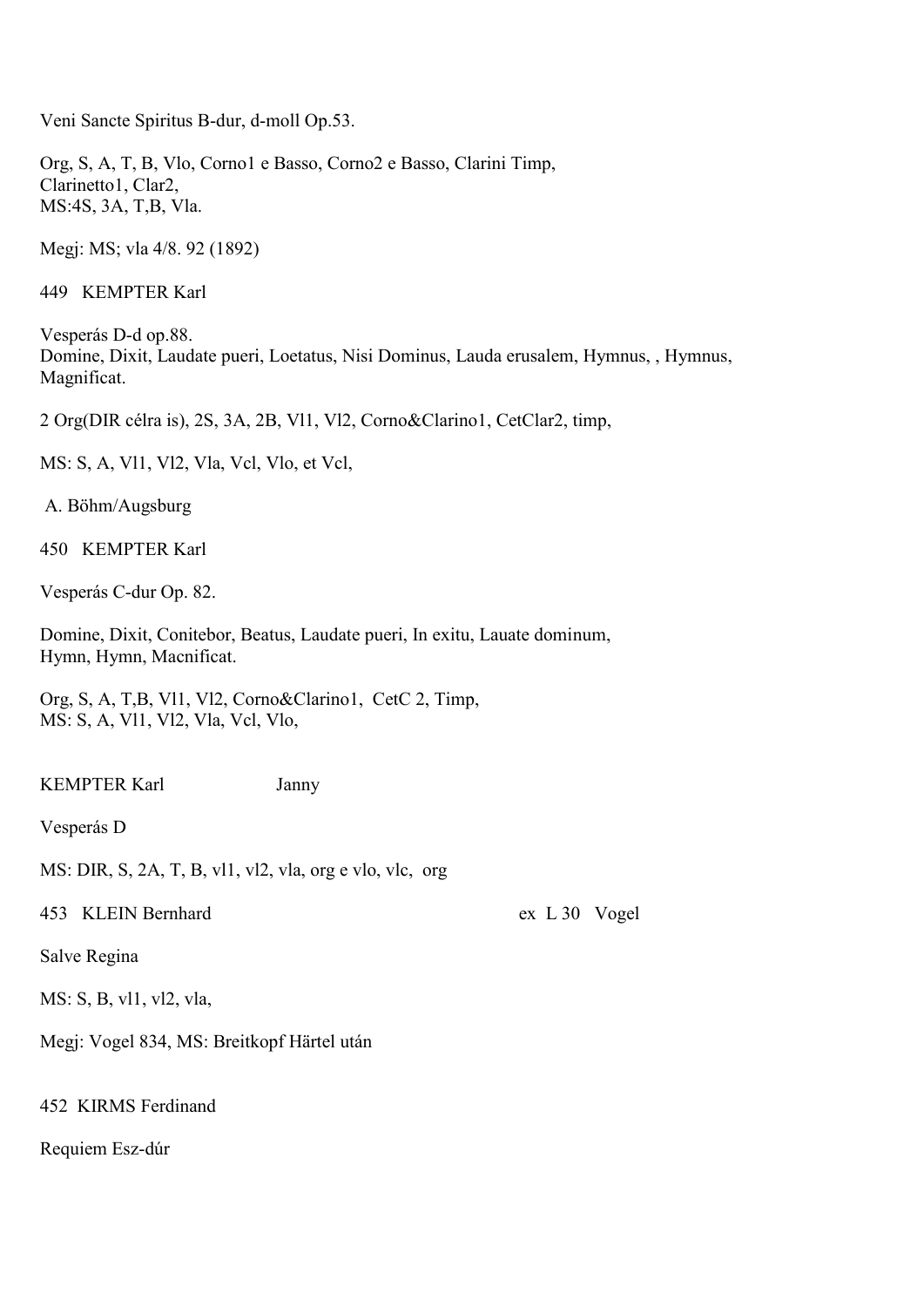| MS: DIR, 2S, A,T,B, 2vl1, 2vl2, vla vlo et vlc, org             |                                                                    |                 |              |  |
|-----------------------------------------------------------------|--------------------------------------------------------------------|-----------------|--------------|--|
| 454 KLOSS Ferdinand                                             |                                                                    | ex A 139        | <b>Janny</b> |  |
| Messe C-dur                                                     |                                                                    |                 |              |  |
| MS: 2T1, T2, 2B Partitura (SATB)                                |                                                                    |                 |              |  |
| 455 KLOSS Josef                                                 |                                                                    |                 |              |  |
| Offertorium Op. 5.                                              |                                                                    |                 |              |  |
| Regina coeli                                                    |                                                                    |                 |              |  |
| Org, SATB, Vl1, Vl2, Vla, Vcl et Basso, Tromba1, Tromba2, Timp, |                                                                    |                 |              |  |
|                                                                 | MS: DIR (SATB, Org) 6S, 2A, T, B, vl1, vl2, vlc, org (kidolgozott) |                 |              |  |
| Megj: MS címlapon; Janny chor regent                            |                                                                    |                 |              |  |
| 456 KLOSZ Fr.                                                   |                                                                    | $ex$ B 14 Janny |              |  |
| Requiem c-moll                                                  |                                                                    |                 |              |  |
| MS T1, B1, B2,                                                  |                                                                    |                 |              |  |
| DIR (SATB)                                                      |                                                                    |                 |              |  |
| 457 KLOSZ F.                                                    |                                                                    |                 | Janny        |  |
| Tantum Ergo D-dur                                               |                                                                    |                 |              |  |
| MS: DIR (SATB) T1, T2, B1, B2                                   |                                                                    |                 |              |  |
| Megj: Janny ChorReg                                             |                                                                    |                 |              |  |
| Diabelli Wien                                                   |                                                                    |                 |              |  |
| 458 KLUGER Florian                                              |                                                                    | ex A 22         |              |  |
| Messe – Mise Esz-dúr                                            |                                                                    |                 |              |  |

S, A, T, B, vl1, vl2, vla, vlo col vlc, fl1, fl2, clar1, clari2, fg, corno1, corno2, tr1, tr2, org, timp MS: ORG kidolgozott, 4S, 3A, T, 2B, vl1, vl2, vlo, bombardon

459 KNEIFEL A.

Aria énekhangra és orgonára

MS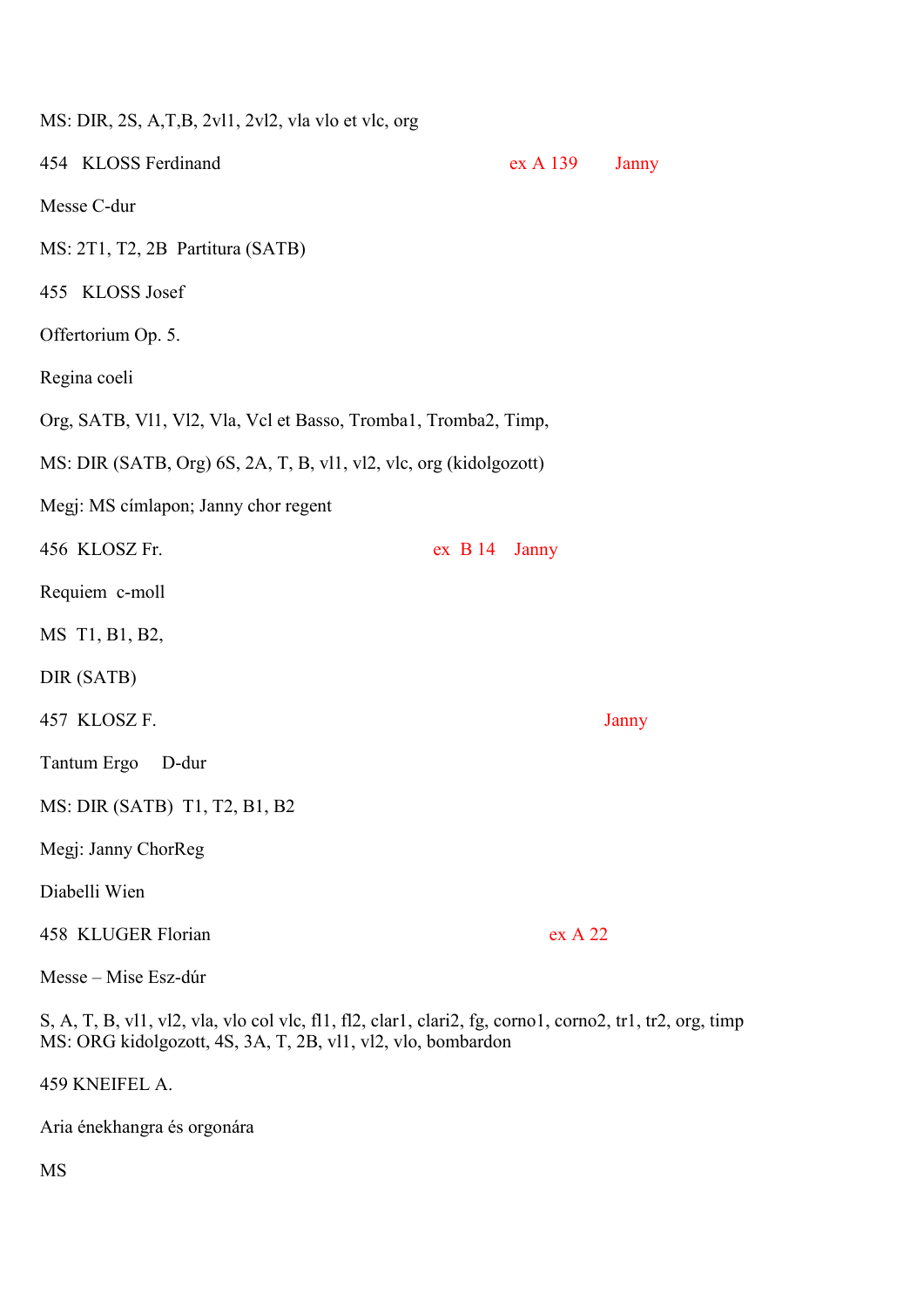## 460 KNEIFEL ADuo

## Regina coeli

MS S1, S2, Piano –org.

461 / A. KONTOR Alexus (Elek)

Ecce Sacerdos Desz dur Vegyeskarra és orgonára

Partitura SATB org

MS: 3S, 4A, 3T, 4B

Rózsavölgyi és Társa

Megj: Zalka János győri püspök ezüst, vagy arany miséjére

461 / B. KONTOR Elek

Ecce sacerdos A-dúr

Partitura SATB, org MS: S, A, B

Rózsavölgyi és Társa

Megj: Szechényi Miklós Sárvár-Felsővidéki püspöknek ajánlva

462 KÓSA Ferenc

O saluaris Hostia

Megj: Stencillel sokszorosított kézirat. Régebbi leltárban nem szerepelt.

463 KOSCH Albin

Tantum ergo É-dur

MS: Partitura, 4S, 3A, 2T, 2B, 2Vl1, Vl2, Vla, Vcl, Vlo (Cb), Oboe1, Oboe2, CornoI-II, Org.

Megj: Kneifel F 1893, alt szólamon Kneifel F tulajdona 1895. régebbi leltárokban nem szerepelt.

464 KOUDELA Géza dr.

János Passió Á-dúr 12 tételben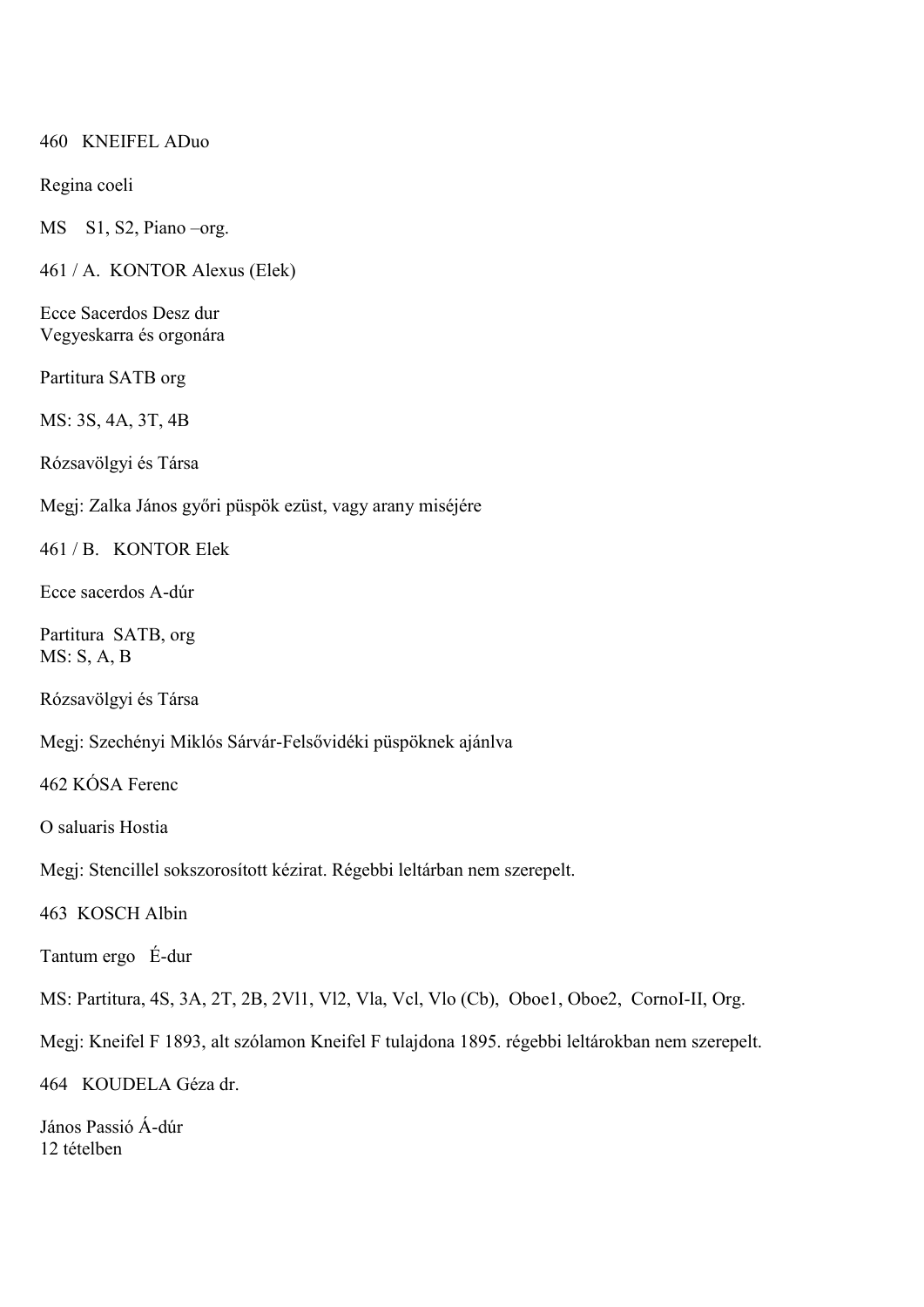35S, 19A, 2T, 3B MS: 2Partitura1, 2T, 3B

465 KÖNIG Thaddeus (Tádé)

Festmesse - Ünnepi mise No. 5 Á-dur Op. 12

DIR (SATB Org), 3S, 2A, T, 2B, 2vl1, 2vl2, vla, vlc, vlo, clar1, clari2, cor1, cor2, tr1, tr2, tromba1, tromba2, trombone, timp.

MS: 8S, 3A, T, B vl1, tr1, org

Verlag König/Traunstein, Bayern

466 KÖNIG Thaddeus

Missa SalveRegin No. 6 D-dur Op. 14

DIR (SATB, Org), S, A, T, B, Vl1, Vl2, Vla, Vcl, Vlo, Clarinetto1, calinetto2, Corno1, Cono2, Tromba1,Tromba2, Timp, Org, MS: 6S, 5A, 4T, 2B, Vl1, Corno1, Tromba1.

Verlag König/Traunstein, Bayern

467 KÖNIG Thaddeus

Requiem et Libera a-moll Op.5

DIR (SATB, Org) S, A, T, B, Vl1 Vl2, Vla, Vcl-Vlo, Tromba1, Tromba2, Corno1, Corno2, Timp. MS: 3S, 3A, T, 2B

Alfred Coppenrath/Regensburg

468 KÖNIGSBERG Marianus ex K 11

Vesperás

- 1. Dilexi Quoniam Ex audie
- 2. Credidi propter quod
- 3. Laudate Dominum
- 4. Ad Dominum
- 5. Levavi oculos meos

MS: S, A, T, B, vl1, vl2, vlo, org

Megj: Katalógusban, Vesperae ferial anon(ime)

468 KRALL Janny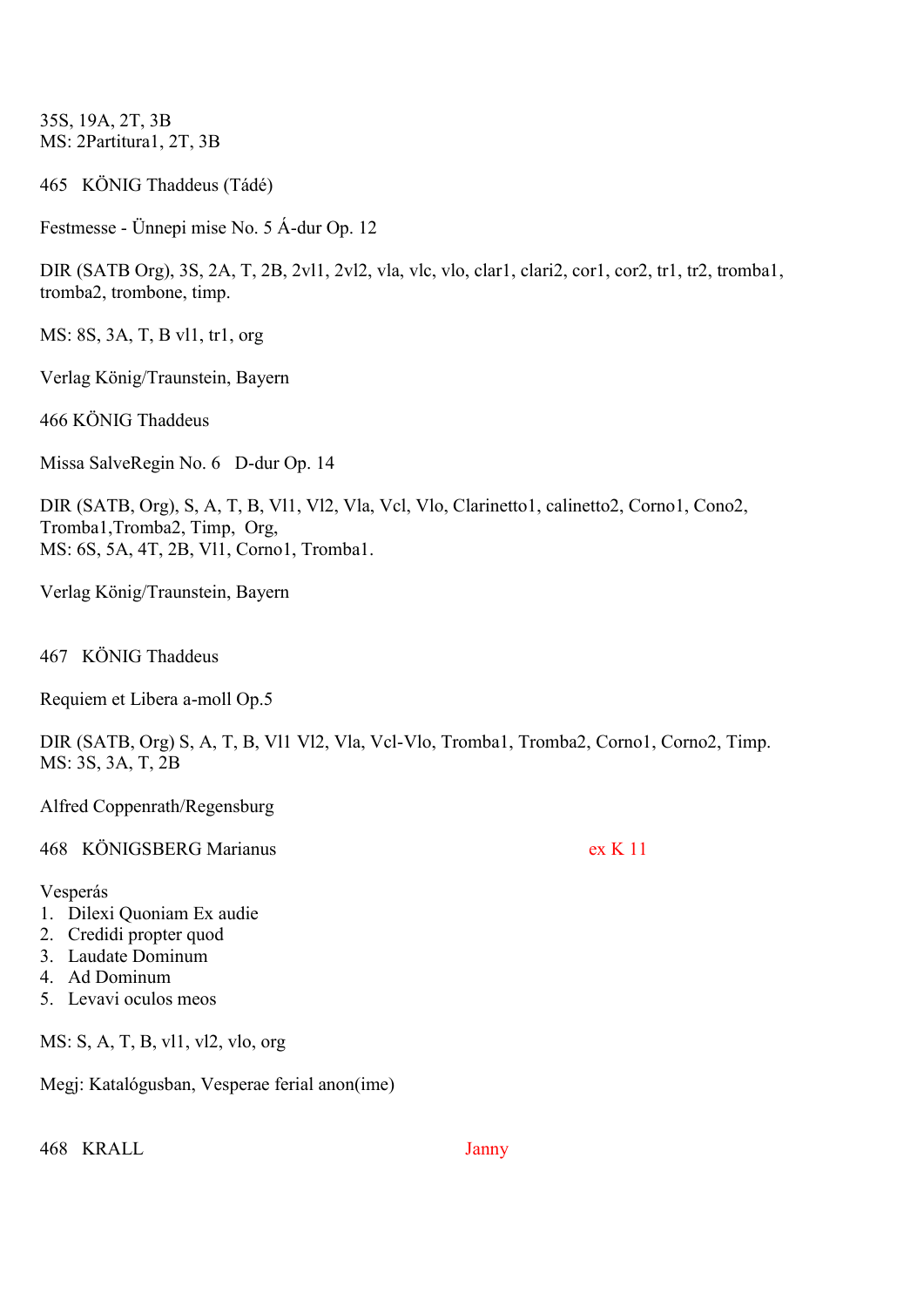MS DIR (Vl1 S-A, T-B, Org), 3S, 6A, 2T, 2B, vl1, 2vl2, vlc, vlo, ob1, ob2, cor1, cor2, org.

**Offertorium** Ad te Domine levaviad

Megj: címlapon; Székesegyházi chorus tulajdona beszereztetett 1895 XI/24 Czecziliahoz Kneifel F. Karnagy

469 LICKL Georg Lamentationes Jer… Klaggesänge

Feria sexta in Parasceve Lectio I. Á-dur Lectio II. h-moll Lectio III. cisz-mol

S,A,T,B, org vagy harmonium

S,A,T,Bar,B, org vagy harmonium

Diabelli/Wien. No. 8981

489 LICKL Georg

Lamentationes Jeremiae prophetae Klaggesänge Jeremias des Propheten Op. 79

Sabbato Sancto lectio I.ma F-dur II. a Desz-dur

S,AT,Bar,B, org vagy harmonium

Diebelli/Wien No.8982

490 LICKL Georg ex A 14

Missa in C (C-dur) Für vier Singstimmen, etc…

Kyrie, Gloria, Credo

MS: ORG. (concerto) S, 2A, T, B, 2vl1, vl2, vlc, vle, fl, ob, clar, fg, tr, timp

Megj: MS; Gehört den Dom Kor in Stulweißenburg – Janny kézírása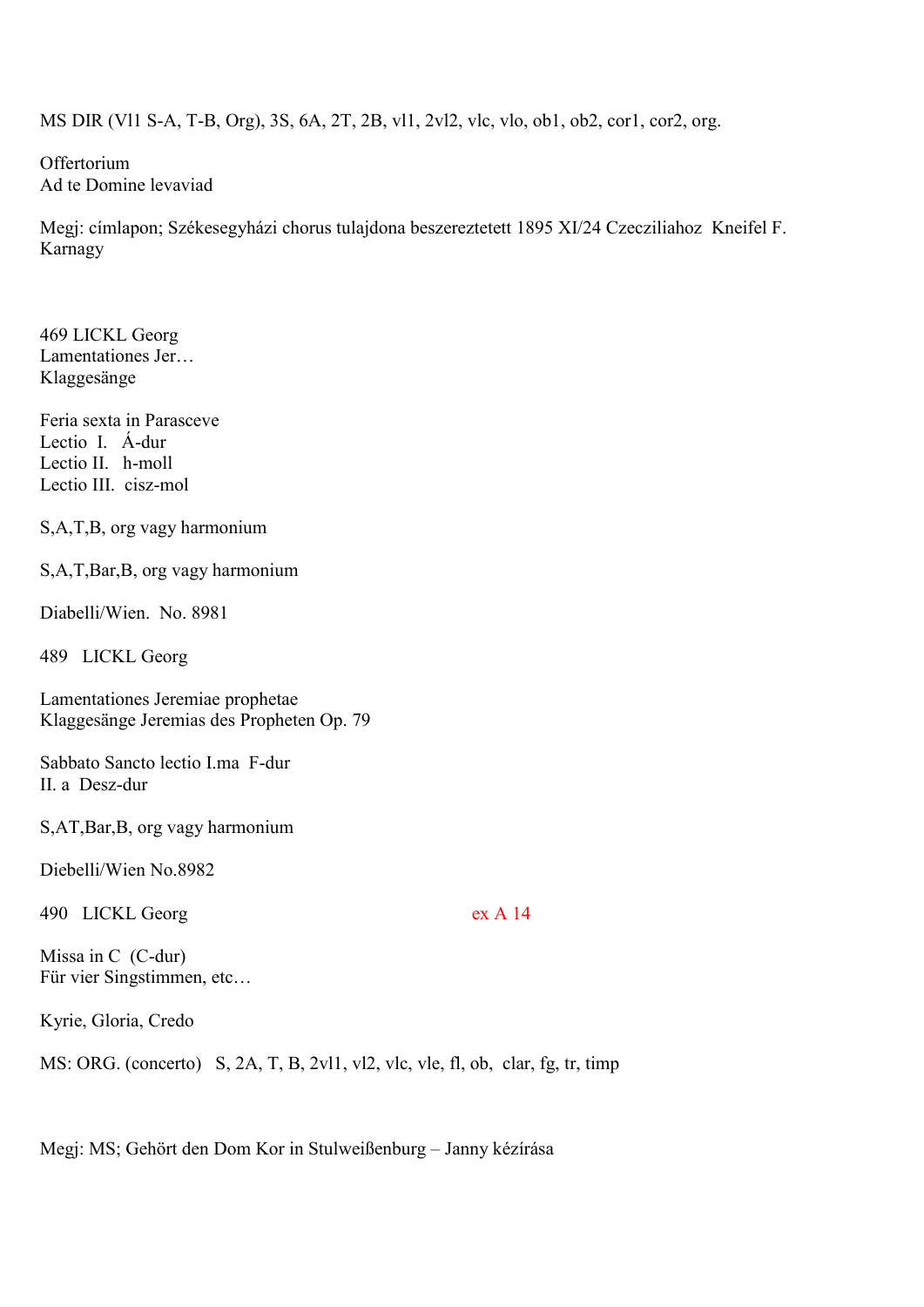491 LICKL Georg

Missa in C ex A13 Für vier Singstimmen…

MS: S,A,T,B, 2Vl1, Vl2, Vle, Clarinetto1,2, Fag, Corno1,2, Clarino1,2, Timpani

492 LICKL Georg ex A 105

Missa c-moll MS Missa solemnis für 4 Singstimmen…

S, A, T, B, vl1,2, vla, fl, ob1, ob e clar2, fg1,2, cor1,2, clar1, 2, timp

Megj: …dem Hochwürdigsten Herrn H.Johann Zscitovszky von Nagy Kér Bischor zu Fünfkirchen Dr. d. ph. ExIh. Et in tiefter Ehrfuch gewidmet von J. Georg Lickl

493 LICKL Georg

Mise F-dur

MS. 3S, 3A, T, 2B, 2vl1, 2vl2, vle, clar1,2, fg, cor1,2, 2org: számozott basszussal, és részben kidolgozott.

494 LICKL Georg

Missa pastorale C-dur MS: DIR (SA, TB, ORG), 2S, 2A, 2T, 2B, vl1, 2vl2, vla, vlc, vlo(cB), clar, fg, tr1, 2, timp, 2org

495 LICKL Georg ex A12

Missa solemnis Esz-dur

MS:SATB, 2vl1, 2vl2, vla, vlc+B, ob1,2, fg, clar1,2, timp, org

496 LICKL Georg Janny

Offertorium F d Bone Deus

MS: T1, T2, B1, B2, vl1,vl2, vla, vlo+vlc, org (számozott B) Másodpéldány: MS: T1, T2, B1, B2, vl1, vl2, org

Megj: poss Janny (címlapon) ceruzával; Männer quartett, a második MS is poss. Janny

497 LICKL Georg Janny

Offertorium A-dur Bone Deus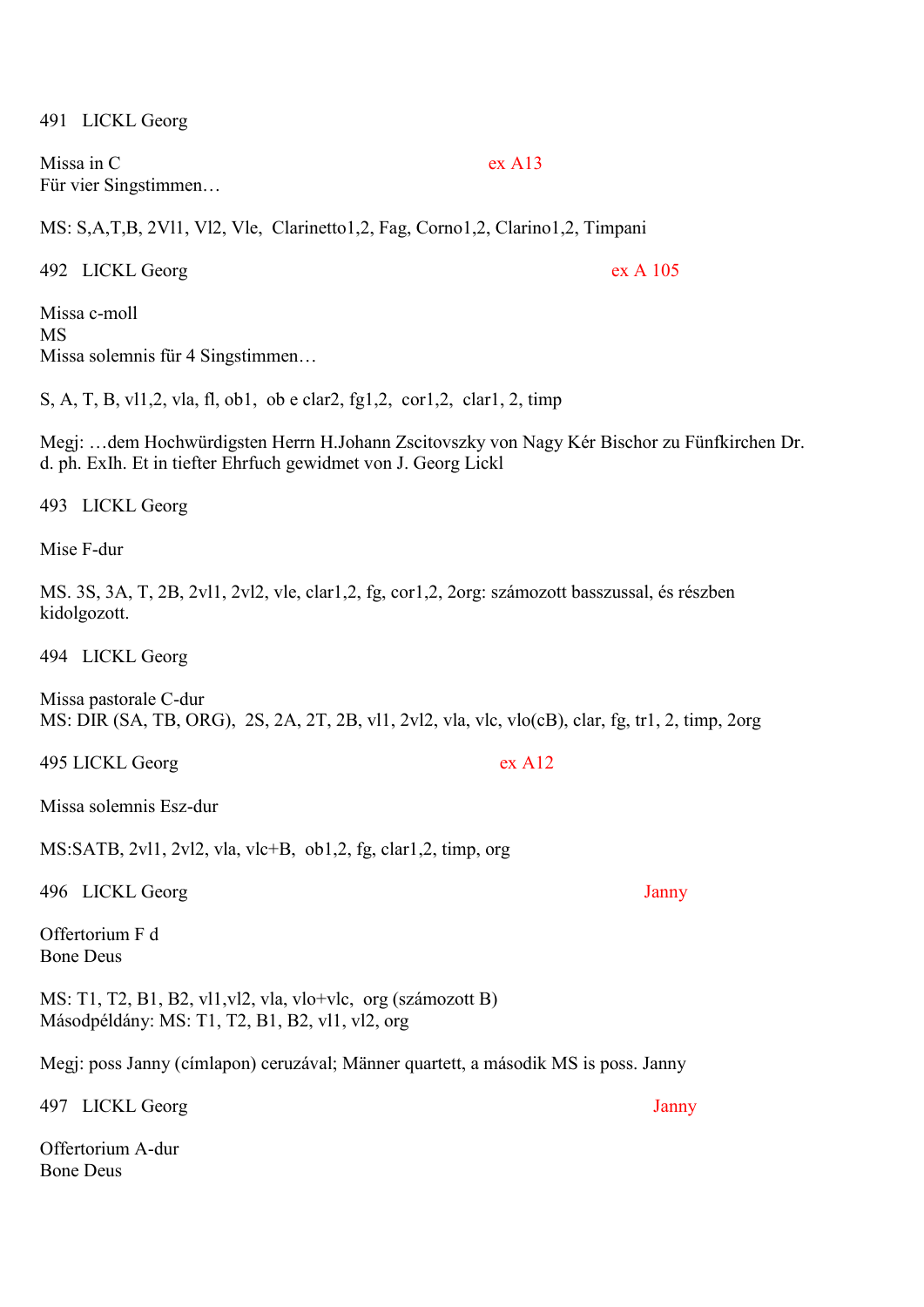MS: DIR, 3S(solo), 2S(ripieno), 2A (rip), 2T(rip), 2B (rip) 3Vl principale, 2Vl1, 2Vl2, 2Vla, 3cb, Fl, ob1,2, Fg1,2, 2Corno1,2, Clarino1,2, Tromba, ORG

Megj: egy S solo későbbi MS másolat, utolsó szólampéldányokból S rip, A rip , T rip, B rip, Vl1,2, Vla, cb, corno1,2, későbbi kópia

498 LICKL Georg ex E 56 (11)

Offertorium B-dur

MS: 2S szóló szöveg különböző, 2vl1, vl2, vla, vlo, clar1, 2 (B), cor1,2 (B),

megj: JANSA L. Graduale Beatus vir für vier Männestimmen kifordított borítóban. Te lucis ante teominum (Canto solo), Te lucis alme Conditor (Soprano solo) a két példány teljesen különböző szövegű!

499 LICKL Georg ex B 3 (17)

REQUIEM Esz-dur Requiem aeternam, Dies irae, Domine, Sanctus, Benedictus, Agnus dei, Lux aterna luceat

MS: 2S, A, T, B, 2Vl1, 2Vl2, Vlc+Vlo(cb), Klarinetto1,2(B), Fg, Corno1,2(Es), Timp C g(Bendictus, Agnus Dei tacet), ORG

Megj: Gehört der Domkirche, címlapon tévesen A(Mise)3 ceruzás jelzet. címlapon MDCDCCE sic!

500 LICKL Georg ex L 26

Salve Regina Esz-dur

MS: ORG, Part(SA, TB, org-gb), 3S, A,T,B, vl1, 2vl2, vlo, clar1, org (gb)

501 LIMMER Franz Janny

Offertorium Op.14. A-dur Justus ut palm florebit, Sancta Maria, ora pro nobis

S(solo), T(solo), 2vl1, vl2, vla, vcl e basso, clar1,2 A, cor1,2,E, tromba1,2 D, org(gb) MS ORG kidolgozott, 2S(solo),

Diabelli6Wien No.1979

# 502 LINZBAUER

Libera ma Domine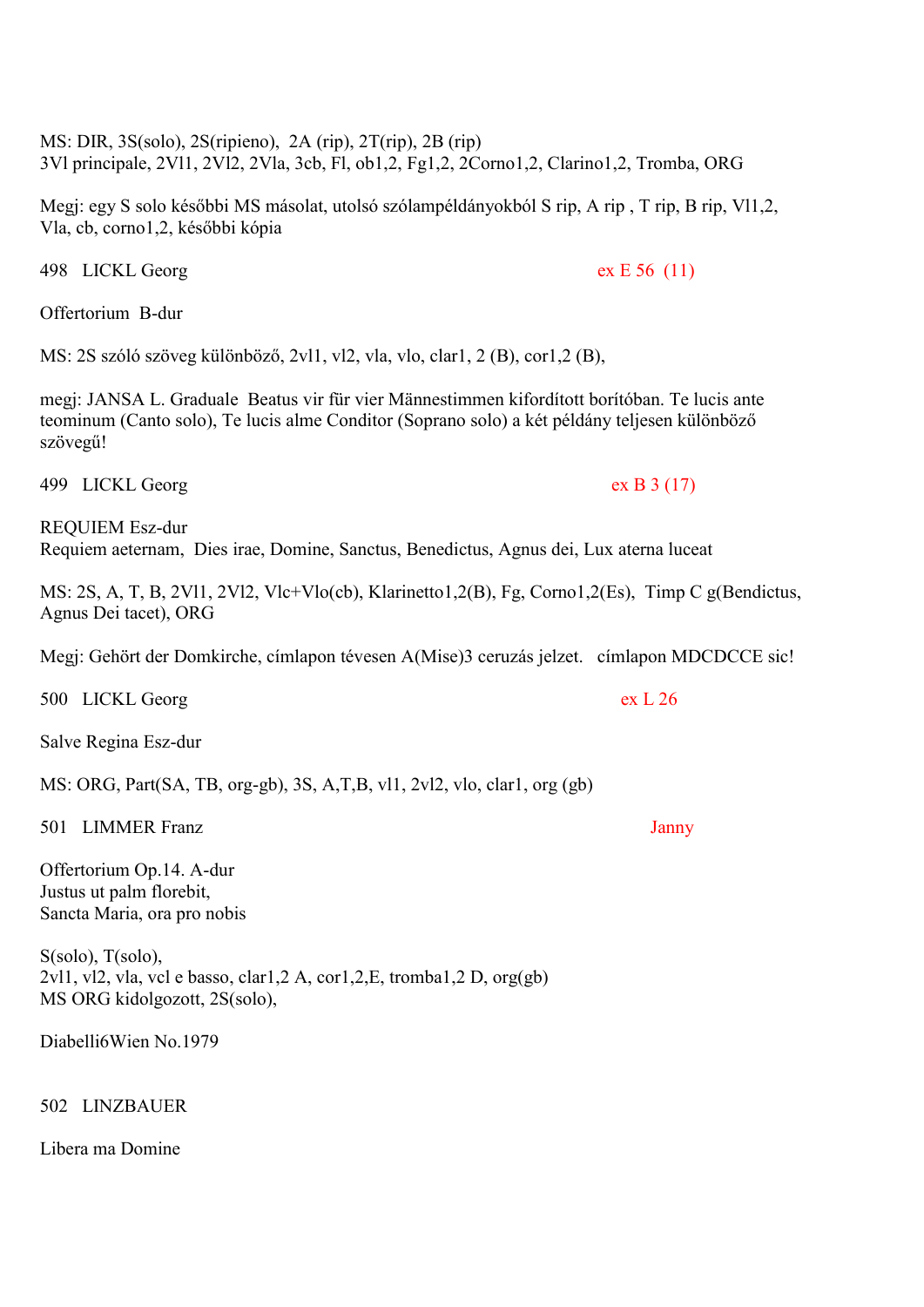MS: 4S, 4A, T,B, Vl1,2, Vla, Vlo, Clar1,2(B), Cor1,2(Esz), Org(gb) Part (Quer)SA, TB, Org(gb)

Megj: címlapon Jos Janny Reg(ens)Chori

#### 503 LINZBAUER Janny

Missa vocalis B-dur Graduale és offertorium Kyrie, Graduale, Offertorium, Credo, Et incarnatus, Sanctus, benedictus, Agnus Dei.

MS: 2Org, 3S, 3A, 2T, 2B

504 LINZBAUER ex E 80

Offertorium D-dur

MS: S,A,T,B utólag beírt számozott basszussal

Megj: címlpon MS mit willkürlicher Orgel Begleitung (kötelező orgona kísérettel)

505 LINZBAUER Joseph Janny

Requiem et Libera Esz-dur 1.

MS: Requiem (esz) Dies irae(esz), Domine(D), Sanctus(esz), Benedictus(Esz), Agnus(Asz-Esz), Libera (D),

Requiem2. Requiem(Es), Dies irae(Es), Domine(Es), Sanctus(Es), Benedictus(Es), Agnus(Esz), Requiem Da capo

Megj: szárazbélyegző; Vogel Alajos székesfehérvári belvárosi kántor, az MS-en Lins(!)bauer megnevezés. Alul Vogel Sv 1870 dátum. Mindkettő orgona kivonat.

506 LINZBAUER Joseph Janny

Tantum ergo

MS: 4S, 3A, T, 2B, 2Vl1, 2Vl2, Vla, VcL+Vlo, org(gb)

507 LISZT Ferenc

O filii et filiale (Ó ifjak, lányok) g-moll Húsvéti ének a Krisztus oratóriumból Három női szólamra, harmónium kísérettel

Part, 55 S1,S2 Magyar Kórus C 1936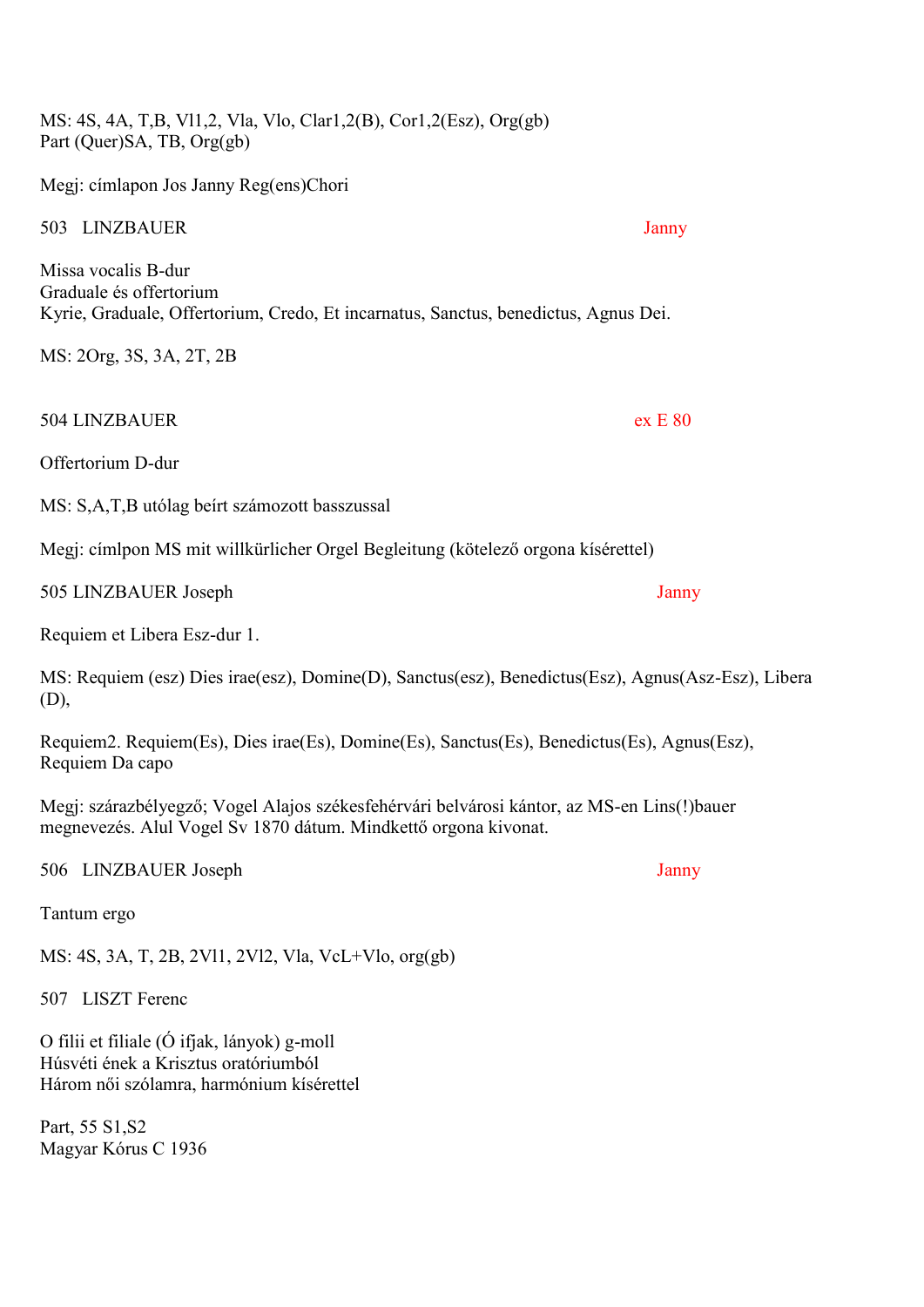# 508 LISZT Ferenc Janny

Offertorium Asz-dur Pater noster

MS: 2Part(S,A,T,B, harmonium), 3S, 3S2, 3A, 2T1, 2T2, 3B1, 3B2

509 LOTTI A

Regina coeli laetare C-dur

MS: Part, 2S, 3A, 3T, 4B

megj: körpecsét Cecilia Egylet Székesfehérvár 1890

510 MARCHESI Mathilde C.

Deux Offertoires – Két offertorium No 1. Ave Maria Op. 19 No 2. Sanctissima Op. 20 C-dur

Canto, piano MS canto

Cranz August/Leipzig 23.527, 23.528

Megj: a gyüjteményben csak az Op.20 szerepel, a szerző a bécsi akadémia professzora volt

511 HELLER Michaele Missa tertia- Harmadik Mise F-dur Partitura Tenor1-2, Basszus1-2, ORG Tételek előírás szerinti rendben

PUSTET Friedrich/Regensburg EP 846

512 kallódik

513 kallódik

514 MASCHEK Vincenzo Janny

Offertorium (Ave Maria) G d

MS: S1, 2S2, 2A, 2T, 2B, 2vl, 2vl2,vla, cb e vlc, fl, corni, DIR

515 MEHÜL ex E 40

Offertorium Esz dur

MS:S(Canto), Tenor(alto), B, Vl1, 2Vl2, Vla, Vcl, Vlo, Ob1,2, Fag, Corno1,2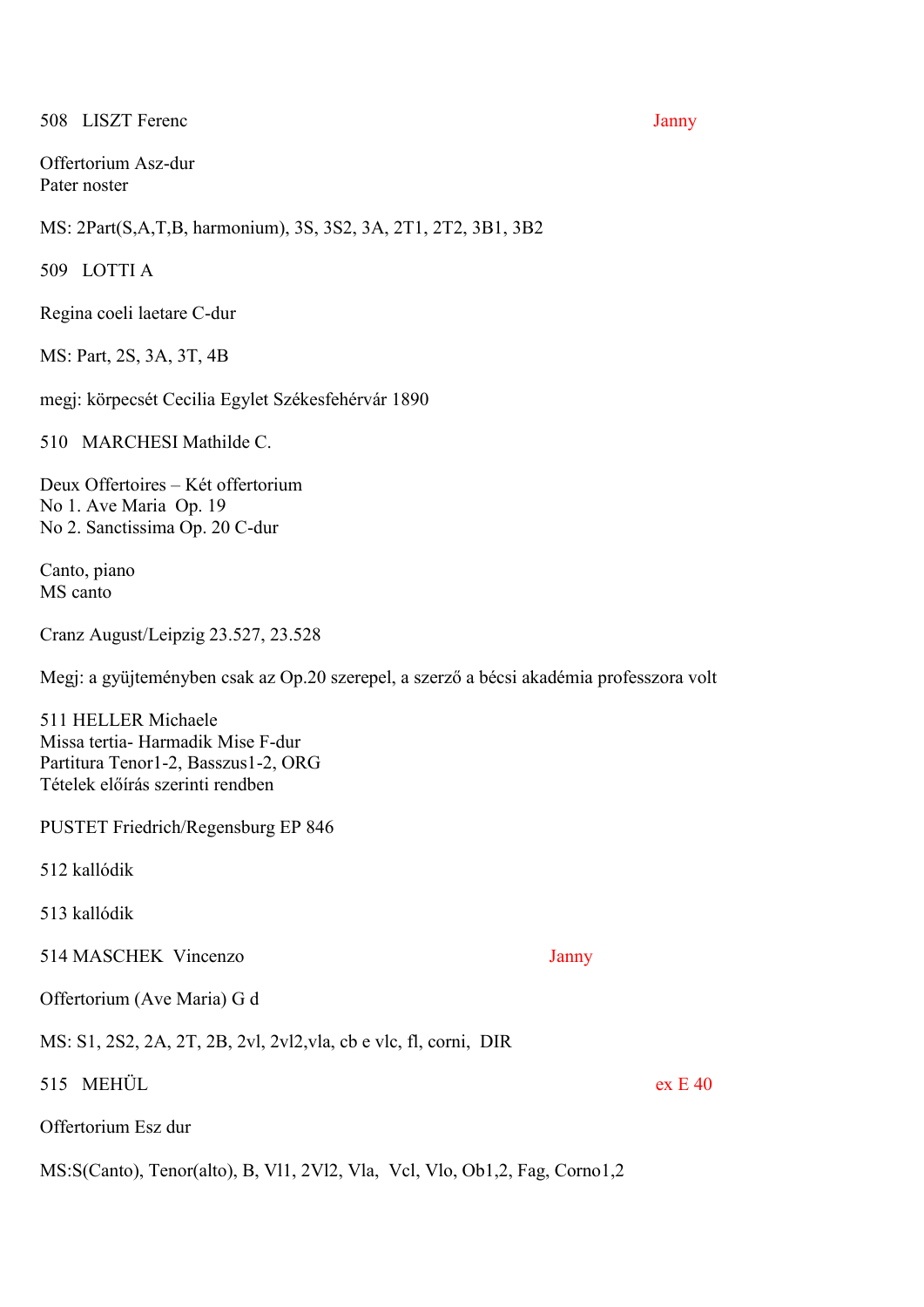516 MENDELSSOHN Bartholdy

Asperges me F, d

MS:Org, 7S, 6T, 4T, 5B, 3Vl1, 3Vl2, 2Vla

517MENDELSSOHN Bartholdy

Ave Maria No2. A-dur

MS: Partitura, Solo: S1,2, A1,2, T1,2, B1,2, B1, 2B2, Choro: 2S1, 4S2, 2A1, 4A2, 2T1, 3T2, 3B1, 5B2, ORG, org & claveolin

525 MOSONYI Mihály Janny ex Offert 11

**Offertorium** Ave Maria gratia plena

Solo S, SATB, Vl1,2, Vla, Cb, MS: Dir, 3S(solo) 8S, 5A,5T,5B,2vl1,2vl2, vla, vlc, 2Cb,

M.G.Brand

Megj: poss J.Janny Chor Regent,

526 MOSONYI Mihály Janny ex Offert 9

Offertorium c-moll Beatus vir

Solo Clar B. SATB-chor, vl2, vla, vlc,+cb, cor1,2 Es, bombardon

MS: SATB, vl1,2, vla,vlc+cb, cor1,2, Bomb, Megj: poss Purebl

M.S.Brandt

535 MOZART W.A.

Koronázási Mise Krönungsmesse KV 186g ex A 193

MS

megj: Lányi ernő ajándéka a nagytemplomnak 1891 junius (címlapon) Poss Ritschl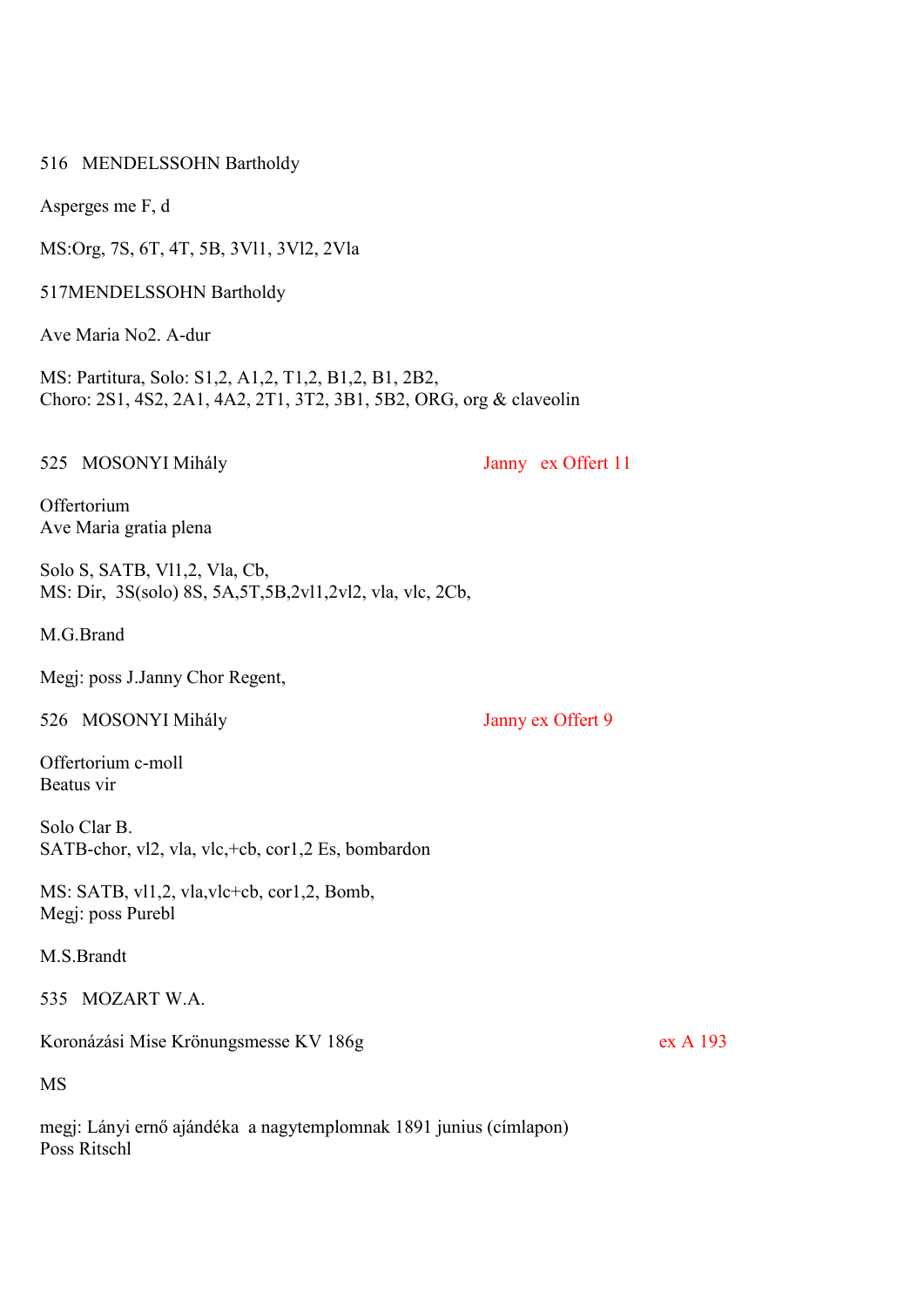540 MOZART W.A. Janny ex Offert 71

Ave verum corpus natum KV 618

MS: SATB Vl1,2, Vla, Cb, Org 3S,2A,2T,3B, 2vl1,2vl2, vla, vlc+cb

megj: poss Bardon

541-570 átrendezés alatt

# 571 NUSSBAUMER Karl

Ünnepi mise (Festmesse) Op.7. (1908)

DIR, 3S, 3A, 2T, 2B, 2vl1, 2vl2, vla, vlc, vlo, fl, clar1 in C, clar2 in C, tr1, tr2, Horn1, Horn2, pos1, Pos2, timp, MS: 2S, A, ORG kidolgozott

572 PALESTRINA Vogel A29

Miserere

MS: DIR Choro, 2S, 2A, 2T, 2B.

573 PALESTRINA

Kyrie

MS: 4Canto(S), 3A, 2T, 2B,

Megj: CECILIA EGYLET SZÉKESFEHÉRVÁR 1890 ovális pecsét

574 PEMBAUR Joseph

Mise C-dur No.4.

Megj: Bárdos könyvből hiányzik

575 PETERSON Gr. J.

Vesperás D-dur Domine, Dixit Dominus, Confitebor, Beatus vir, Laudate pueri, Laudate dominum, Magnificat.

ORG, S, A, T, B, vl1, vl2, vla, vlo, Tromba corni in D, timp MS: A

Böhm&Sohn Augsburg

576 PICHLER Carl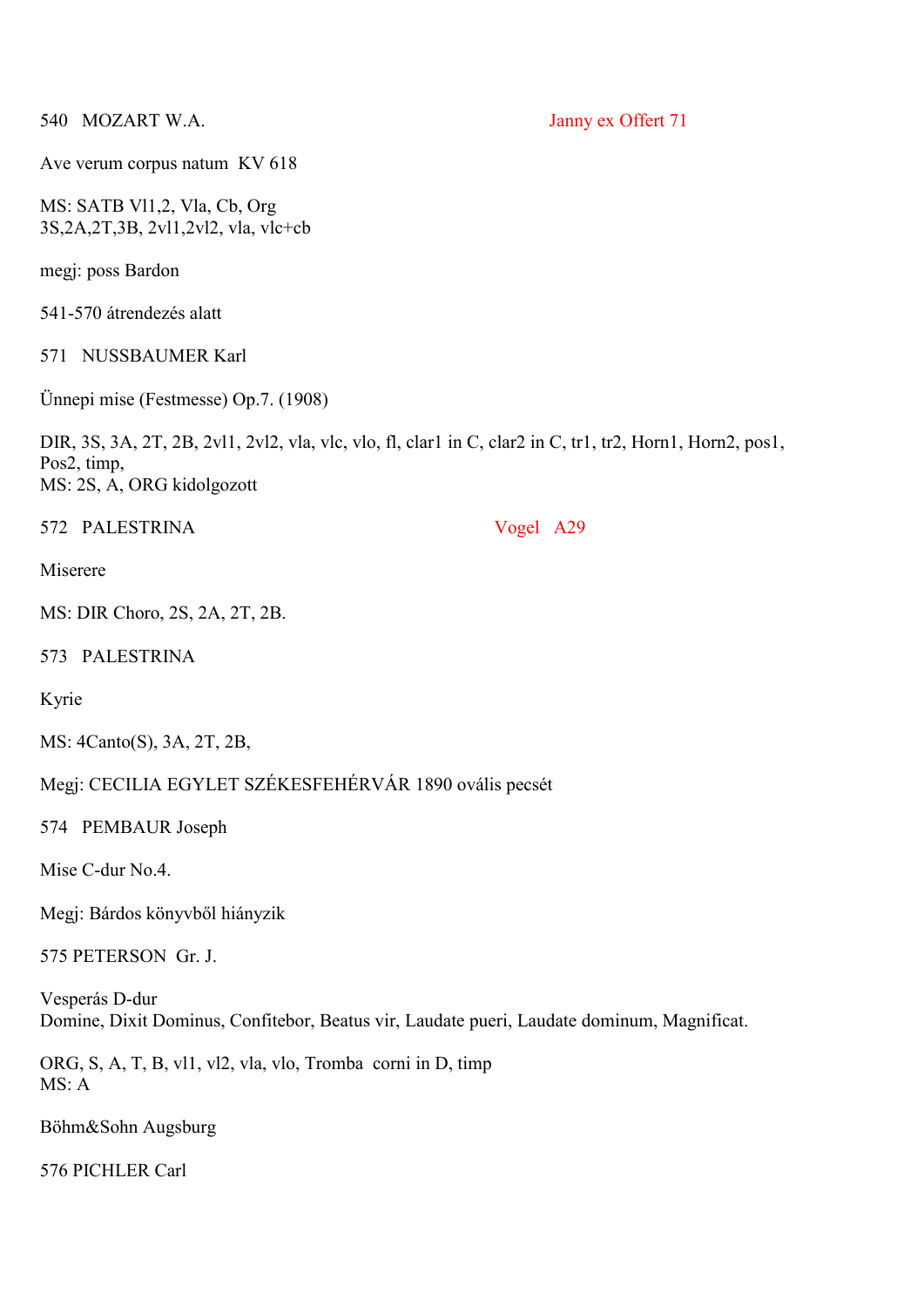Domine non sum dignus Op.2.

A,T,B, vl1, vl2, vla, vcl e B MS: DIR, 2S, 2A, 2T, 2B, vl1, vl2, vcl e B

Diabelli/Wien No. 6829

Megj: A vezérkönyv bele hiányzik, de Jannytól kéziratos kiegészítésként ob solo, org, chor formában fennmaradt.

577 POKORNY Franz ex I 15

Litánia D-dúr

MS: Org, A, Vl2, Clarino1, Clarino2 in D,

Megj:lelt 1838 9 Stimmen

578 PRANDAU Carl Ave Maria Esz-dur

MS: Org, 2S, A, T, B, Vl1, Vl2, Vla, Vlc, B(Vlo), Fl, Clar 1 B, Clar 2 B, Fg, Corno1, Corno2, Külön(későbbi poss.) DIR, 4S, 3A, T, B, Vl1,

Megj: JosJanny Chor Reg.

579 PRANDAU Carl

Offertorium Op. 22. Esz-dur

Org, S, A, T, B, Vl1, Vl2, Vla, Vls e B, Fl, Clar1, Clar2 in B, Fag, Corno1 in Es, Corno2 in Es, MS: 2S, A, T, B, Vl1, Vl2, Vlc eB

Diabelli Wien No. 1651.

580 PRANDAU Janny

Tantum ergo D-dur

MS: Org, S, 2A, T, B, Vl1, Vl2, Vla, Vcl, Basso (Vlo), Fl, Clar1, Clar2, Fag, Corno1, in D, Corno2 in D

megj: címlapon Baron Prandau, Jos Janny Chor.Regent

581 PRANDAU Carl Janny

Tantum ergo No.2 B-dur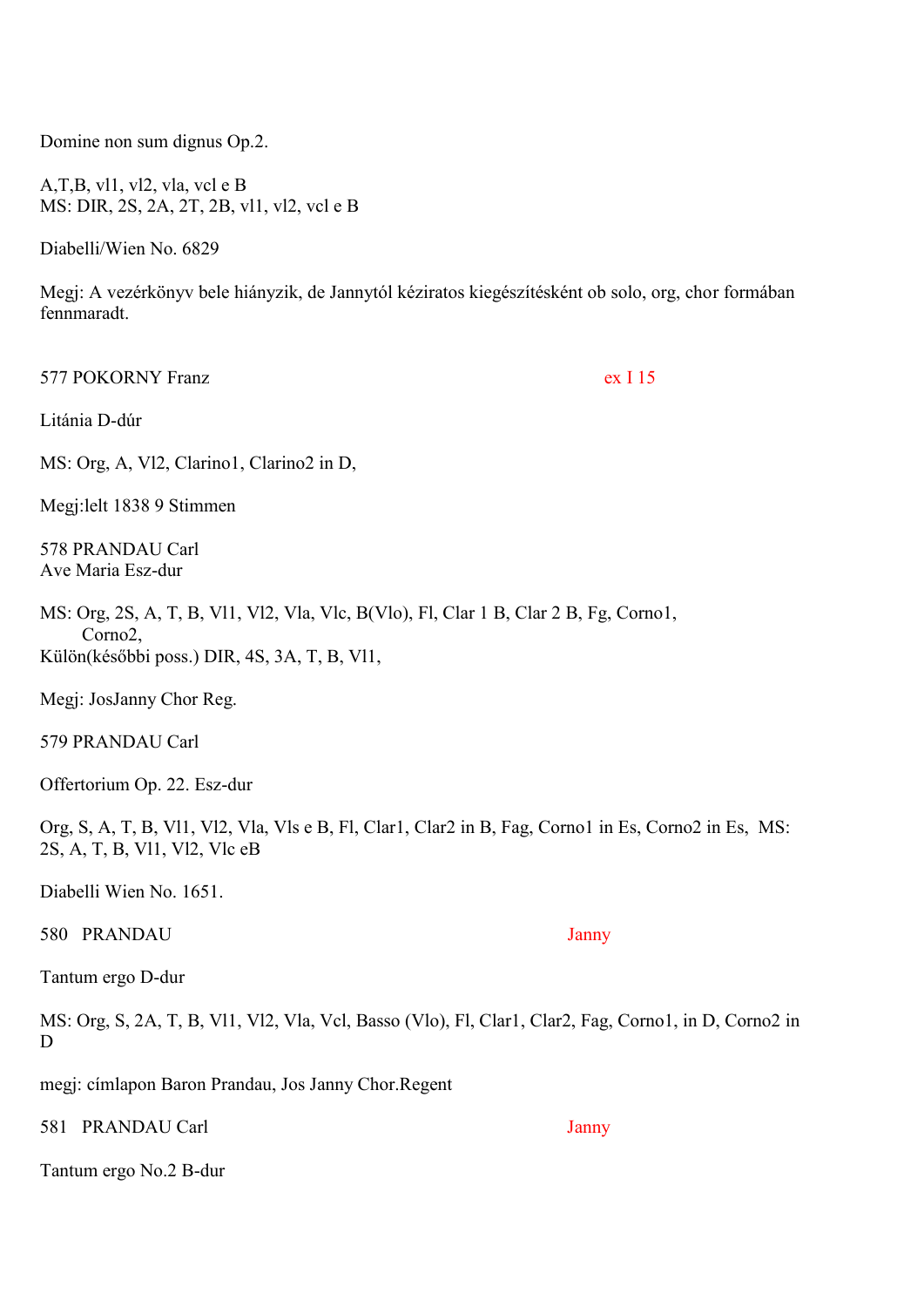| MS: Org, 2S, A, T, B, vl1, vl2, vla, vlc, basso (vlo), ob1, ob2, fg1, fg2, tromba1 in B, tr2 inB, timp.                  |                  |
|--------------------------------------------------------------------------------------------------------------------------|------------------|
| 582/a PREINDL Joseph                                                                                                     |                  |
| Graduale No3. c-C, No4. Esz-dur                                                                                          |                  |
| 2S, 2A, T, 2B, 2V11, 2V12, Violon et cello, Org,                                                                         |                  |
| megj: gehört der Domkirche, V11 címlaján No3 Gr, 4. Off jegyzet                                                          |                  |
| 582b PREINDL Joseph                                                                                                      | ex <sub>D3</sub> |
| Graduale F-dur No.5, c-moll No.6                                                                                         |                  |
| MS1: Janny: DIR, S, A, T, B, 2v11, v12, vle, org,<br>MS2: Org, S, A, T, B, 2v11, 2 v12, vle, clar(tr)1, clar(tr) 2, timp |                  |
| Megj: MS2 v11 első oldalán d és G3 jelzet, lásd ex!                                                                      |                  |
| 583/a PREINDL Joseph                                                                                                     | Janny            |
| Lamentatio IIIa                                                                                                          |                  |
| MS: 2S, 2A                                                                                                               |                  |
| 583/b PREINDL                                                                                                            |                  |
| Lamentatio Lectio I, II, III.                                                                                            |                  |
| MS: S solo, 3S, A, 2T, B<br>2. széria: 3S, 2A, 2T, 2B. + 2T más poss-tol, utóbbi Szkfr. 1923 márc. 25 CR.                |                  |
| Megj: Grünmittwoch                                                                                                       |                  |
| 583/c PREINDL                                                                                                            |                  |
| Lamentatio (Am Freitag in der Charwoche)                                                                                 |                  |
| MS: 4S, 3A, 2T, 3B.                                                                                                      |                  |
| 584 PREINDL<br>Mise D-dur                                                                                                | exA42            |
| MS: Org, 2S, A,T,B, 2v11, v12, vlo, clar (tr)1, tr2 inC, timp.                                                           |                  |
| 585 PREINDL                                                                                                              | ex E 67          |
| Ave Maria (offertorium)                                                                                                  |                  |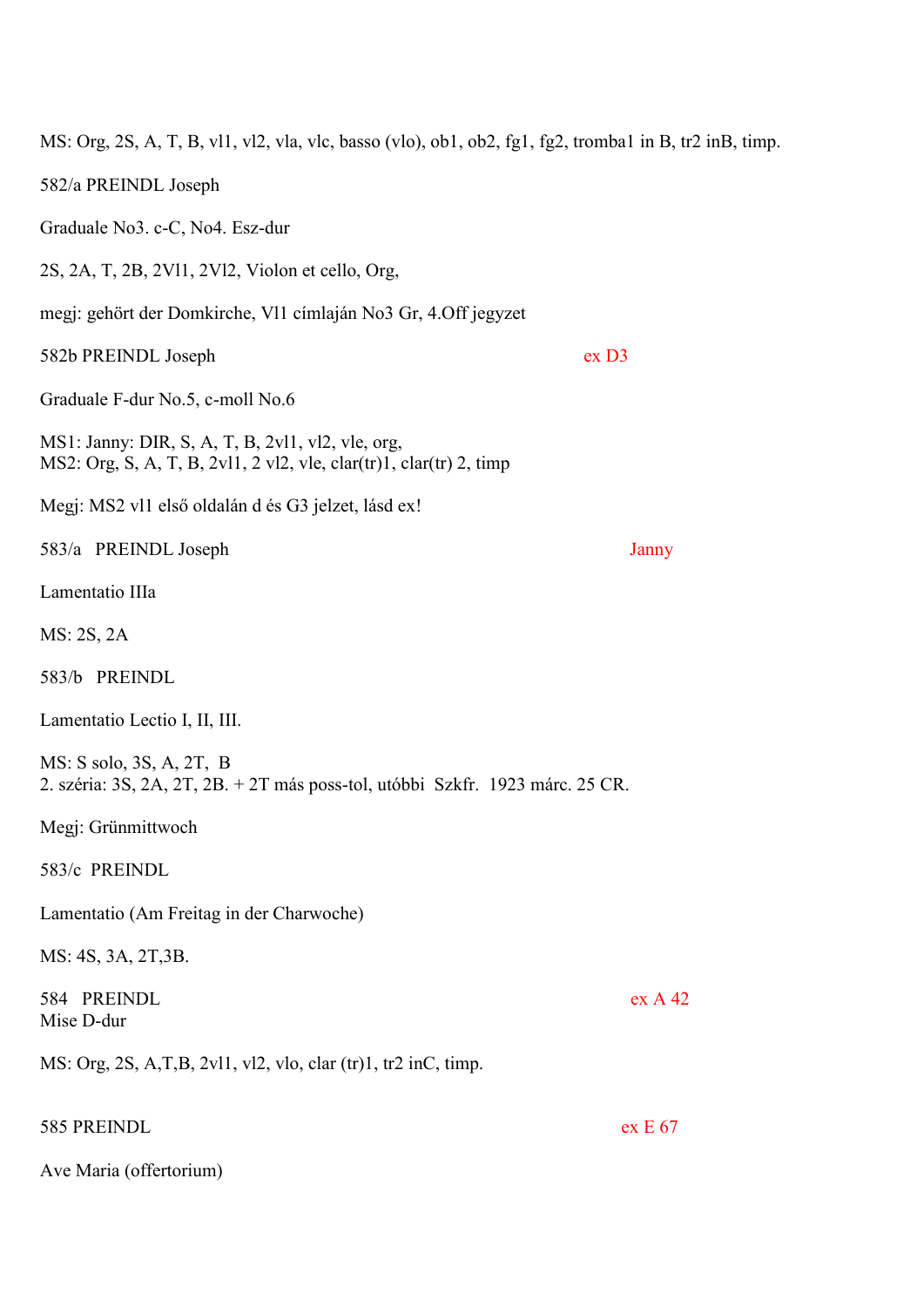MS: S,A,T,B, Vl1, Vl2, Dir(quer) , Org. Quer, kisalakú: s (csak szoprán) 3S, 3T, 2A, T, B, Vl, Org (cb)

Megj: Gehört der Domkirch.

586 PREINDL Josef

Offertorium D-dúr Benedicite gentes

MS: Dir, S1, S2, A, vl1, vl2, vla, basso, ob1, ob2, fg, cor1, cor2, org(számozott b) .

587 PREINDL Joseph

Requiem c-moll MS: DIR, S , 2A, T, B, 2vl1, 2vl2, vlc-vlo, ob1, ob2, tr1, tr2, trombone1, trombone2, timp.

588 PREYER Gottfried

Ave Maria G-dúr

MS: Dir, S solo, 3T, 2B, 3Vl1, 3Vl2, Vla1, Vla2, Másod poss. 6S, 6A, B, Nyomaton 4S-A

589 PROCH H.

Offertorium Op. 198 Ave Maria grazia plena

Dir Vl solo, S-T, pforte 2S-T, vl1, vl2, vla, vcl, B, clar1,clar2, corno1 MS: vl1, vl2,

Spina/Wien

590 PROCH H.

Offertorium É-dúr Ave maris stella T solo (Diabelli N0. 7075), MS: S solo, clar1, clar2.

591 PROCH H.

Messe – Mise Cisz-dúr

MS: DIR(vl1, S-A, T-B, org) 40pag. Quer, 2S, 2A, 2T, 2B, vl solo, 3vl1, 2vl2, vla,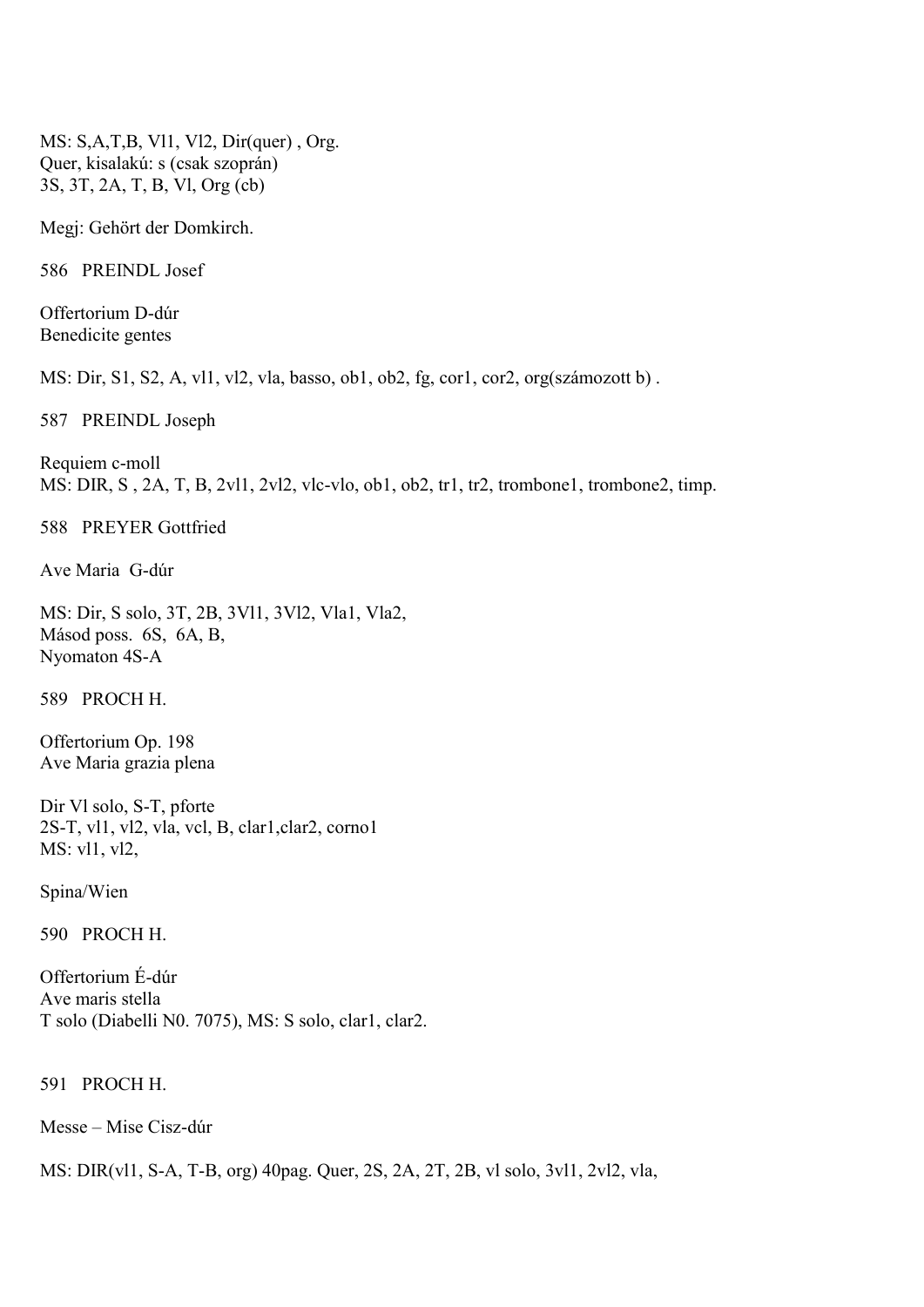vlc-vlo, vlo, ob1, ob2, cor1, cor2, tromba1 tromba2, trombone, org(gb), ORG(kidolgozott).

592 EMMERTH Henrik

Deus meus F-d

Basso solo, org, vl1, vl2, vla.

Megj: Bárdos könyvből hiányzik

# 593 REINICKE Carl

Missa F-dúr

MS: canto(S), A, T, B, vl1, vl2, vlo, traverso (fl)1, traverso (fl)2, ob1, ob2, fg1, fg2, cor1, cor2, org

Megj: Poss; Adam Heyd, címlapon ceruzával Vogel Alajos a feh. Belváros kántora 889. 6/7

594 REINICKE Carl

Salvum fac regem

Dreistimmigen Männerchor – háromszólamú férfikar

Siegel/Lepizig

595 REISSIGER Janny

Messe in Es No.4

Nyomat szólamok: S, A, T, B, vl1, vla, vcl+B(vlo), fl1, fl2, ob1, ob2, clar1, fg1, fg2, cor1, cor2, tromba1, tromba2, timp MS: Org(zong kivonat) 7S, 3A, 2B, 2vl1, 2vl2, vla, vll, vlo, fg, bombardon

Diabelli/Wien No6766, 7045

596 RENNER

12 Offertorium Op.24. No1-12

- 1. Elegerunt Apostoli Stephanum
- 2. Reges Tharsis, et insulae munera offerent
- 3. Scapulis sulis
- 4. Meditabor in mandatis
- 5. Justitiae Domini rectae
- 6. Laudate Dominum
- 7. Angelus Domini
- 8. Ascendit Deus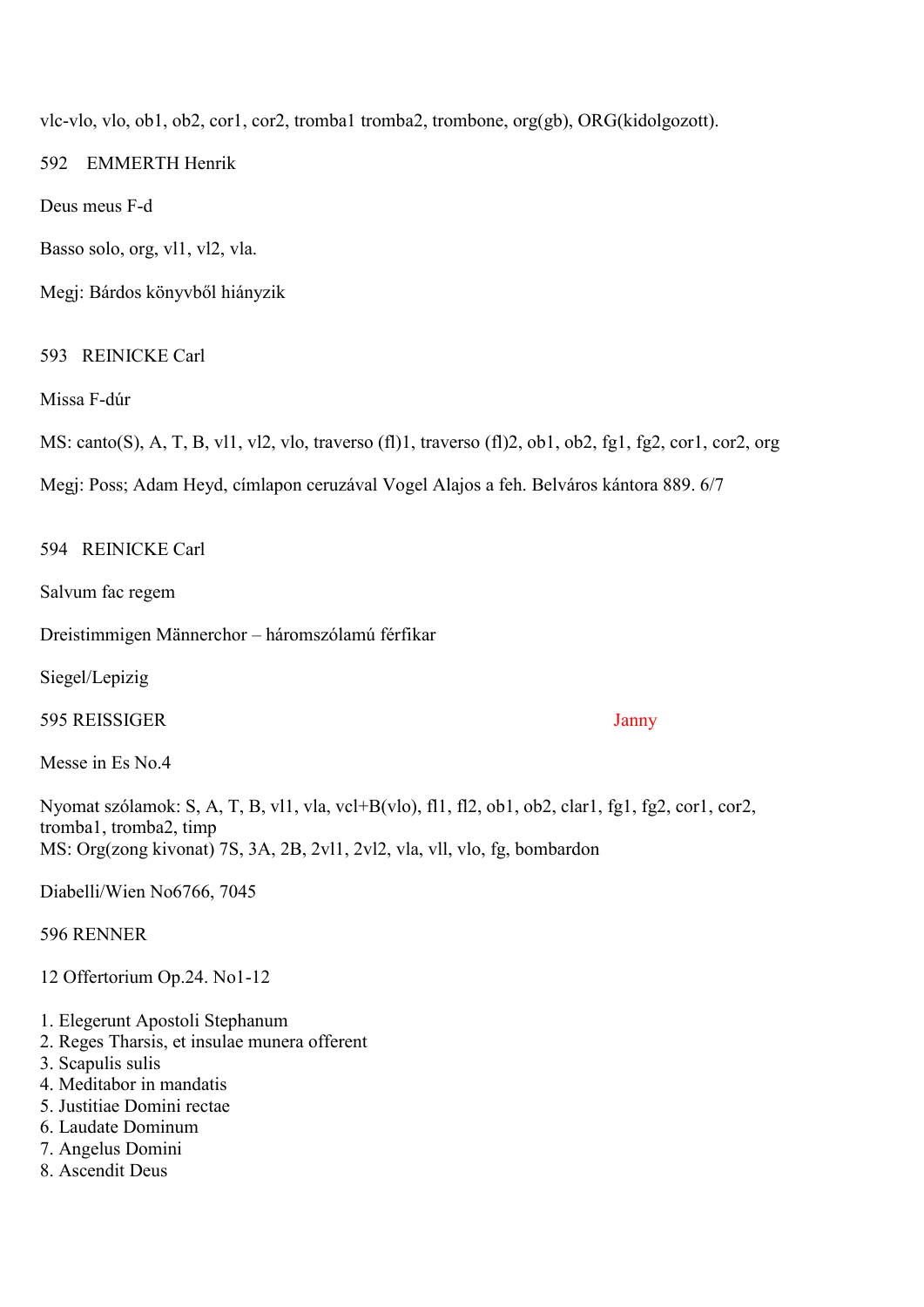| 9. Intonuit de coelo Dominus<br>10. Sacerdotes Domini<br>11. Asumpta est Maria<br>12. Justorum anujae in manu Dei                                                                                                                             |               |
|-----------------------------------------------------------------------------------------------------------------------------------------------------------------------------------------------------------------------------------------------|---------------|
| DIR, 2S, 2A, 2T, 2B,<br>MS: S, énekszólamok a No5-höz, Org(kidologozott) No3 - 10-ig megj: pecsét Szkf 1923 feb 17,<br>47 nyomat az S-A No 10-ből (stencil)                                                                                   |               |
| Rörich/Wien                                                                                                                                                                                                                                   |               |
| 597 nem lelhető                                                                                                                                                                                                                               |               |
| 598/a RHEINBERGER Joseph                                                                                                                                                                                                                      |               |
| Messe C-dúr Op. 169                                                                                                                                                                                                                           |               |
| Partitura, 3S, 2A, 2T, 2B, vl1, vl2, vla, vlc, cb,<br>MS: S, 4T, 3B, 2v11, v12, fl, ob1, clar1, clar2, fg1, fg2, Horn1, Horn2, tromba1, tromba2, pousan1,<br>pousan2, trombone1, trombone2, timp, org,<br>MS2: 6S, 6A<br>Másodnyomat: 11S, 6A |               |
| Leuckart/Leipzig                                                                                                                                                                                                                              |               |
| 598/b                                                                                                                                                                                                                                         |               |
| RHEINBERGER Joseph                                                                                                                                                                                                                            |               |
| Missa Op. 159                                                                                                                                                                                                                                 |               |
| MS: Zg, 11S, 9A, 2T, 3B, 2V11, Vla, Vcl, Vle, Clarinetto1, Clarinetto2, Corno1                                                                                                                                                                |               |
| 599 REUTTER                                                                                                                                                                                                                                   | Ex A 66 Janny |
| Missa Allabreve Esz-dúr                                                                                                                                                                                                                       |               |
| $MS: S, A, T, B, \nabla c, \nabla$                                                                                                                                                                                                            |               |
| 600 RIBAN                                                                                                                                                                                                                                     | Ex 98 Janny   |
| Offertorium Esz-dur                                                                                                                                                                                                                           |               |
| Et factus est Dominus                                                                                                                                                                                                                         |               |
| MS: Basso(solo), vl1, vl2, vla (solo), vle, clar solo, cor solo, org (cb)                                                                                                                                                                     |               |
| Megj: Bárdos könyvből hiányzik                                                                                                                                                                                                                |               |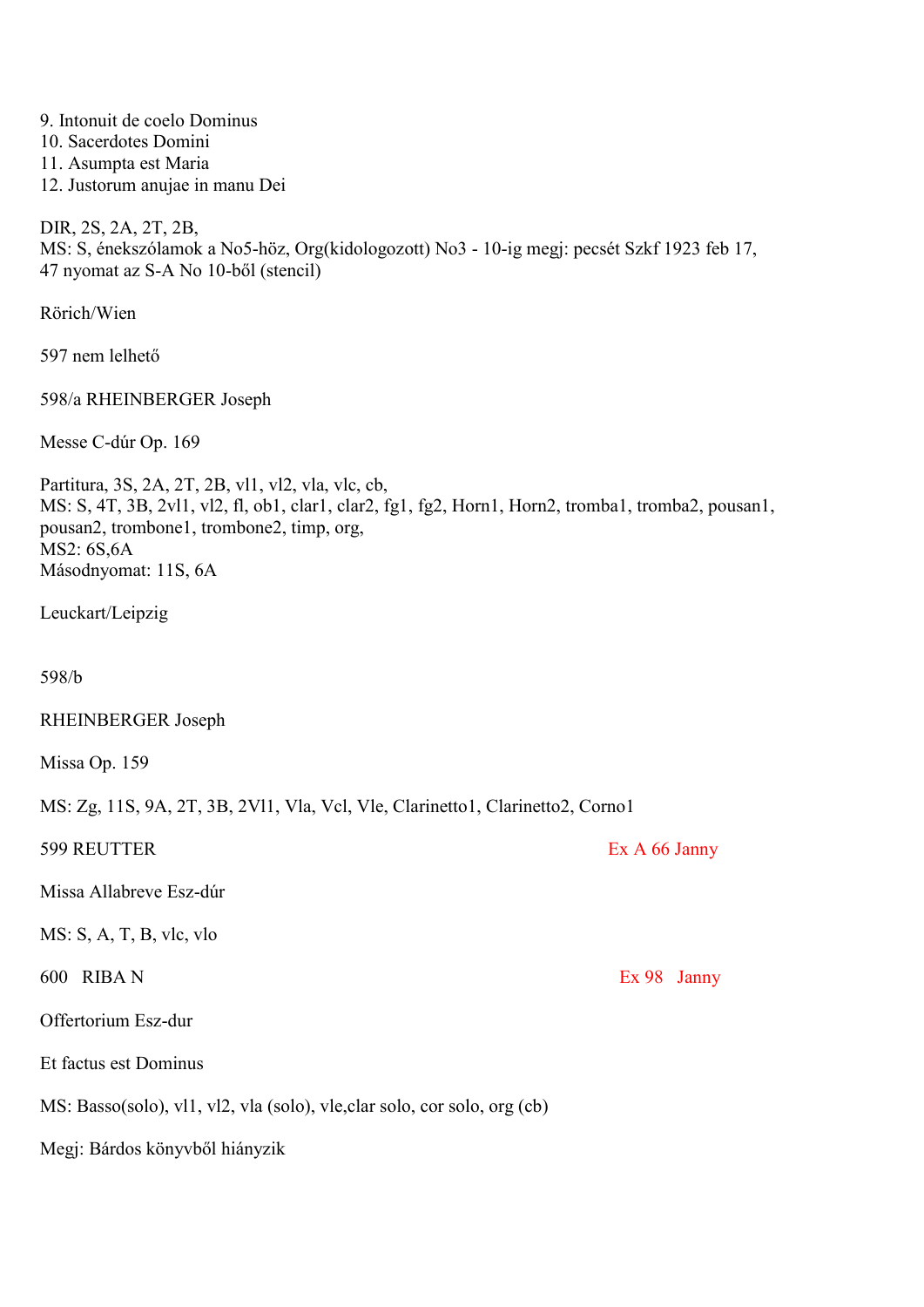601 RIBA ex E 100

# Offertorium Esz-dur

MS: org (számoztt basszus), A, vl1, vl2, vla, clar1, clar2, cor1, cor2

megj: Joseph winkler (poss), száma többször változott, eredetileg az N 102 tétel volt. Bárdos könyből hiányzik.

602 RICHTER Antonio

Offertoriun No5, Asz-d Domine Domine clamavi ad te exaudi

MS: T solo, Vl1, Vl2, Vla, Vcl-B, Clarinetto solo (kissé átdolgozott), Clarinetto(eredeti), Corno1, Corno2, Org

603 RIEDER Ambrosio

Tantum ergo op.85 No.1, No.2. C-dur

MS: 2S, A, T, B, Vl1, Vl2, Vla, Vle, Fl, Ob1, Corno1,Corno2, Clarino2, Timp

megj: Alexander Novák (poss?)

604 ROSER Franz ex E22 (20 szólam)

Offertorium Esz-dúr (comp 1826)

MS: S, A, T, B, 2vl1, vl2, vla, vlo, ob1, ob2, clar solo, fg1, fg2, cor1, cor2, trombe1, 2, timp, org.

Megj: Bárdos könyből hiányzik

605 RICHTER Antal ex D37 (11 szólam)

Graduale Nr.1 C-dúr

1. Laetatus in his, qua dicta sunt mihi in domum

- 2. Exaltabo te Deus
- 3. Benedictam Dominum
- 4. Inclina Domine
- 5. Domine refugium
- 6. Cantate Domino
- 7. Laetatus sum in his
- 8. Ragnavit Dominus
- 9. Jubilate deo
- 10. Domine Deus virtutem
- 11. Cantate Dominö
- 12. Beatus vir
- 13. Domine Domins noster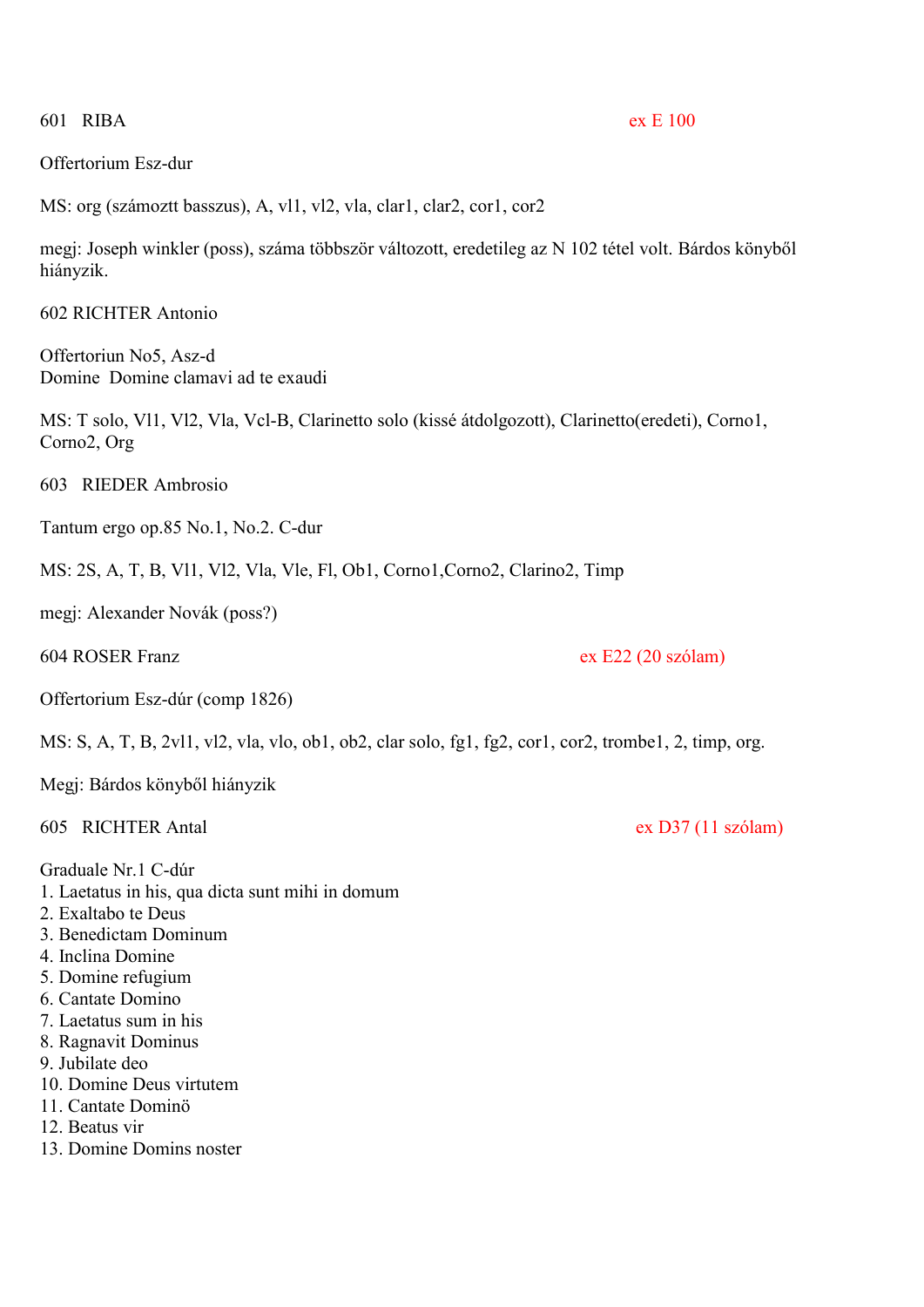| MS: 2S, 2A, T, B, 2V11, V12, Vla, Vcl+B, Corno,<br>MS2: S,A,T,B, Vl1, Vl2, Vla, Vcl+B, Org<br>MS3: Vezérlap, 3S, 2A, B, Vl1, Vcl                                                                     |                      |
|------------------------------------------------------------------------------------------------------------------------------------------------------------------------------------------------------|----------------------|
| Megj: No3. Seyfried mű.                                                                                                                                                                              |                      |
| 606 RICHTER Antal                                                                                                                                                                                    | $ex$ D38 (11 szólam) |
| Graduale Nr. 2. D-dúr                                                                                                                                                                                |                      |
| MS: S,A, T, B, Vl1, 2Vl2, Vla, Vlc+B, Corno1, Corno2, Org,<br>Későbbi: Org(kidolgozott), 5S, A, T, B, Vl1, Vcl, Ob1, Ob2, Partitura.                                                                 |                      |
| 607 RICHTER Antal                                                                                                                                                                                    | ex D39 (11 szolam)   |
| Graduale<br>Benedicam Dominum G-dur                                                                                                                                                                  |                      |
| MS: S, A, T, B, Vl1, Vl2, Vla, Vlc+B, Corno1, Corno2, Org.<br>későbbi: 3S, 2A, B                                                                                                                     |                      |
|                                                                                                                                                                                                      |                      |
| <b>608 RICHTER Antal</b>                                                                                                                                                                             | ex D40?              |
| Graduale Nr 4. É-dur<br>Inclina Domine                                                                                                                                                               |                      |
| MS: S, A, T, B, Vl1, Vl2, Vla, Vcl+B, Corni 1, Corni2, Org(ZB),<br>+2S, +4A, ORG (kidolgozott) G-durban                                                                                              |                      |
| Megj: Corni 1 hátoldalán teljes S grafit ceruzás kézarással.                                                                                                                                         |                      |
| 609 RICHTER Antal                                                                                                                                                                                    | ex <sub>D41</sub>    |
| Graduale Nr. 5. F-dur                                                                                                                                                                                |                      |
| MS: S, A, T, B, vl1, vl2, vla, vlc+B, cor1, cor2, org<br>2. széria 2S, 2A, T, B, vl1, ob1-2, ORG (kidolgozott) Partitura                                                                             |                      |
| <b>RICHTER Antal</b><br>610                                                                                                                                                                          | ex <sub>D42</sub>    |
| Graduale No 6. A-dur<br>Cantate Domino                                                                                                                                                               |                      |
| MS: S, A, T, B, vl1, vl2, vla, vlc-B, cor1, cor2, org.<br>1. széria: (későbbi 1922. nov. 24.-i MS) 2S, 4A (kettő 1932 szept 12.), T, B, vl1, vl2, vlc,<br>org(kidolgozott) partitura(1912. nov. 26.) |                      |
| 611 RICHTER Antal                                                                                                                                                                                    |                      |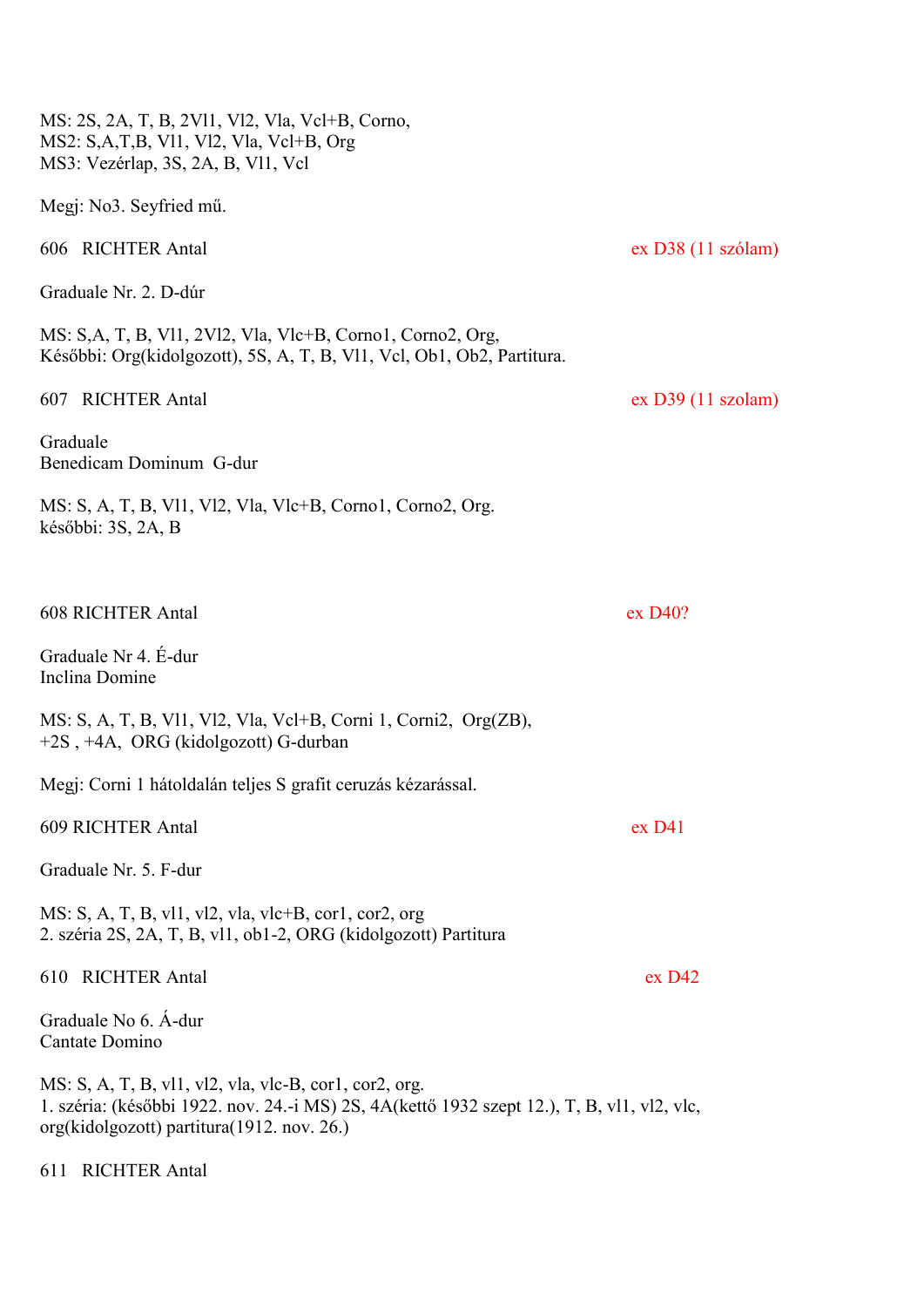Kyrie leison (Litánia)

MS: 2S, 2A, T, B, 2vl1, 2vl2, vla, vlo, org, DIR(csak capella), +S, A (1933 feb. 27)

612 RICHTER Antal

Litánia No.2. G-dur Kyrie, Abater, Salus, Regina, Agnus

MS: DIR, 2S, 2A, T, B, 2vl1, 2vl2, vla, vlo, org +2. széria 2S, 2A, B (1914. 8. 24.), 2Vcl (poss Hermann Károly, 1925. 4. 31.), ORG kidolg(1923, juli, 4),

Megj: poss 1868 8 27

613 RICHTER Antal

Litánia No. 3

MS: DIR, T-Solo, 2S, 2A, B, 2vl1, 2vl2, vla, Vlo, org

614 RICHTER Antal

6 kurze Litanien – rövid litániák No. 4. B-dúr

MS:B-Solo, S, A, T, 2vl1, vl2, vla, Vlc-violon(B), org, 2. (kiegészítő)széria: DIR(capella), S, 2A, B, vlc,

Megj: poss Novák Sándor tulajdona 1860 6/12 org szolamban Csornán Novák sándor azonos dátummal. A 6 kurze valójában a szokásos tételeket jelenti.

615 RICHTER Antal ex I 22

6 kurze Litanien – rövid litánia No.5. D-dúr

MS: 2S, A, T, B, Vl1, Vl2, Vla, org

Megj: címlapon (vl1), Novák Sándor tulajdona 1867

616 RICHTER Antal Janny Mariazeller Lytanei C d Kyrie, Sancta Maria, Salus, Regina, Agnus

MS: DIR (SATB), 3S-Solo, 2B-Solo, 2S-tutti(ripieno), 3A(egy g kulcsban), T, 3vl1, 2vl2, vla, vlc-B, cor1 F, cor2 F, tr1 C, tr2 C, timp, org,

Megj: a Santa Maria a szokásos rend szerinti Abater tétel helyén A énekes solo és tutti között nincs különbség. Külön egy Regina tétel B.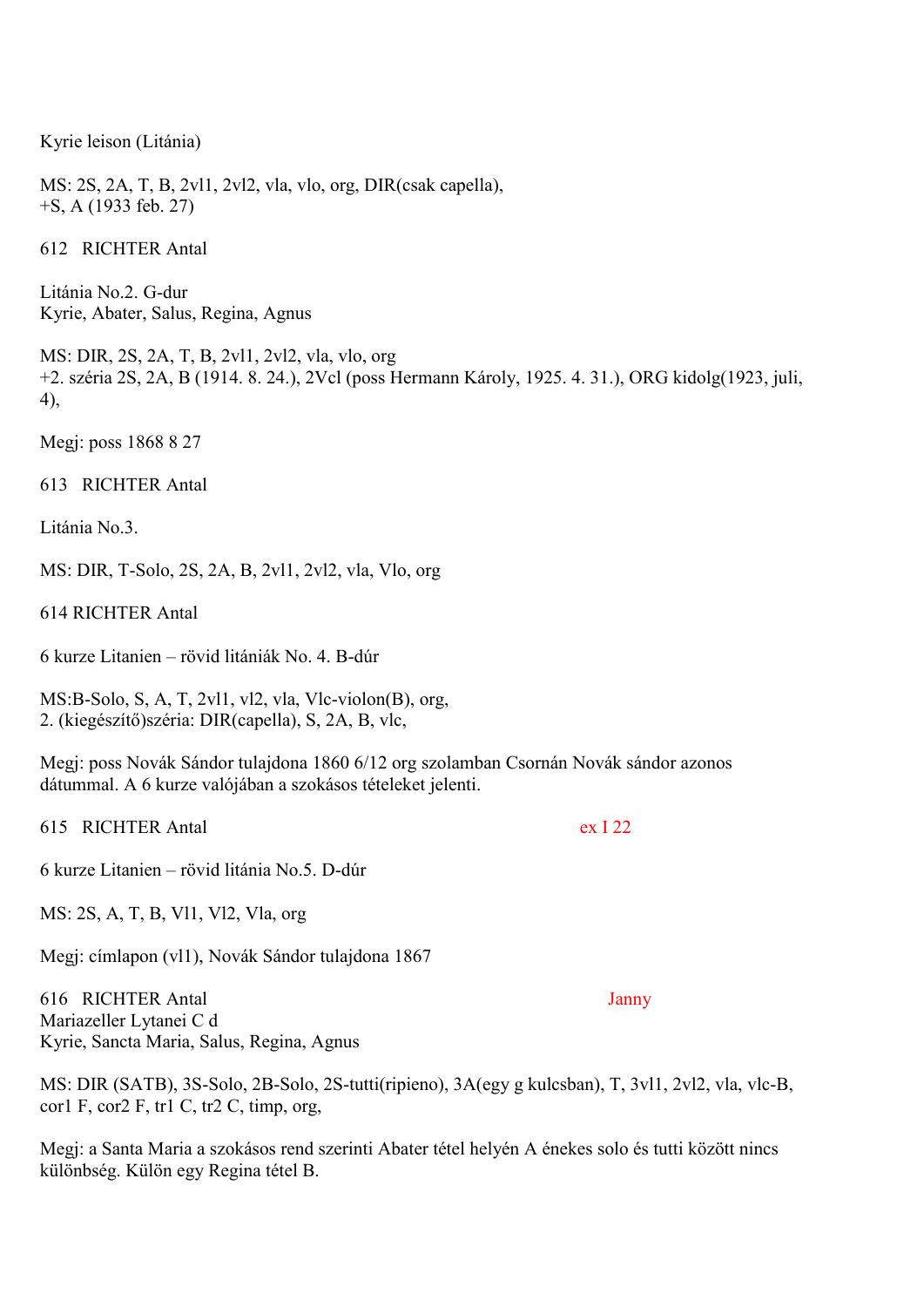| Offertorium é-moll<br>Ad te Domine clamabo                                                                                                                                                                                                      |                 |
|-------------------------------------------------------------------------------------------------------------------------------------------------------------------------------------------------------------------------------------------------|-----------------|
| Solo hegedűre, zenekarra, énekkarra<br>MS: Partitura, S, T, B, Vl-Solo, 2Vl1, Vl2, Vla, Vcl-B, Vlo(B).                                                                                                                                          |                 |
| 618 RICHTER Antal                                                                                                                                                                                                                               | Janny ex E107   |
| Offertorium F d<br>Alma Dei creatoris                                                                                                                                                                                                           |                 |
| Solo für Sopran u Waldhorn (Violoncello) mit Begleitung von 2 violinen, Viloa, Violoncello,<br>Contrabass u. Orgel<br>MS: DIR (S-Solo, Horn o Vcello-Solo, Org), 2S-solo, vlc-solo (statt des Waldhorns), corno in F solo,<br>$2vl1$ , vlo, org |                 |
| 619 RICHTER Antal                                                                                                                                                                                                                               | ex E114 Janny   |
| Offertorium Esz-dúr<br>Ave Maria                                                                                                                                                                                                                |                 |
| MS: S-solo, S-tutti, A, T, B, Vl1, Vl2, Vla, Vcl-Vlo, Corno1, Corno2, Org(ZB)<br>Megj: füzetke hgevenyészett DIR töredék                                                                                                                        |                 |
| 620 RICHTER Antal<br>Offertorium<br>Domine Deus                                                                                                                                                                                                 | ex E 96         |
| MS: org, B1, B2, B3, 2v11, 2v12, vla, vcl-vlo (10 szólam)                                                                                                                                                                                       |                 |
| <b>RICHTER Antal</b><br>621                                                                                                                                                                                                                     | ex E88<br>Janny |
| Offertorium Esz-dúr<br>Jubilate Deo                                                                                                                                                                                                             |                 |
| MS: S-solo + 3S-Solo, S-rip, 3A, 2T, 2B, 4vl1, 2vl2, 2vla, vlc-vlo, 2org,<br>DIR.<br>Kiegészítés: 2S, A                                                                                                                                         |                 |
| 622 RICHTER Antal                                                                                                                                                                                                                               | Janny           |
| Offertorium No. 8 d-moll<br>Super flumina                                                                                                                                                                                                       |                 |
| MS: DIR, 3S, 3A, 3T, 3B, 4v11, 4v12, 2v1a, 3v1c-v10, 2org                                                                                                                                                                                       |                 |
| <b>RICHTER Antal</b><br>623                                                                                                                                                                                                                     | ex E98<br>Janny |

617 RICHTER Antal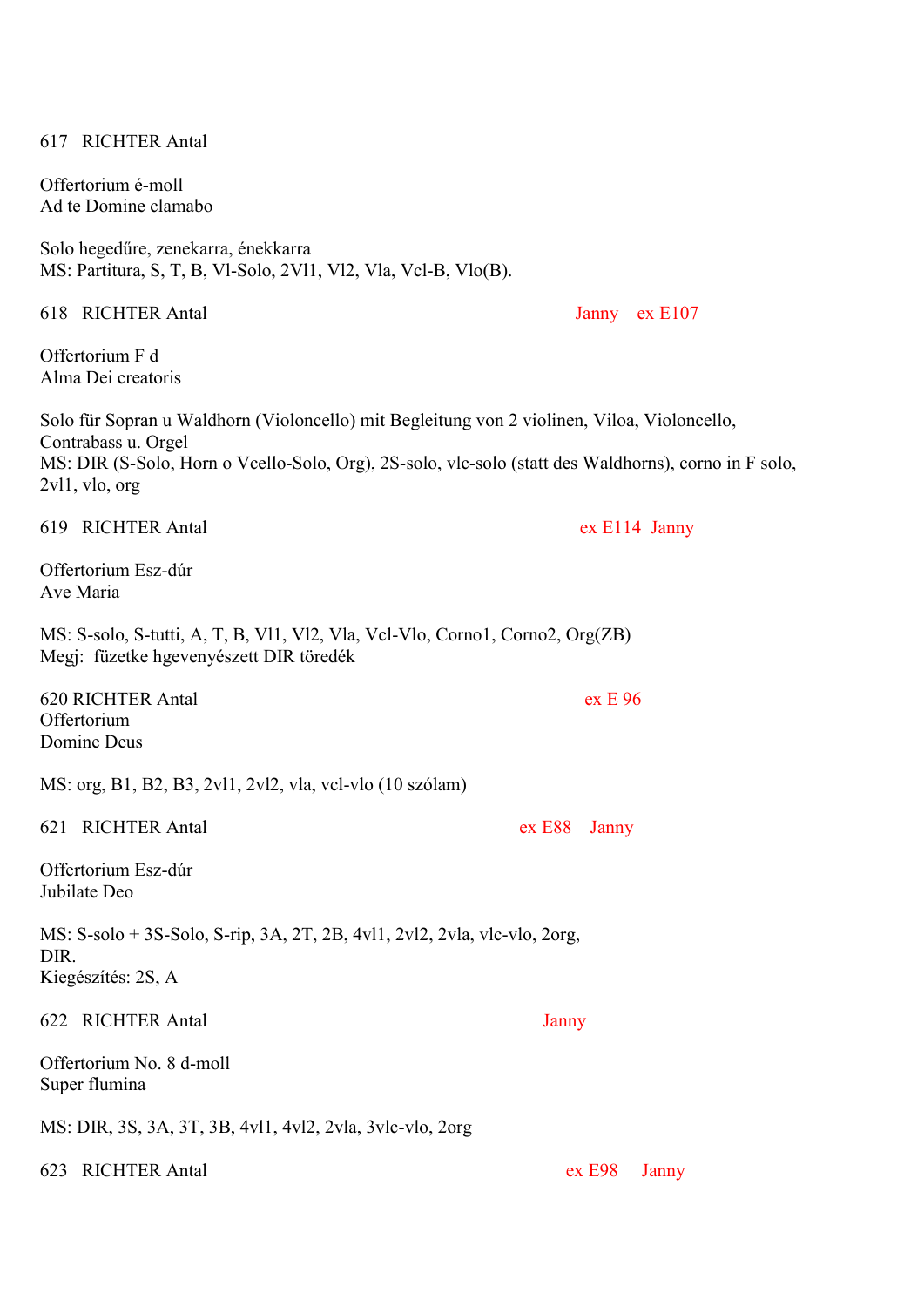MS: Org, 2S, 2A, T, 2B, vl1, 2vl2, vla, vlc-solo, cb(vlo), ob1(ad libit), ob2 (ad lib), fg1, fg2, basso et violoncello, ORG (kidolgozott) 624 RICHTER Antal ex E93 Janny Offertorium F-dúr O virgo Maria 626 RICHTER Antal Janny Ave Maria e Salve Regina Esz-dúr MS: DIR, S-Solo, vl1, vl2, vla, vlc-vlo, cor1, cor2, org 627 RICHTER Antal ex E 75 Vogel 628 RIEDER Ambrosius ex E 49 Vogel **Offertorium** Ave Maria gratia plena Org, vl1, vl2, vla, vlc-solo, vlo, cor1, cor2 Diabelli/Wien No. 1996

Offertorium Esz-dúr Casti amoris

S-Solo, vl1, vl2, vla, vlo, cor1, org

MS: DIR(Vl1, SA, TB, B-Solo, Org), 2B-Solo, 2S, 2A, 3T, 3B, 2vl1, 2vl2, vla, vlc-vlo, fl, ob1, ob2, fg1, fg2, cor1, cor2, clar1, clar2, timp, org

625 RICHTER Antal

Offertorium G-dur Unguentumin capite

Alleluja

MS: 2A, 2T, 3S, B, 2vl1, 2vl2, vla, vlc, vlo, fl, ob1, ob2, fg1, fg2, clar1, clar2, tr1, tr2, bombardon, timp  $F - C$ , org

Offertorium Á-dur Lauda Sion MS: Canto-Solo, Vla, Vlo, Org(ZB), Vl2, megj: Ambros Richter Regens chori in Perchtolsdorf 13. Werk Vogel 1826

629 RIEDER Ambrosius ex E 34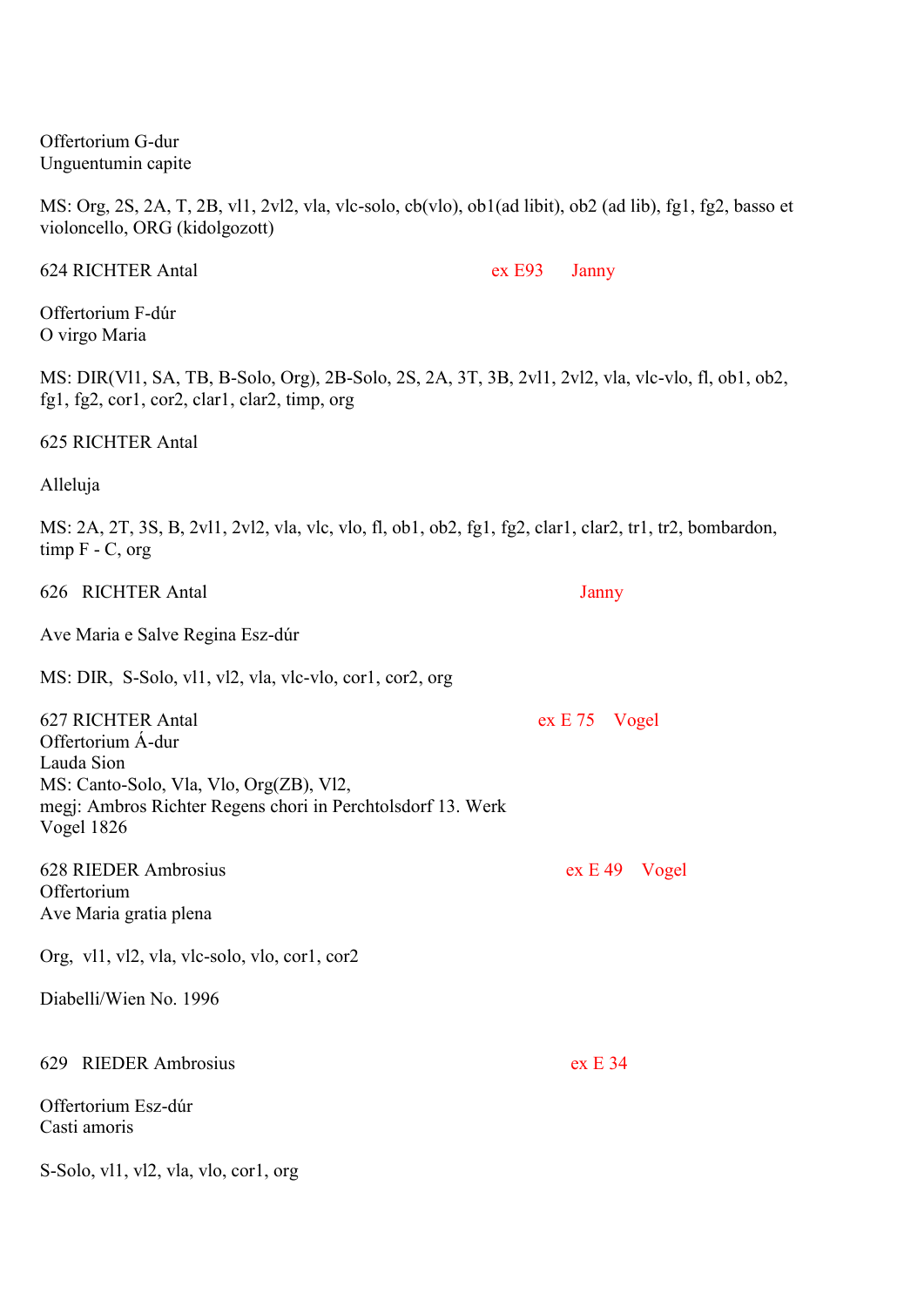MS: vl1, vl2.

Stein und Co/Wien No2876

630 RIHOSSKY Ad.

MISE D-dúr Op. 92 Missa in honorem scti. Joannis Nepomuceni

5S, 4T, 3T, 2B, 2vl1, 2vl2, vla, vlc, cb (vlo), fl, clar1 C, clar2 C, tr1, tr2 C, cor F, trombone, trombone B, timp D-A, MS: 6S, 3A, Zongora korrep (org)

Urbanek/Praha

631 ROSER Franz

Domine non sum dignus Á-dur (ad comunionem – áldozásra) (largo a capella)

MS: S,A,T,B Megj: quer szólamok címlapon vörös grafit M és N=5, ezek szerint Janny verschiedene Kantaten (különböző kantáták) No.5.

632 ROTTER Ludwig ex F 11 Janny

Tantum ergo C-dur

MS: 2S, A, T, 2B, 2vl1, vlo, vb1-2, tr, org,

Megj: Címlapon: Gehört, N Vogel Chor Regent 831, B hátoldalán, Stuhlweissenburg 18 14/VI 90, Vl1 hátoldalon grafittal: Hermann László

Offertorium B-dur

MS: S1, S2, T, vl1, vl2 org

Megj: eredetileg nyolc szólam, orgona külön poss.

634 ROSSINI

Stabat Mater

Partitura, S1 solo, S2 solo, T solo, B solo, S coro, 2S2 coro, T coro, B coro, vl1, vl2, vla, vlc-vlo, fl, Hautbois, Clarinetto, fg, (coro1-2, 3-4) clar, trombone A, trombone T, trombone B, cimb, MS: 3S1 coro, 3S2 coro, 2T coro (viloin és T kulcsban) 2B1 coro, B2, vl1, vl2

633 ROSSINI ex E 30 Janny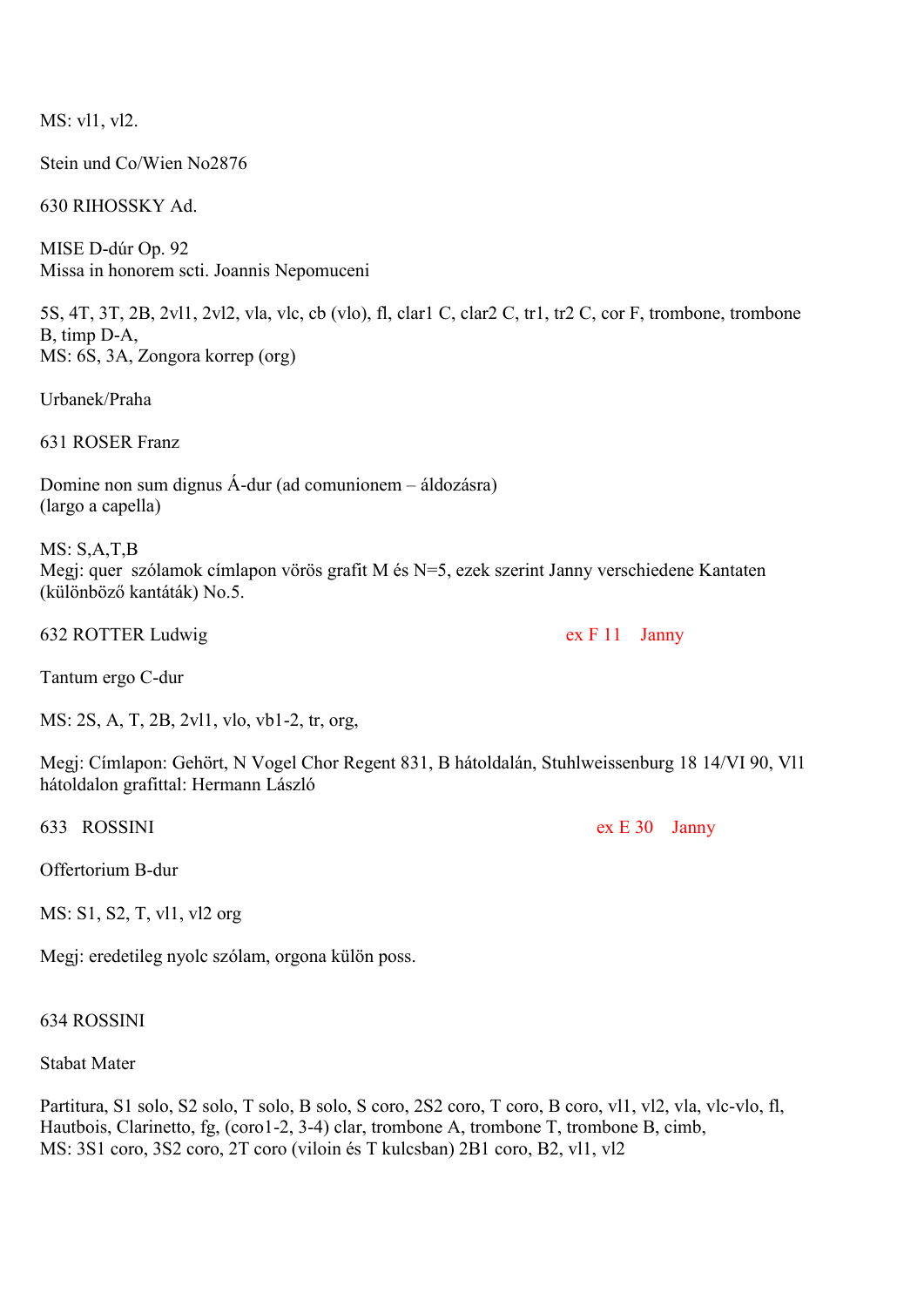Schott/Ricordi 6890

635 RÖDER Georg

Messe (Mise) Esz-dúr

MS: DIR - S, A, org, 3S, A, T, B, 2vl1, 2vl2, vla, vlc-vlo, fl, clar1, clar2, tromba1Es, 2tromba2 Es, cor1, cor2, timp Es - B, org

636 RÖDER Georg

Requiem F-dur

MS: DIR (SATB, Org), 4S, 2A, 2T, 2B, 2vl1, 2vl2, vla, vlc, vlc-vlo, ob o clar1, clar2 (B), cor1 (C), cor2 (C), trombone A, trombone T, trombone B, 2trombone2 B, B Flügelhorn, B Flügelhorn o fg, timp, org

637 SAAR Louis

Ave Maria Esz-dúr

MS: S, org- pf

O salutaris hostia Salve Regina

megj: két énekszólam példány a.) ifj. Kneifel Antal 1886. ápr. 25., b.) R.C. 1898. nov. 5.

638 SANDER Franz

Messe-Mise Asz-dúr

Dir (SATB)

Coppenrath/Regensburg

639 SANDTNER Carl

MESSE – Mise D-dúr

MS: DIR (SA, TB, org), 3S, 2A, 2T, 2B, 2vl1, 2vl2, vla, 2vrg (vlo), clar1, Clar2, tromba1 D, tromba2 D, cor1, cor2, timp

640 SCHIEDERMAYER Janny ex D7 Gradual und Offertori G-dur MS: Vl1, Vl2, Org

Megj: címlapon 4 Singstimme, 2 Viloino, 2 Corno, Tymppani, Organo. Az 1838-as leltár szerint még 10 szólam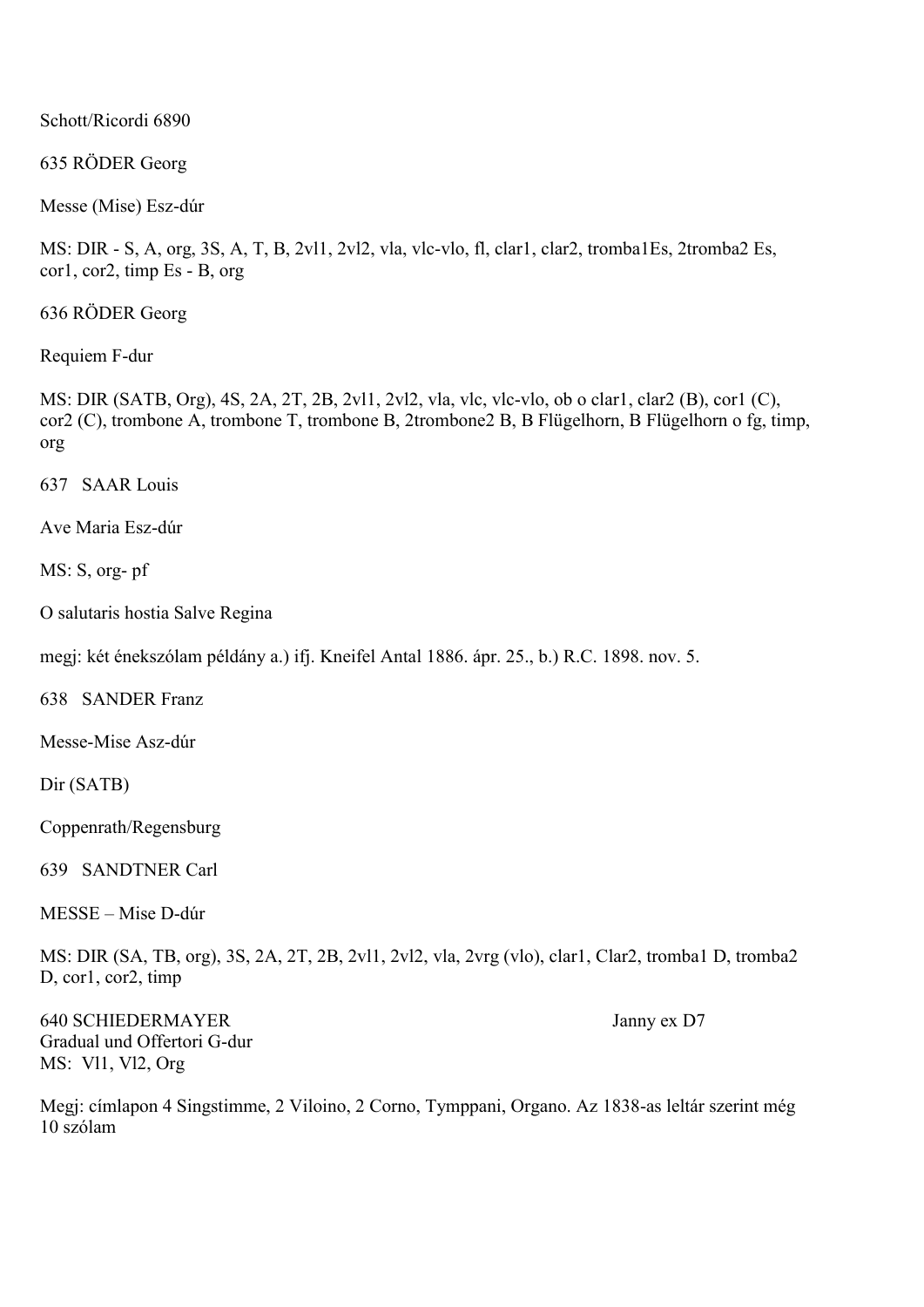# 641 SCHIEDERMAYER J.B. ex D 13 Graduale et Offertorium F-dur Deus noster re fugium et virtus MS: vl et vlc, S (canto), A, T, B, vl1, vl2, cor o tr1, cor o tr2, org, megj: N. Vogel Chor Regens gehört der Domkirch, jobbra fent; 10 Stimmen(szólam). 642 SCHIEDERMAYER Joseph ex I 11 Vogel Litaniae de Nom: Jesu MS: 2C-S, A, B, vl1, vl2, cor1, cor2, org, vlo (borítóval), Megj: eredetileg 12 szólam 643 SCHIEDERMAYER Joseph Litánia op 50 MS.: S, 2A, T, B, 2vl2, clar 2 B, clar1, vlo 644 SCHIEDERMAYER Joseph Ex A 53 Mise C-dur MS.: S, A, T, B,

vl1, vl2, vlo, clar1, tr1, tr2, timp, org

# 645 SCHIEDERMAYER Joseph

Mise és Magnificat C-dur Gloria, Credo, Sanctus, Pleni sunt, Benedictus, Laudate dominum,

Magnificat: Magnificat, Kyrie, Credo, Et incarnatus, Et resurrexit, Agnus

MS: 2S, A, T, B, 2vl1, 2vl2, basso et cello, oboe et clarinetto1 in C, oboe et clarinetto2 in C, tromba 1 C, Tromba 2 C, timp C - G.

Megj: Kyrie helyén Korál,

646 SCHIEDERMAYER Joseph ex A 87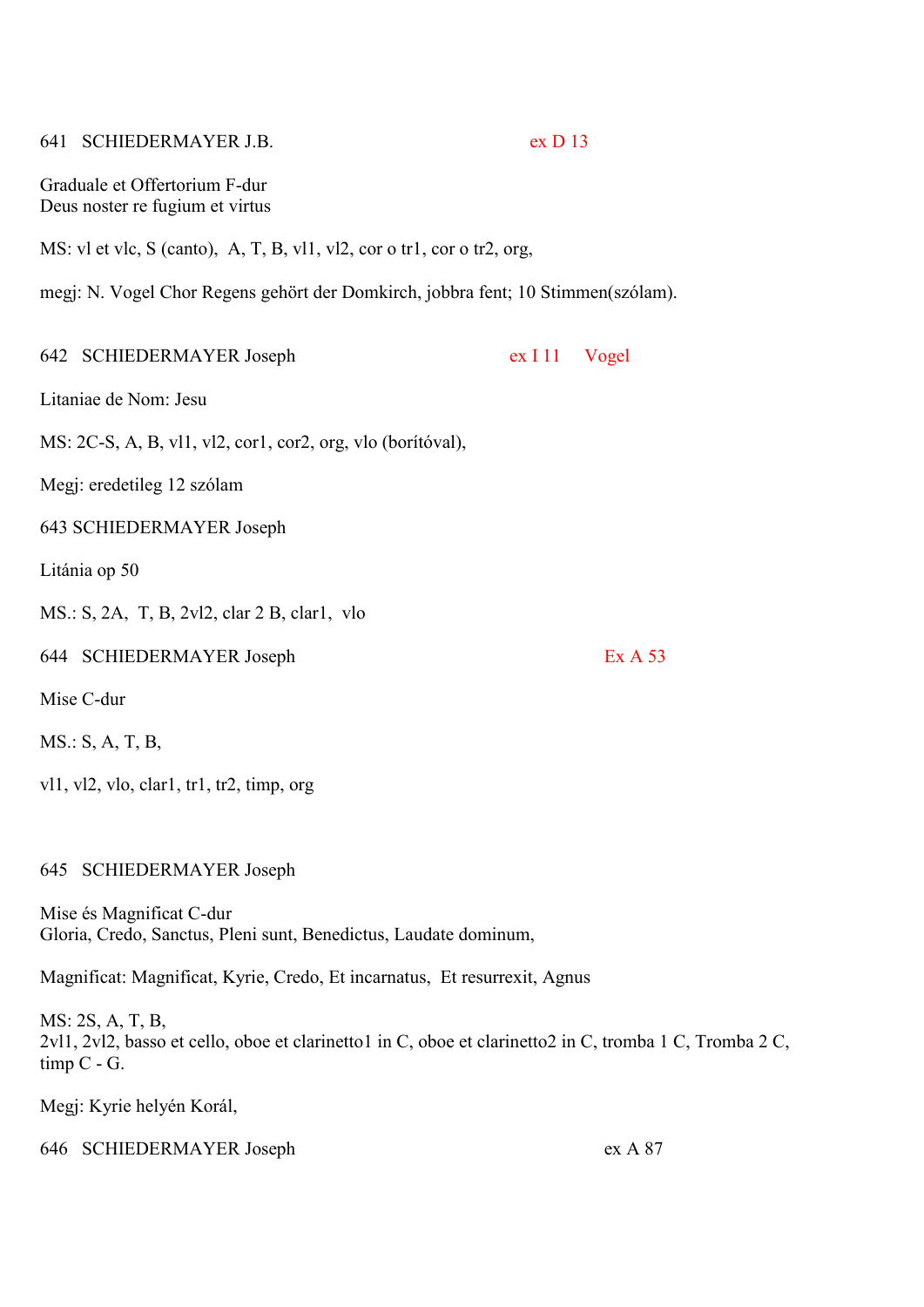Mise G-dur Nr.19 Kyrie, Et in terra, Credo, Sanctus, Gloria, Agnus Dei, Benedictus

3S, 2A, 2T, 2B; (nyomat S ((Canto)), A, T, B, + MS: 2S, A, T, B) Vl1, Vl2, Corno 1, Corno 2,+ MS: 2Vl1, Vl2, Vle, Org

Megj: Kőnyomat, részben és kiegészítések MS. 1838-as leltár szerint 19 szólam

647 SCHIEDERMAYER Joseph ex A 115

Messe – Mise Esz-dúr

MS: 2S, 2A, 2T, 2B, 2vl1, 2vl2, ob1, ob2, tromba 1 (C), tromba 2 (C), timp, org.

648 SCHIEDERMAYER Joseph

Missa in C (C-dúr mise)

M: S, A, T, B, vl1, vl2, vlc, vlo, clar1(C), clar2 (C), cor1(C), cor2 (C), tr1 (C), tr2 (C), timp, org

Megj: címlapon,Vogel Alajos Szfehérvár belvárosi kántor 889 6/7 (graf.cer.)

649 SCHIEDERMAYER Joseph Ex E 70 Janny

Offertorium C-dúr Latentur coeli et exultet terra

MS: DIR (Vi solo, Voce, Org), S Solo, T Solo, S, A, T, Vl SOlo, Vl1, Vl2, Vlo, Fl, Clarinetto1(C), Clarinetto 2 (C), Fag, Clarino 1 (C), Clariono2 (C), Tymp.

650 SCHIEDERMAYER Joseph Ex E 32

Offertorium g-G Surrexit, surrexit Dominus

MS.: S, A, T, B, vl solo, vl1, vl2, vlc et vlo, clar1(B), clar2 (B), 2cor 2 (F), org

651 SCHIEDERMAYER Joseph Janny

Requiem f - moll Op. 29

Requiem, Domine, Sanctus, Pleni, Benedictus, Agnus, Cum Sanctis

MS: DIR (SATB, cb), 3S, 3A, T, B, 2vl1, 2vl2, vla, org o vlo et vlc, cor1, cor2, org

Megj: Josephus Janny Regchr. Alba Regia

652 SCHIFFEL Joseph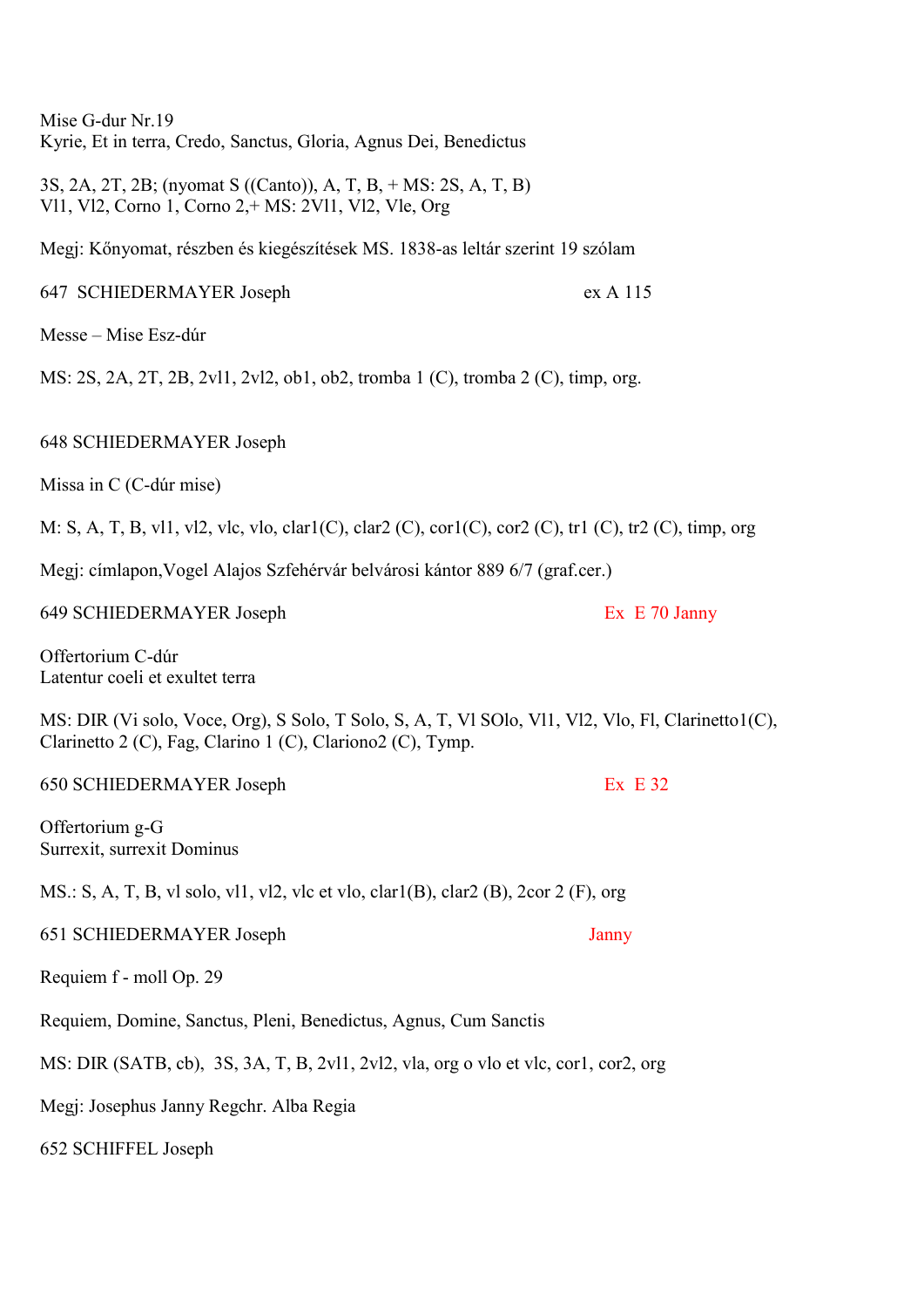Die Gradualen

Für alle Sonn- und Festtage des katholischen Kirchenjahres. (a kath. Év valamennyi vásár- és ünnepnapjára)

A-dúr Op. 10.a, Heft 5.

Für vier gemischte Stimmen oder einstimmigen Chor mit Orgel (négyszólamű vegyeskarra, vagy eygszólamra, orgona kísérettel).

- 58. Maria Empfängnis B
- 59. Namensfest Jesu (2. Sonntag nach der Erscheinung des Herrn) C
- 60. Fest der hl. Familie Á
- 61. Maria Lichtmess G
- 62. Fest des hl. Joseph (In der Fastenzeit) e
- 63. Fest des hl. Joseph (19. März.) uns Schutzfest des hl. Joseph (3. Sonttag nach Ostern) D
- 64. Maria Verkündigung (In der Fastenzeit) g
- 65. Maria Verkündigung (In der österlichen Zeit.) Esz
- 66. Herz-Jesu-Fest in F
- 67. Fest des hl. Johannes des Täufers. G
- 68. Fest der Apostel Petrus und Paulus C
- 69. Maria Himmelfaht (15. August.) und das Rosenkranzfest (1. Sonntag im Oktober) C
- 70. Maria Geburt f
- 71. Schutzengelfest (2. Oktober.) C
- 72. Allerheiligen É

DIR (SATB), 4S, 4A, 4T, 4B, MS.: No. 69, 4S

Feuchtinger & Gleichauf /Regensburg

653 SCHMIED Anton

MESSE – Mise F-dúr (Kyrie, Gloria, Credo, Lento -((Incarnatus)), Sanctus, Benedictus, Agnus

MS.: DIR(SATB), 2T1solo, 2T2 solo, 2B1 solo, 2B2 Solo, 3T1 choro, T2 choro, 4B1 choro, 4B2 choro,

Megj: szólamok mappában, DIR Fine alatt;18/2. 1860 másoló kézjegyével., T1-en Vogel, B1-on 8/3. 1860, 2T1 choro; 3/5. 1860, és 21/5. 1860, T2; 21.5(kétszer), T2; 4/5. 1860., B1- 21/5. 1860., B2 Choro 21/5. 1860. (3x) és 4/3. 1860 A mű valószínűség szerint 1860. május 27-én pünkösd-vasárnap elhangzott.

654 Janny

Missa solemnis

MS: csak org part

Megj: a címlap szerint S, A, T, B, Vl1,2, vla, vlc,vlo, fl, clar1, 2, cor1,2, tr1, 2, fg, timp zenekari mű lenne